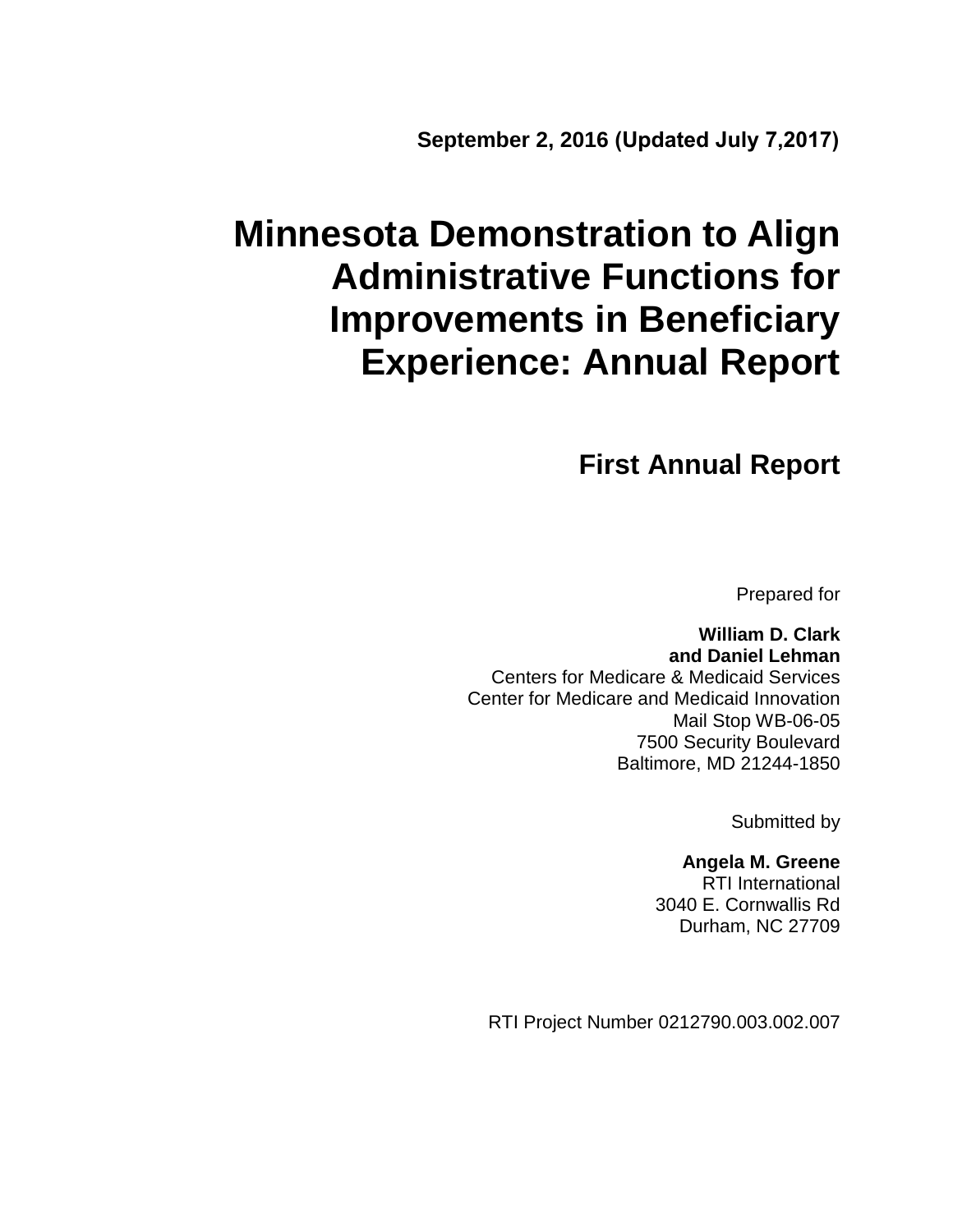#### MINNESOTA DEMONSTRATION TO ALIGN ADMINISTRATIVE FUNCTIONS FOR IMPROVEMENTS IN BENEFICIARY EXPERIENCE: ANNUAL REPORT

by

#### **National Academy for State Health Policy**

Diane Justice, MA Alice M. Weiss, JD Scott Holladay, MPA

#### **RTI International**

Wayne Anderson, PhD Joyce Wang, MS Matthew Toth, PhD Ila Broyles, PhD Anushi Shah, MS

#### **Urban Institute**

Sharon K. Long, PhD

Project Director: Edith G. Walsh, PhD

Federal Project Officers: William D. Clark and Daniel Lehman

RTI International

#### CMS Contract No. HHSM500201000021i TO #3

September 2, 2016

This project was funded by the Centers for Medicare & Medicaid Services under contract no. HHSM500201000021i TO #3. The statements contained in this report are solely those of the authors and do not necessarily reflect the views or policies of the Centers for Medicare & Medicaid Services. RTI assumes responsibility for the accuracy and completeness of the information contained in this report.

\_\_\_\_\_\_\_\_\_\_\_\_\_\_\_\_\_\_\_\_\_\_\_\_\_\_\_\_\_\_\_\_\_

RTI International is a registered trademark and a trade name of Research Triangle Institute.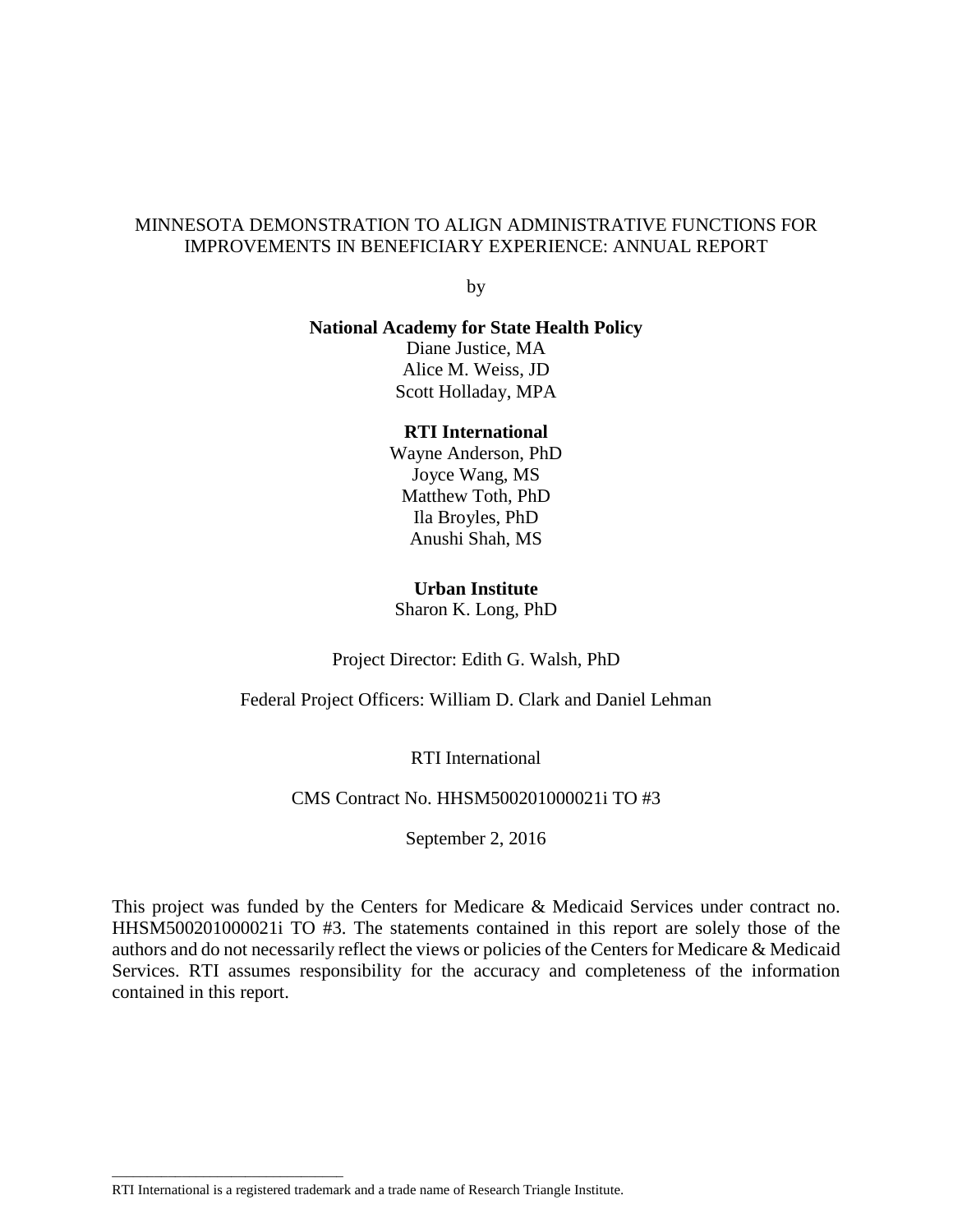| 1.               | 1.1<br>1.2                                    |                                                                 |  |
|------------------|-----------------------------------------------|-----------------------------------------------------------------|--|
| $\overline{2}$ . | 2.1<br>2.2<br>2.3                             |                                                                 |  |
| 3.               | 3.1<br>3.2<br>3.3<br>3.4<br>3.5<br>3.6<br>3.7 | 3.7.2 Consumer Assessment of Healthcare Providers and Systems19 |  |
|                  | 3.8<br>3.9                                    |                                                                 |  |
| $\overline{4}$ . | 4.1<br>4.2<br>4.3                             |                                                                 |  |
| 5 <sub>1</sub>   | 5.1                                           |                                                                 |  |
| 6.               | 5.2<br>6.1<br>6.2                             |                                                                 |  |
| 7.               |                                               |                                                                 |  |

## **Contents**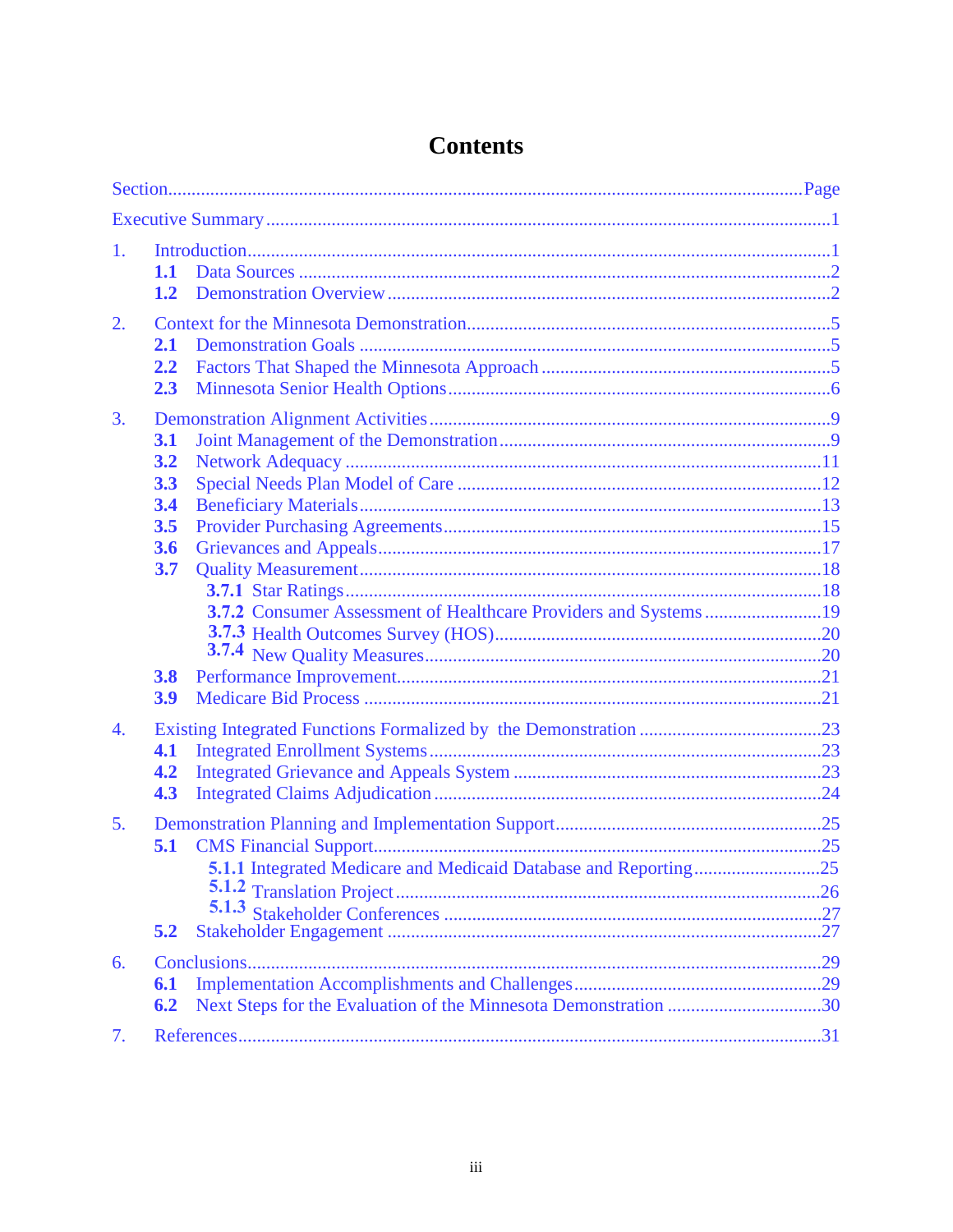## **List of Tables**

| <b>Number</b>                                                                      | <b>Page</b> |
|------------------------------------------------------------------------------------|-------------|
| Table 1 Minnesota Senior Health Options (MSHO) enrollment, September 13, 2013-June |             |
|                                                                                    |             |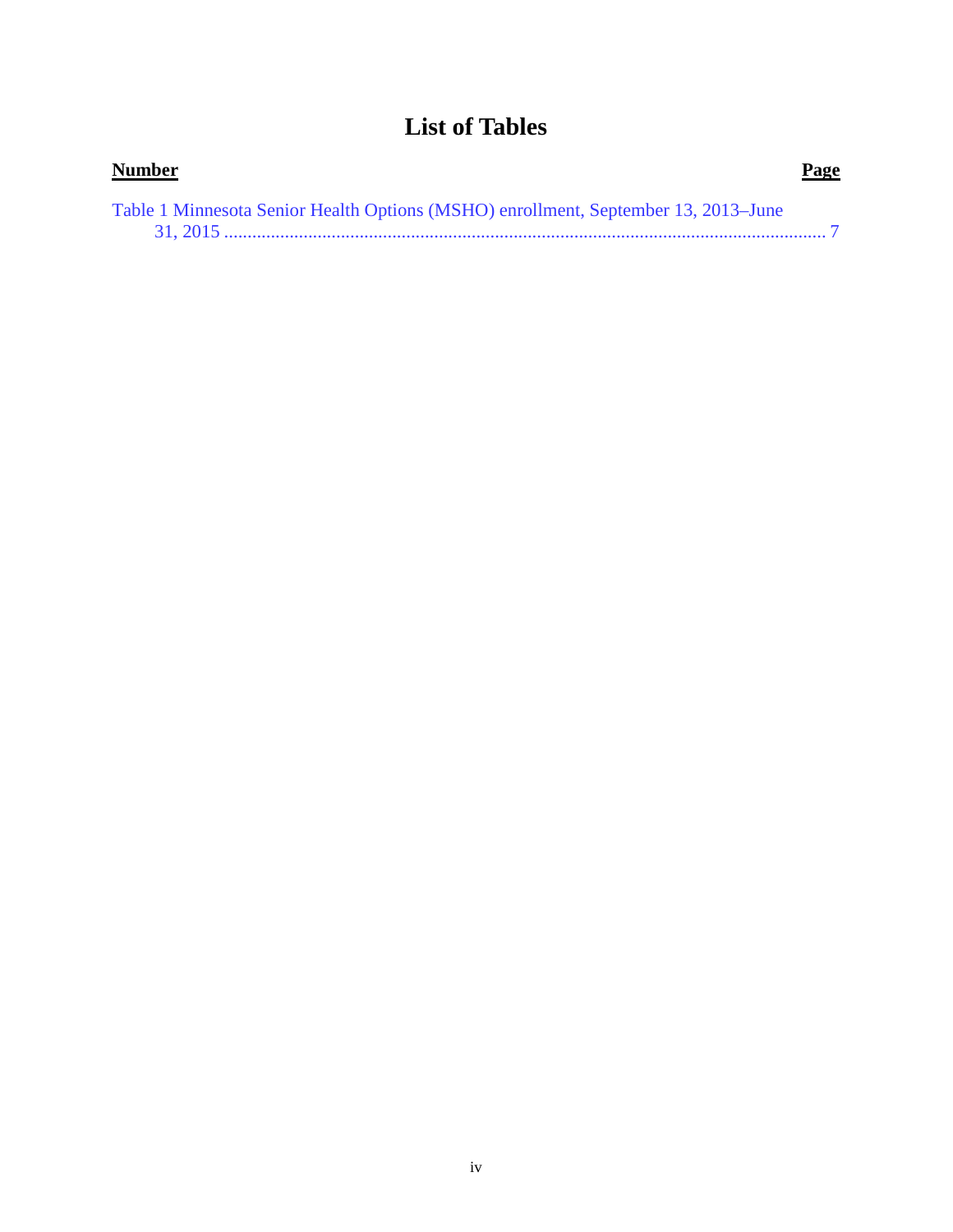## **Executive Summary**

<span id="page-4-0"></span>The Centers for Medicare & Medicaid Services (CMS) have created the State Demonstrations to Integrate Care for Dual Eligible Individuals (SDIC) and the Medicare-Medicaid Financial Alignment Initiative to test integrated care models for Medicare-Medicaid enrollees. The Minnesota Demonstration to Align Administrative Functions for Improvements in Beneficiary Experience is a statewide initiative intended to further strengthen integration of the existing plans participating in the long-running Minnesota Senior Health Options (MSHO), an integrated Medicare-Medicaid program that began in 1997. The demonstration is to implement administrative changes to better align the Medicare and Medicaid operational components of the program (Minnesota Department of Human Services [DHS], 2012; hereafter, Proposal, 2012). The MSHO plans are Medicare Advantage Dual Eligible Special Needs Plans (D-SNPs) that also contract with the State to serve as Medicaid managed care plans. This demonstration began on September 13, 2013, and is currently scheduled to continue until December 31, 2016 (CMS and the State of Minnesota, 2013; hereafter, Memorandum of Understanding [MOU], 2013). The State has indicated interest in pursuing a 2-year demonstration extension that CMS has offered to all SDIC and Financial Alignment Initiative demonstration States, which would change the demonstration end date to December 31, 2018.

**Evaluation overview.** CMS contracted with RTI International to monitor the implementation of the SDIC and the Medicare-Medicaid Financial Alignment Initiative, and to evaluate their impact on beneficiary experience, quality, utilization, and cost. This first Annual Report analyzes implementation of the Minnesota demonstration from its initiation on September 12, 2013, through the conclusion of the first demonstration year on December 31, 2014. In order to capture relevant qualitative information obtained at the conclusion of the demonstration year or immediately afterward, this report includes updated qualitative information through June 30, 2015.

As the goals of the Minnesota alternative model demonstration are to implement administrative changes meant to better align Medicare and Medicaid processes, it is unlikely that these changes will change quality, use, or costs. However, those outcomes will be monitored to assess the potential for unintended negative consequences under the demonstration in the care provided to Medicare-Medicaid enrollees. Future reports will present preliminary findings on service utilization and quality of care through December 2015. Those reports will focus on comparisons of the demonstration-eligible and comparison groups, as well as targeted analyses related to enrollees, health home service users, user of long-term services and supports (LTSS), users of behavioral health services and special populations.

**Data sources.** Data sources for this report include two site visits to Minnesota conducted by the evaluation team, from April 22 to 24, 2014, and from July 14 to 16, 2015; interviews with staff of the State, CMS, and MSHO plans; quarterly phone calls with State demonstration staff; the MOU between the State and CMS (MOU, 2013); Minnesota's demonstration proposal (Proposal, 2012); a State presentation to stakeholders (Parker, 2013b); State comments on the Request for Information on Opportunities for Alignment under Medicaid and Medicare (Godfrey, 2011); an updated version of the Minnesota MOU Workplan (DHS, 2014b); Minnesota's Integrated Care System Partnership (ICSP) Summary (DHS, 2014a); revised county-level MSHO enrollment materials and plan information (DHS, November 2015); data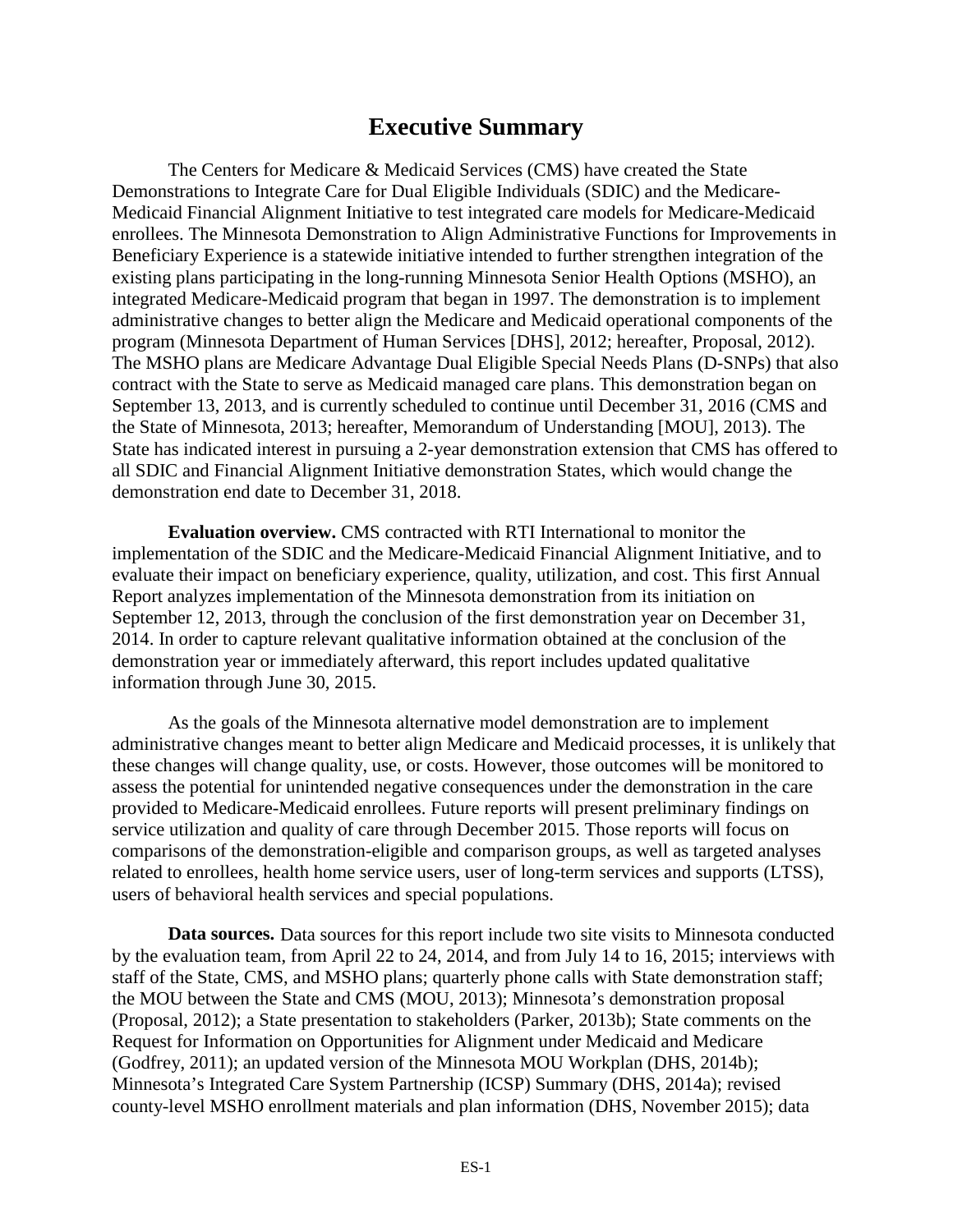and other materials shared by the State during the site visits; and data submitted by Minnesota to the evaluation team through the State Data Reporting System (SDRS).

**Overview of the demonstration.** This demonstration (1) authorizes a set of administrative activities designed to better align the Medicare and Medicaid policies and processes involved in the MSHO program; and (2) formalizes certain prior informal agreements between CMS and Minnesota that allowed flexibility for the Medicare Advantage Dual Eligible SNPs participating in MSHO, because of the integrated nature of the program. The demonstration does not fundamentally change benefits packages, choice of plans and providers for beneficiaries, or the way in which the MSHO plans contract with either the State or CMS. Nor does it change the prevailing enrollment process for MSHO (MOU, 2013).

#### **Context for the Minnesota Demonstration**

As noted above, the Minnesota demonstration builds upon the State's long-running MSHO program, which began providing care to Medicare-Medicare enrollees aged 65 or older in 1997. MSHO is a voluntary program that provides an alternative care arrangement to Medicare-Medicaid enrollees in the State's mandatory Medicaid managed care program—Minnesota Senior Care Plus (MSC+). Recognizing the stability of the MSHO program, the current demonstration focuses on administrative flexibility under MSHO.

**Factors that shaped the Minnesota approach.** According to State and MSHO plan officials, the factors that shaped the Minnesota approach to this demonstration included the following:

- Need for a joint role with CMS on D-SNP communications and oversight of MSHO. Although the State had been contracting with D-SNPs to coordinate Medicare and Medicaid benefits for almost a decade, it had no established communication channel with CMS on the implications of D-SNP policy on integrated plans.
- Desire to preserve the integrated operational features of the MSHO program and reduce reliance on informal agreements between the State and CMS on exceptions to Medicare D-SNP policy. To overcome barriers to integration, a range of informal agreements between CMS and Minnesota have evolved that address program operations.
- Support for approaches that would help D-SNPs achieve greater administrative efficiency and integration of Medicare and Medicaid policies and procedures.
- Authorization for MSHO plans to participate in State payment and delivery system reforms.
- Maintenance of a seamless beneficiary care experience by having processes to integrate complex business functions so that they are invisible to beneficiaries.

**Minnesota Senior Health Options.** MSHO, the existing statewide voluntary Medicare-Medicaid managed care program for beneficiaries aged 65 or older, serves as the platform through which the demonstration carries out its administrative Medicare-Medicaid program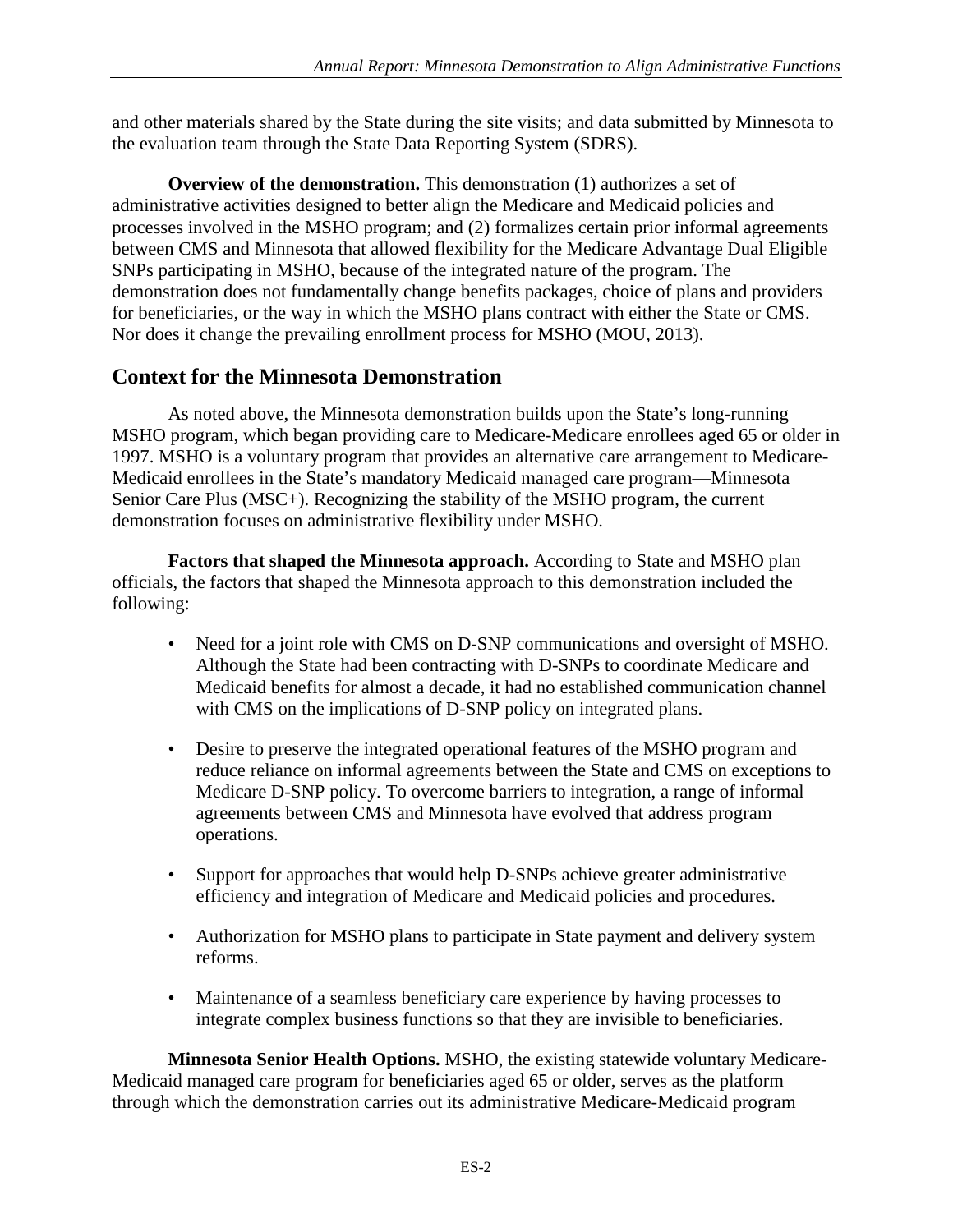alignment activities. Minnesota requires Medicaid managed care enrollment for most Medicare-Medicaid enrollees; MSHO provides an integrated alternative to Medicaid-only plans. Its enrollment was 35,272 in June 2015, or 72 percent of the full-benefit Medicare-Medicaid enrollees aged 65 or older enrolled in Medicaid managed care (SDRS 2nd Quarter, 2015). Enrollees receive all of their Medicare and Medicaid services from one plan with one membership card and one care coordinator.

Minnesota has included Medicare-Medicaid beneficiaries in its managed care programs since the mid-1980s. It became the first State to receive approval from the Health Care Financing Administration, as CMS was known at the time, to operate a managed care program integrating Medicare and Medicaid. The MSHO program was launched in 1997 under the authority of a 1115(a) demonstration and a Section 222 Medicare waiver. From the beginning, it was notable for a high degree of integration between Medicare and Medicaid. In 2005, the previous demonstration ended and MSHO plans became D-SNPs and Medicaid managed care plans. By 2006, a majority of Minnesota's Medicare-Medicaid beneficiaries were enrolled in MSHO. (Parker, 1997; Tritz, 2006).

In 2008, Minnesota established the Special Needs Basic Care Program, an integrated Medicare-Medicaid program serving people under age 65 with disabilities. Initially, eight D-SNPs participated in the program. By 2015, six of the plans had withdrawn from Medicare Advantage, citing an inability to be financially viable due to Medicare payment rates.

MSHO plans operate under two separate contracts, unlike Medicare-Medicaid Plans in capitated model demonstrations under the Financial Alignment Initiative that use three-way contracts with CMS, the State, and the plan. MSHO plans contract with CMS as D-SNPs and comply with Medicare Advantage and SNP requirements. They also contract with the State as Medicaid plans, complying with Medicaid managed care requirements in the MSHO contract (MOU, 2013). MSHO plans provide all Medicare services, including Part D, and Medicaid services, including behavioral health services and home and community-based services under the Minnesota 1915(c) Elderly Waiver, plus the first 180 days of nursing facility services.

#### **Demonstration Medicare-Medicaid Alignment Activities**

**Demonstration Management Team.** The demonstration established a Demonstration Management Team, consisting primarily of the Minnesota State lead in the CMS, a CMS Regional Office representative, and a representative of the Minnesota DHS. This team was originally called the Contract Management Team in the MOU. CMS has renamed it the Demonstration Management Team because, under the demonstration, responsibility for management of the D-SNP contract remains with CMS as a three-way contract does not exist for the Minnesota demonstration. The contract responsibilities continue to separately lie with the State and the Center for Medicare (rather than the Medicare-Medicaid Coordination Office). (The Demonstration Management Team is responsible for overseeing the demonstration, including addressing issues that would reduce integration of Medicare and Medicaid in MSHO, and helping to coordinate, rather than replace, existing oversight by CMS and the State. One key finding of the demonstration is the success of the Demonstration Management Team. State officials reported that the Demonstration Management Team has proven to be an extremely useful vehicle for addressing program misalignment issues. For example, the Demonstration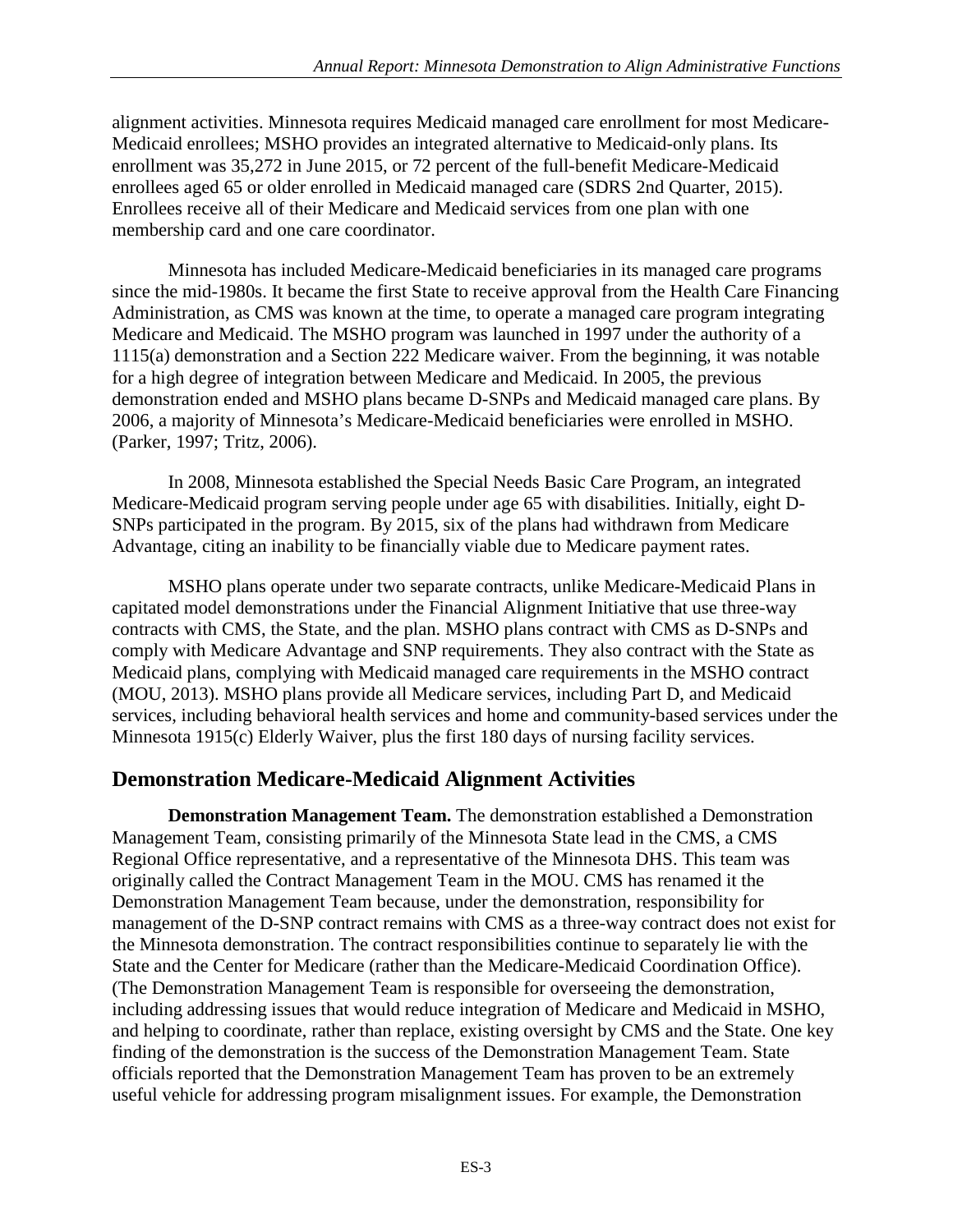Management Team facilitated incorporation of new language into the MSHO SNP Model of Care (MOC) matrix, as described below. The Demonstration Management Team has also given the State an identifiable communication channel with CMS that it had never had during the past 9 years of managing an integrated D-SNP Medicare-Medicaid program.

**Network adequacy.** The demonstration is testing new standards and processes for the Medicare Advantage network adequacy review for all MSHO plans. The new standards aim to more accurately reflect where the Medicare-Medicaid population resides. Also, for the first time, the State has the opportunity to provide input on local health care delivery system considerations and to participate in reviews of MSHO plans' network submissions. In addition, the demonstration envisioned that CMS and the State would conduct Medicare and Medicaid network adequacy reviews concurrently; however, the State needed to proceed with Medicaid network reviews in spring 2014 because these reviews were tied to the 5-year MSHO plan procurement schedule, and CMS was unable to conduct the Medicare review at that time.

**SNP Model of Care.** The demonstration provided the State with an opportunity to submit to CMS suggested language for incorporation in the D-SNP MOC matrix for MSHO plans that would reflect MSHO requirements and processes. CMS accepted the State's language. One key finding of the demonstration is the success achieved in tailoring the MOC matrix for MSHO plans to emphasize the existing role of MSHO plans in coordinating Medicaid home and community-based services and in conducting needs assessments and developing care plans that address both Medicaid and Medicare services. The State also had the opportunity to review and provide input on the plan responses to additional requirements and processes. The revised matrix language was used by plans in their 2015 MOC submissions, which were all approved by CMS.

**Beneficiary materials.** The demonstration allows MSHO plans to adopt simplified beneficiary materials—such as a member handbook and provider directory—that better integrate information about Medicare and Medicaid benefits and processes. MSHO plans are using some of the integrated materials developed for capitated model demonstrations under the Financial Alignment Initiative or are adapting them with CMS and State approval. The State convened its existing MSHO Plan Member Materials Workgroup to adapt the model materials. CMS also participated in the Workgroup. The plans have already been using integrated beneficiary materials for many years, including Summary of Benefits, Evidence of Coverage, provider directories, and notices. However, plan officials reported that incorporating information about Medicaid services prior to the demonstration was difficult at times because these materials had to be developed according to D-SNP standards intended to present information about Medicare services. The material development and review process was conducted through the CMS Health Plan Management System during the second demonstration year.<sup>[1](#page-7-0)</sup> This process provided an opportunity for CMS, the plans, and the State to concurrently review and edit materials, which does not occur in the standard review process for D-SNP materials (interviews with MSHO plan officials, April 2014 and July 2015). A key accomplishment of the demonstration is an improved process for development and review of beneficiary materials.

 $\overline{a}$ 

<span id="page-7-0"></span><sup>1</sup> This process will be covered in greater detail in the Minnesota Second Annual Report.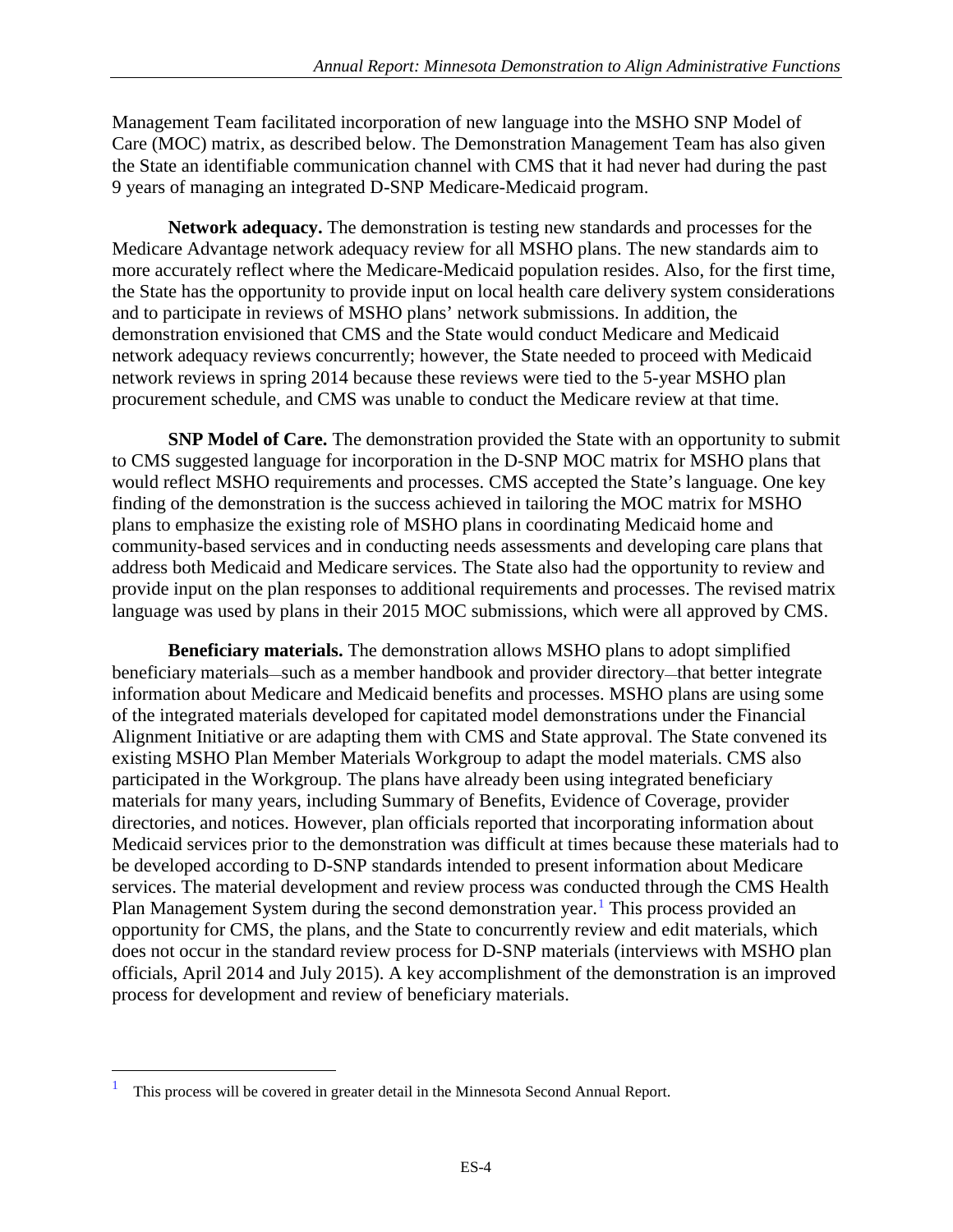**Provider purchasing agreements.** The demonstration allows MSHO plans to integrate Medicare and Medicaid primary care payments to certified Health Care Homes, Minnesota's term for medical homes. The demonstration also authorizes adoption of ICSPs, which are purchasing agreements between MSHO plans and providers that build on the HCH model and provide additional options for making performance payments to providers. As of January 1, 2015, MSHO plans had entered into 54 ICSP provider contracts. Minnesota has contracted for an evaluation of the ICSP initiative and the results will be reported in the second annual report.

**Grievances and appeals.** The State uses an integrated and simplified model notice of denial and explanation of appeal rights developed by CMS for use by all integrated D-SNPs. Prior to the demonstration Minnesota had developed an integrated denial notice, much of which was reflected in the CMS notice. In the demonstration, the 60-day time frame available to beneficiaries for filing Medicare appeals has formally been extended to 90 days via D-SNP contract amendments to align with the Minnesota State Medicaid time frame, providing more flexibility for enrollees. However, recently published Federal Medicaid managed care regulations establish a 60-day time frame for filing appeals, so Minnesota will move to the 60-day timeframe as required by Medicaid regulations which will then align with Medicare timelines.

**Quality measures.** MSHO plans continue to report quality measures and data as required by their Medicare and Medicaid contracts and continue to participate in the Medicare Advantage Star Ratings system for quality measurement. The MOU specifies that CMS and the State will work together to develop and test measures that could be incorporated into an integrated Star Ratings model for MSHO plans This joint development has not occurred. CMS and the State are negotiating the terms of a collaboration authorized by the MOU to administer a single Consumer Assessment of Healthcare Providers and Systems (CAHPS) survey to MSHO enrollees that meets State and Federal requirements and reflects Medicare and Medicaid services.<sup>[2](#page-8-0)</sup>

**Performance improvement.** The demonstration eliminates duplicative reporting required through Medicare Quality Improvement Projects (QIPs) and Medicaid Performance Improvement Projects (PIPs). The State adopted language in its 2014 contracts with MSHO plans that permit plans to use Medicare QIPs to meet Medicaid PIP requirements. This alignment of QIPs and PIPs includes using the same measurement standards, reporting timelines, and templates. After the Minnesota MOU was adopted, CMS eliminated requirements for a separate PIP for plans exclusively serving Medicare-Medicaid enrollees. As part of the demonstration agreement, CMS gives the State input on topics selected for QIPs.

**Medicare bid process.** Under the demonstration, a new provision helps MSHO plans maintain zero member premiums. In situations where strict adherence to the Medicare Advantage bid margin requirements would result in a premium for enrollees, and where margins have a minimum of zero, an MSHO plan can use an aggregate bid margin that is either (1) no greater than 1.5 percent above the plan's margin for non-Medicare health insurance, or (2) less than or equal to the margin for the Medicaid portion of its MSHO rate (MOU, 2013, p. 18). The

 $\overline{a}$ 

<span id="page-8-0"></span><sup>&</sup>lt;sup>2</sup> CMS, MSHO plans, and the State were able to resolve their differences and jointly administered a CAHPS survey in 2016. This will be discussed in greater detail in the second Annual Report.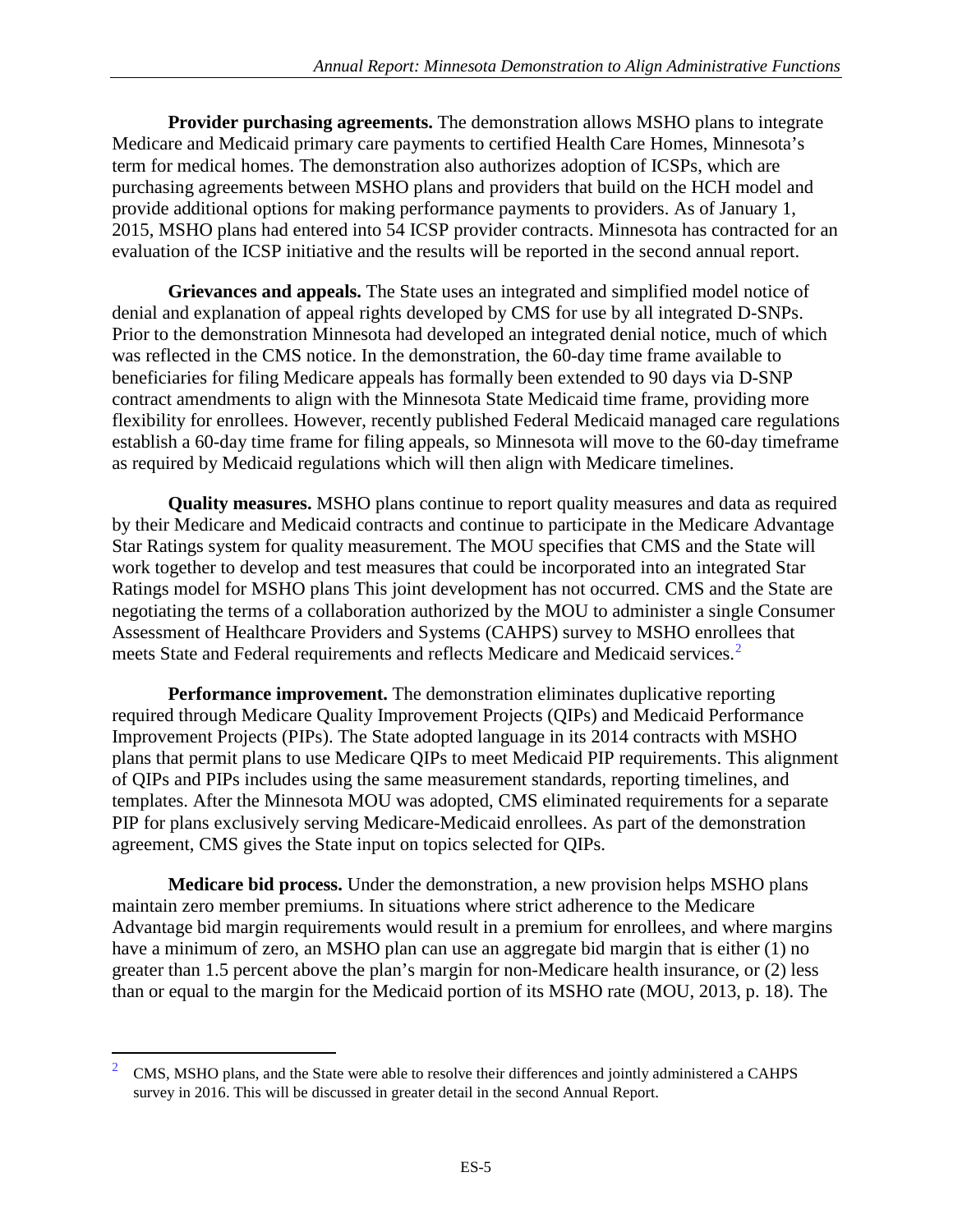results of the 2015 Medicare bid process, conducted in 2014, did not trigger this provision because through the bid process, MSHO plans were able to achieve zero member premiums.

## **Existing Integrated MSHO Functions Formalized by the Demonstration**

**Integrated enrollment systems.** Through a series of complex manual and automated functions that are invisible to enrollees, State staff, serving as Third Party Administrators for MSHO plans, access enrollment files for both Medicare and Medicaid and achieve simultaneous beneficiary enrollment in both the Medicare and Medicaid components of the MSHO plan, with identical enrollment effective dates for both sets of benefits. The MOU preserves that process as well as the existing exemption for MSHO plans from the D-SNP requirement that beneficiary enrollment requests be submitted to CMS within 7 days of verification of Medicare eligibility. This exemption allows time for verification of a beneficiary's Medicaid eligibility for MSHO, enabling a beneficiary to be enrolled simultaneously in MSHO for Medicare and Medicaid benefits. The State is also permitted to continue to limit MSHO enrollment to Medicare-Medicaid enrollees who meet the State's eligibility criteria for enrollment in Medicaid managed care, consistent with Medicare Improvements for Patients & Providers Act contracting policy.

**Integrated grievance and appeals system.** Over the past 17 years of MSHO program implementation, the State and CMS have collaborated to integrate the Medicare and Medicaid appeals process in MSHO. Enrollees can choose to file an appeal with one of three entities, each of which simultaneously reviews appeals potentially related to Medicare or Medicaid. Rather than requiring enrollees to first file a Medicare or Medicaid appeal to the plan, the State has provided enrollees with multiple avenues for filing a first-level appeal: to the plan; to the State Department of Health, which is responsible for health plan licensing and certification; or directly to the State Fair Hearings process.

**Integrated claims adjudication.** MSHO plans can continue to permit providers to bill them for Medicare and Medicaid services delivered, without differentiating Medicare services from Medicaid services. Using an integrated adjudicated claims process, MSHO plans determine whether the expenditure is allocated to Medicaid or Medicare. Under the demonstration, CMS has committed to drafting clear guidance to auditors specifying that integration of Medicare and Medicaid claims adjudication be allowed.

## **Demonstration Planning and Implementation Support**

A demonstration Implementation Support Award from CMS to Minnesota of \$1.6 million for a 2-year period has enabled the State to conduct activities that it would otherwise be unable to perform. Generally, these funds are being used to invest in new information technology systems to support additional analysis of data on the State's Medicare-Medicaid enrollees; continue stakeholder engagement activities; conduct actuarial analyses of MSHO data on utilization, costs, and performance; and perform dedicated outreach to culturally specific communities.

#### **Implementation Accomplishments and Challenges**

**Accomplishments.** The Minnesota alternative model demonstration is implementing administrative changes that are meant to better align Medicare and Medicaid processes within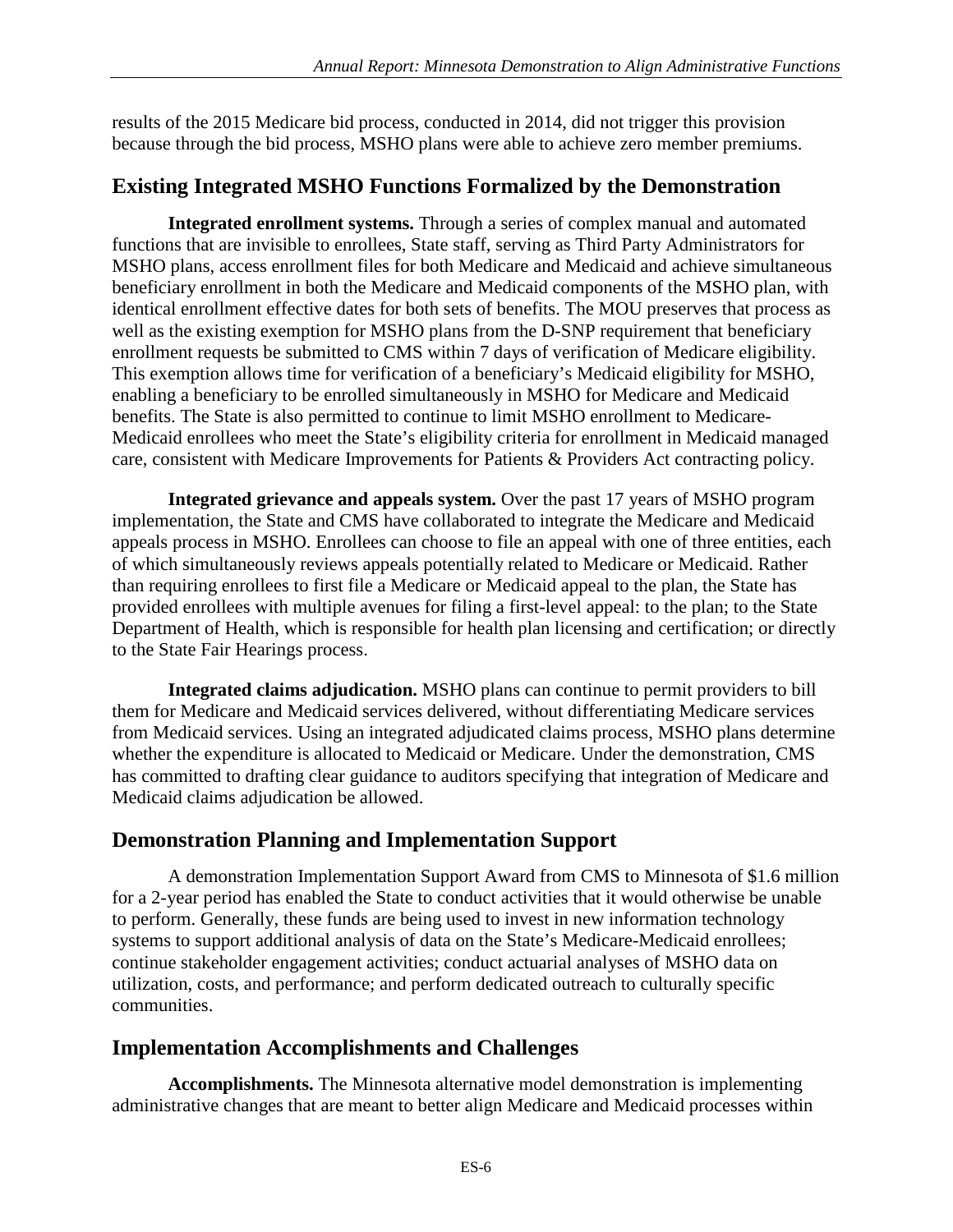MSHO, the State's long-running integrated Medicare-Medicaid program. Those changes include three types of Medicare-Medicaid alignment activities: (1) joint CMS-State demonstration management activities related to the MSHO program; (2) discrete activities that CMS and the State have agreed to conduct, usually in partnership; and (3) those based on the selfimplementing provisions that formalize previous CMS-State agreements related to various MSHO operational policies. To date, the demonstration has made the most progress with the joint CMS-State demonstration management activities and formalizing previous CMS-State agreements related to MSHO operational policies.

With the establishment of the Demonstration Management Team, the State reported that it now has a reliable communication channel with CMS, which it did not have during the 9 years it has been administering an integrated Medicare D-SNP–Medicaid managed care program. Specifically, the Demonstration Management Team has helped address some concrete issues: the withdrawal of a D-SNP plan from the MSHO program, CMS adoption of the State's proposed language for inclusion in the MSHO SNP MOC elements, and resolution of a compliance issue facing an individual MSHO plan. More generally, State officials reported that they appreciate the information the State receives from CMS the Demonstration Management Team members about changing D-SNP policies and the knowledge that it has a resource to help identify and access specific CMS staff when needed.

The demonstration has also established some administrative processes that could be adopted by other Medicare-Medicaid integration programs. Specifically, these include the new pilot for conducting joint CMS-State Medicare network adequacy reviews, collaborative structures for drafting and reviewing beneficiary materials, and integration of State-specific standards into the Medicare MOC.

**Challenges.** Although some alignment activities were not intended to begin until later in the demonstration, several others encountered delays. Constraints on CMS availability to work on certain provisions, such as concurrent Medicare and State Medicaid network reviews and consolidation of CAHPS surveys have delayed or precluded their implementation. For some alignment activities, such as developing and testing new quality measures, the State has expressed concern that the CMS measure development efforts do not appear to align measure development for plans that deliver Medicare and Medicaid benefits, such as MSHO plans. Not surprisingly, CMS and the State are finding it difficult to address some misaligned Medicare and Medicaid policies. As one Minnesota State official summarized, "It's all about the details."

#### **Conclusion**

By formalizing agreements that have been in place between CMS and the State, the demonstration has already addressed important aspects of Medicare and Medicaid alignment in the MSHO program, such as integrated processes for grievances and appeals, for claims adjudication, and for program enrollment. The Demonstration Management Team has been very successful in facilitating policy collaboration between CMS and the State. In addition, the demonstration's Medicare-Medicaid alignment activities produced changes to the MSHO plan's MOCs; improved processes used by MSHO plans, CMS, and the State in developing integrated beneficiary materials; and implemented Integrated Care Systems Partnerships. Minnesota's first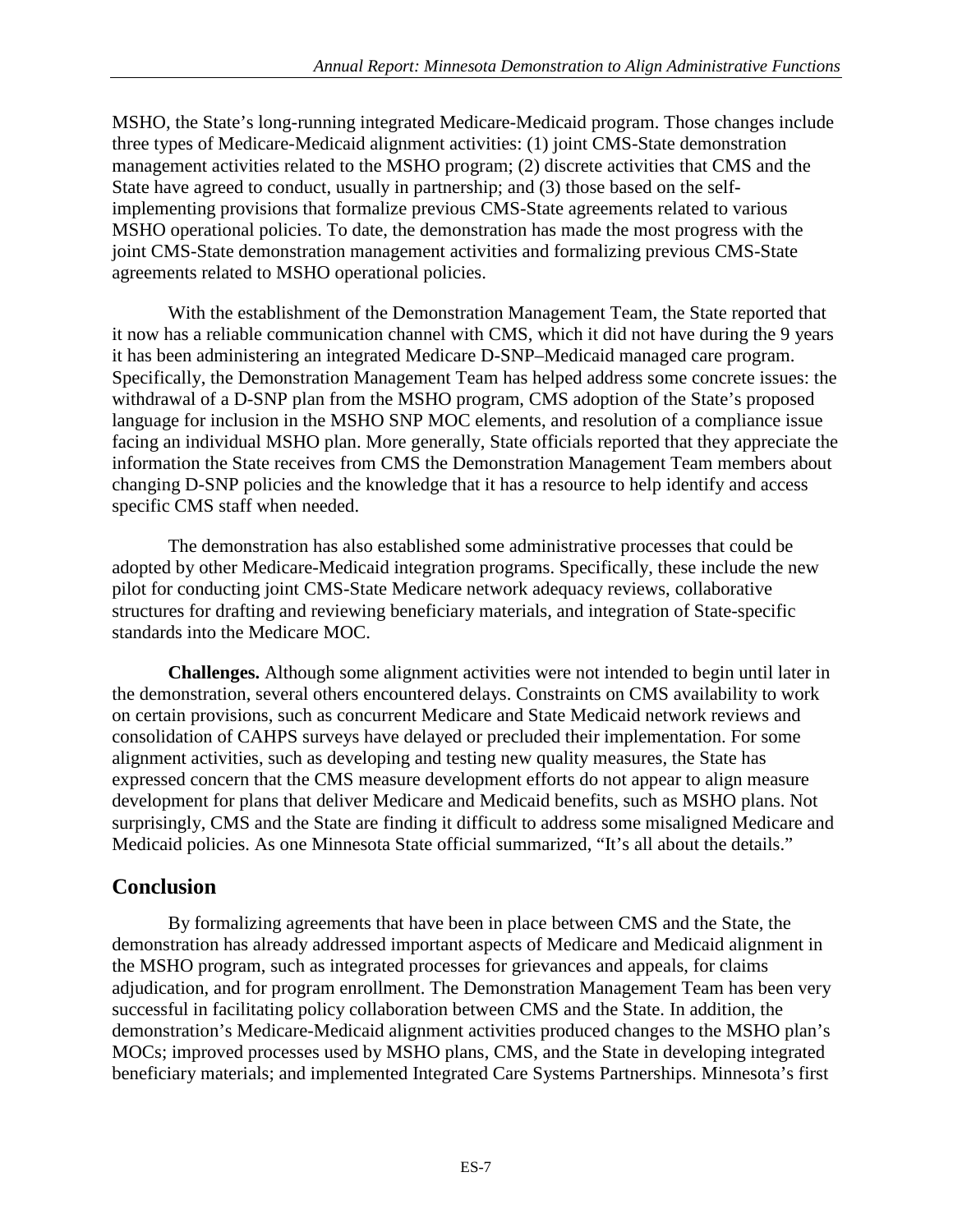quarterly submission of information about the demonstration to the RTI evaluation team summed up the nature of the Medicare-Medicaid program alignment work:

*It is challenging to describe the Minnesota demonstration to stakeholders and state leadership because it is so related to behind the scenes technical and operational issues between Medicare and Medicaid that most people do not know or care about, even though these are necessary to maintaining and improving integration of service delivery and operation* (SDRS 1st Quarter, 2014).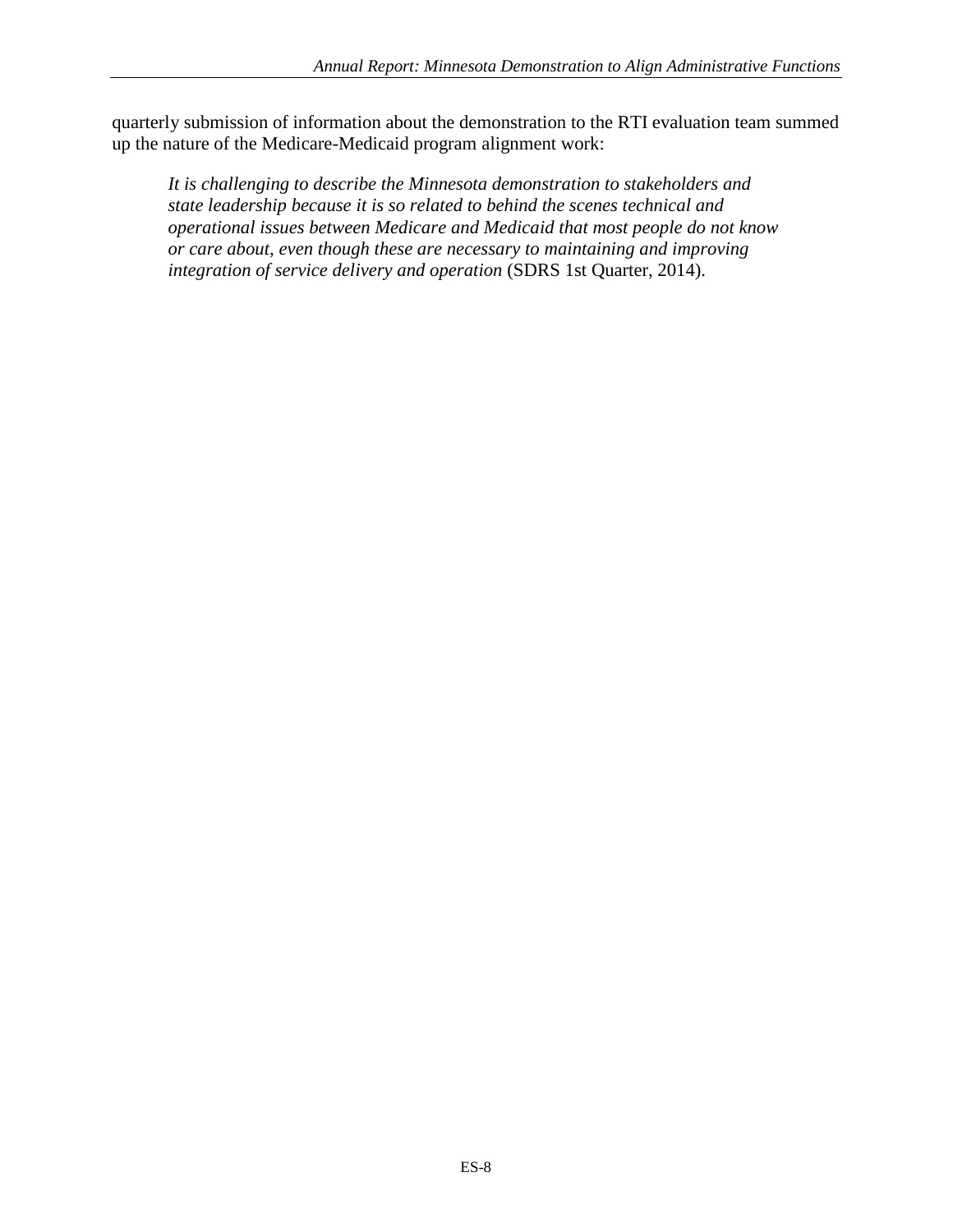#### **1. Introduction**

<span id="page-12-0"></span>The Centers for Medicare & Medicaid Services (CMS) have created the State Demonstrations to Integrate Care for Dual Eligible Individuals (SDIC) and the Medicare-Medicaid Financial Alignment Initiative to test integrated care models for Medicare-Medicaid enrollees. The Minnesota Demonstration to Align Administrative Functions for Improvements in Beneficiary Experience is a statewide initiative intended to further strengthen integration of the existing plans participating in the long-running Minnesota Senior Health Options (MSHO) program, an integrated Medicare-Medicaid program that began in 1997. The demonstration is to implement administrative changes to better align the Medicare and Medicaid operational components of the program (Minnesota Department of Human Services [DHS], 2012; hereafter, Proposal, 2012). The MSHO plans are Medicare Advantage Dual Eligible Special Needs Plans (D-SNPs) that are also under contract with the State as Medicaid managed care plans. MSHO has been serving Medicare-Medicaid enrollees since 1997. This demonstration began on September 13, 2013, and is currently scheduled to continue until December 31, 2016 (CMS and the State of Minnesota, 2013; hereafter, Memorandum of Understanding [MOU], 2013). The State has indicated interest in pursuing a 2-year demonstration extension that CMS has offered to all SDIC and Financial Alignment Initiative demonstration states, which would change the demonstration end date to December 31, 2018.

This first Annual Report analyzes implementation of the Minnesota demonstration from its initiation on September 12, 2013, through the conclusion of the first demonstration year on December 31, 2014. In order to capture relevant qualitative information obtained at the conclusion of the demonstration year or immediately afterward, this report includes updated qualitative information through June 30, 2015.

As the goals of the Minnesota alternative model demonstration are to implement administrative changes meant to better align Medicare and Medicaid processes, it is unlikely that these changes will change quality, use, or costs. However, those outcomes will be monitored to assess the potential for unintended negative consequences under the demonstration in the care provided to Medicare-Medicaid enrollees. Future reports will present preliminary findings on service utilization and quality of care through December 2015. Those reports will focus on comparisons of the demonstration-eligible and comparison groups, as well as targeted analyses related to enrollees, health home service users, user of long-term services and supports (LTSS), users of behavioral health services and special populations.

#### Evaluation Overview

CMS contracted with RTI International to monitor the implementation of the SDIC and demonstrations under the Financial Alignment Initiative, and to evaluate their impact on beneficiary experience, quality, utilization, and cost. The evaluation includes an aggregate evaluation (Walsh et al., 2013) and State-specific evaluations.

The goals of the evaluation are to monitor demonstration implementation, evaluate the impact of the demonstration on the beneficiary experience, monitor unintended consequences, and monitor and evaluate the demonstration's impact on a range of outcomes for the eligible population as a whole and for special populations (e.g., people with mental illness and/or substance use disorders, LTSS recipients). To achieve these goals, RTI will collect qualitative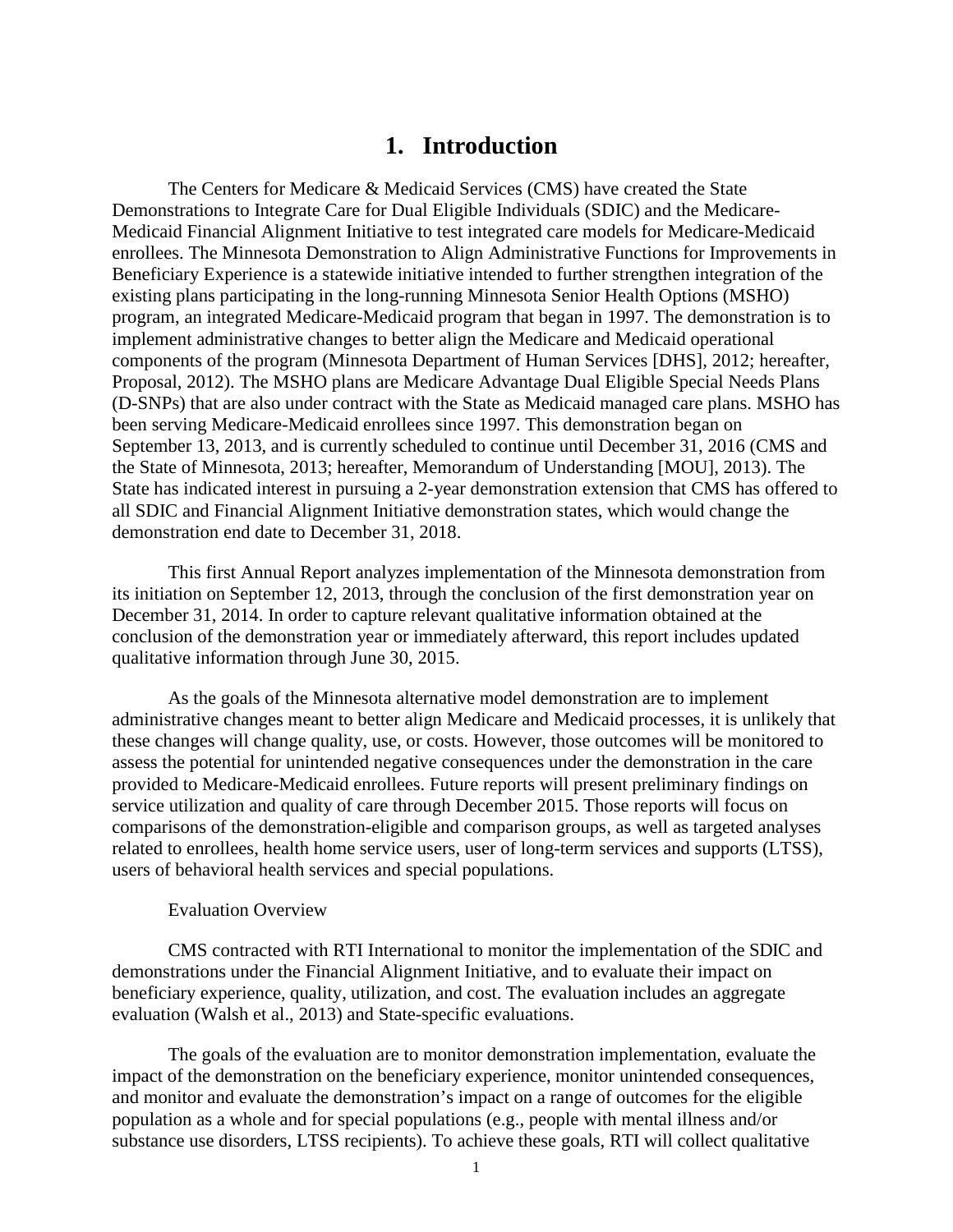and quantitative data from Minnesota each quarter; analyze Medicare and Medicaid enrollment, claims, and encounter data; conduct site visits, focus groups with plans; and key informant interviews with State, CMS and MSHO staff; and incorporate relevant findings from any beneficiary surveys conducted by other entities. In addition to this report, monitoring and evaluation activities will also be included in quarterly monitoring reports provided to CMS and the State, annual reports, and a final evaluation report.

As the goals of the Minnesota alternative model demonstration are to implement administrative changes meant to better align Medicare and Medicaid processes, it is unlikely that these changes will change quality, use, or costs. However, those outcomes will be monitored under the evaluation to assess the potential for unintended negative consequences under the demonstration in the care provided to Medicare-Medicaid enrollees.

#### <span id="page-13-0"></span>**1.1 Data Sources**

This first annual report on implementation of the Minnesota demonstration was informed by a wide range of information sources. Most valuable for understanding the current status of the demonstration's implementation were two site visits to Minnesota by the evaluation team, from April 22 to 24, 2014, and July 14 to 16, 2015. Interviews conducted with State officials and health plan representatives during the site visits were invaluable in gaining an understanding of the State's objectives, the rationale for the Medicare-Medicaid administrative alignment activities being undertaken, and the early operational experiences. Interviews with CMS staff were conducted prior to the site visit. Unless otherwise indicated, views or information attributed to State officials were drawn from interviews conducted during the April 2014 and July 2015 site visits; similarly, observations attributed to MSHO plan officials were drawn from interviews conducted during these visits. When the source of such information appears ambiguous, it is clarified with a parenthetical citation: (interviews with Minnesota DHS officials, April 2014) or (interviews with MSHO plan officials, April 2014).

This report also draws on the official agreement between CMS and Minnesota: the MOU (2013), which specifies the provisions of the demonstration; the State's summary of the demonstration presented to stakeholders (Parker, 2013b); discussions with CMS staff; the State's proposal to CMS to establish a demonstration under the SDIC (Proposal, 2012); and comments submitted by the State to CMS in response to the CMS Request for Information on Opportunities for Alignment under Medicaid and Medicare (Godfrey, 2011); an updated version of the Minnesota MOU Workplan (DHS, 2014b); Minnesota's Integrated Care System Partnership Summary (DHS, 2014a); revised county-level MSHO enrollment materials and plan information (DHS, 2015); and data and other materials shared by the State during the site visits. Finally, RTI used data submitted by Minnesota to the evaluation team through the State Data Reporting System.

#### <span id="page-13-1"></span>**1.2 Demonstration Overview**

Minnesota was among 15 States that received a \$1 million design contract in 2011 to support the development of a demonstration proposal to integrate care and financing for Medicare-Medicaid enrollees for submission to CMS. Minnesota initially developed and submitted a proposal to implement a capitated model demonstration. However, unlike many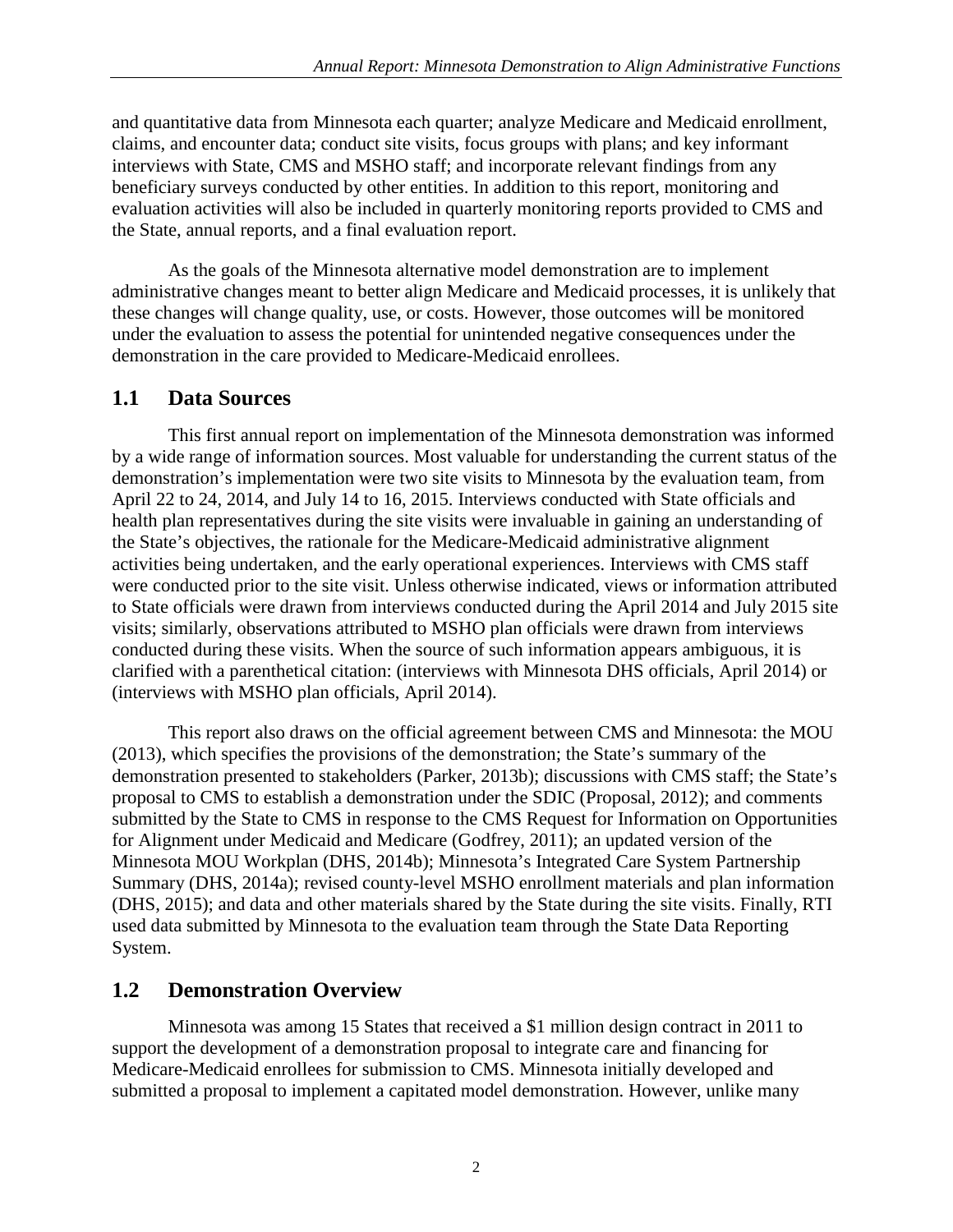States that are testing new delivery systems for integrating care for Medicare-Medicaid enrollees under the Financial Alignment Initiative, Minnesota had already developed a highly integrated delivery system through its MSHO program. Instead of pursuing a capitated model demonstration, Minnesota decided instead to work with CMS to "use its Minnesota Senior Health Options Program (MSHO) as a platform for a demonstration focusing on Medicare-Medicaid alignments in the current Medicare Advantage and State Medicaid contracting structures" (MOU, 2013, p. 3).

The demonstration MOU includes initiatives designed to integrate CMS and State oversight of the MSHO program; clarify and simplify enrollee information; expand available arrangements for supporting State payment and delivery reforms; and make program administration more efficient for CMS, the State, and plans. The demonstration does not fundamentally change benefits packages, choice of plans and providers for beneficiaries, or the way in which the MSHO plans contract with either the State or CMS. Nor does it change the prevailing enrollment process for MSHO or payment methodologies (MOU, 2013, pp. 1, 5).

Instead, the demonstration (1) authorizes a set of administrative activities designed to better align Medicare and Medicaid policies and processes; and (2) formalizes certain informal agreements between CMS and Minnesota that have allowed flexibility for MSHO D-SNPs because of the program's integrated nature.

Minnesota, with its long history of administering a program that integrates Medicare and Medicaid benefits through D-SNPs and Medicaid managed care organizations, could probably identify valuable lessons for other States. One CMS official noted that Minnesota's rich history has informed some of the decisions CMS made in the design of the Financial Alignment Initiative demonstration and in the development of integrated beneficiary materials. The demonstration's alignment activities in areas such as coordinated network adequacy reviews, beneficiary experience surveys, integrated beneficiary materials, and consolidated quality improvement projects/performance improvement projects all hold promise for replication. In a letter to the CMS Administrator, the State Medicaid Directors Association said, "the Memorandum of Understanding between CMS and the state of Minnesota is a promising new development that we hope more states can build upon" (National Association of Medicaid Directors, 2013).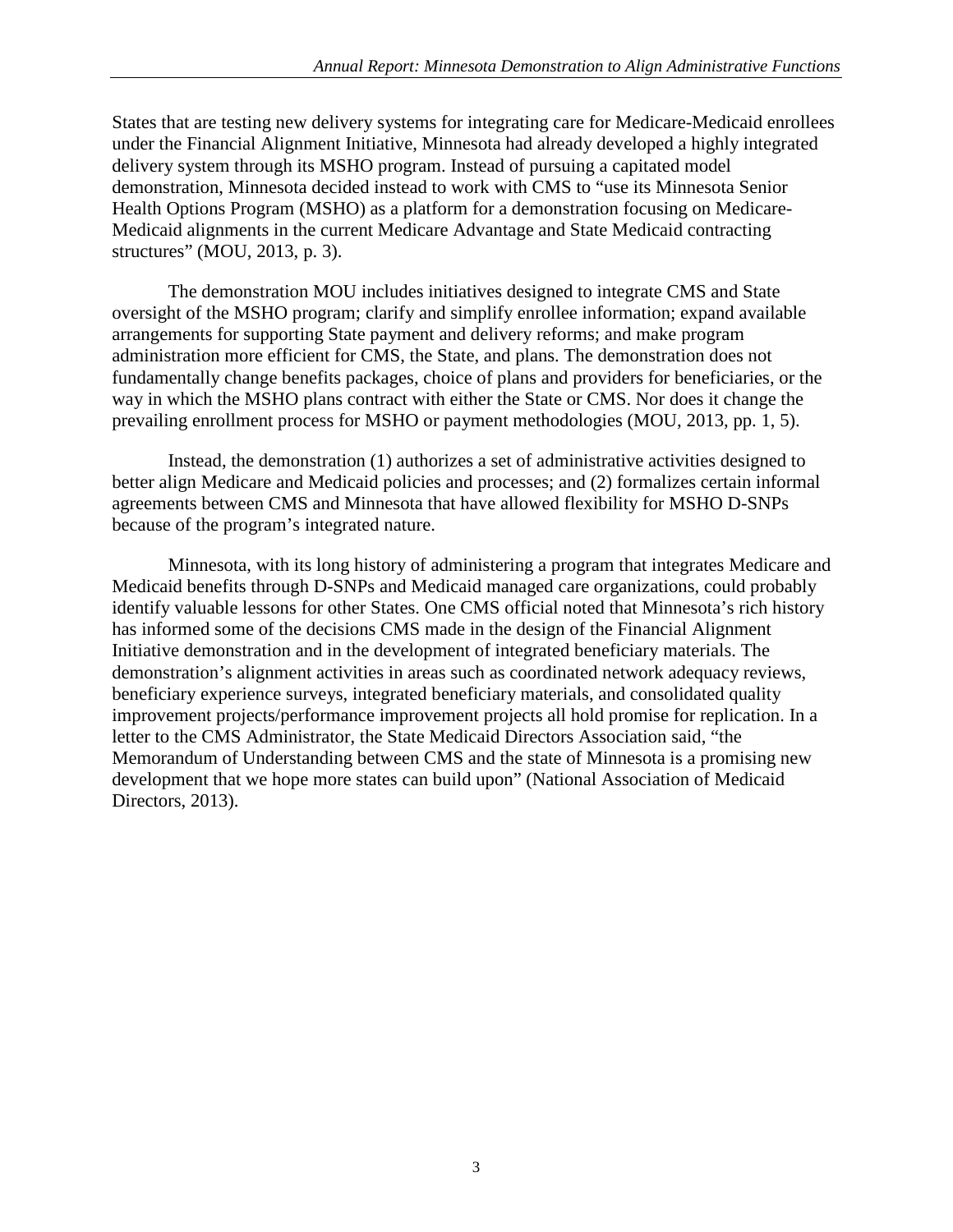## **2. Context for the Minnesota Demonstration**

<span id="page-15-0"></span>This section summarizes the Minnesota demonstration goals and factors that shaped the demonstration's approach. It also discusses the Minnesota Senior Health Options (MSHO) program, which is the platform for carrying out the demonstration's administrative alignment activities.

#### <span id="page-15-1"></span>**2.1 Demonstration Goals**

CMS and Minnesota are pursuing these goals through the demonstration: to clarify and simplify information for beneficiaries and their families related to Medicare and Medicaid coverage, better align oversight of MSHO plans by the State and CMS, improve administrative efficiencies for the MSHO plans and government agencies that serve MSHO enrollees, and enhance integration of services for Medicare-Medicaid enrollees in new provider payment models (Memorandum of Understanding [MOU], 2013, p. 1).

#### <span id="page-15-2"></span>**2.2 Factors That Shaped the Minnesota Approach**

Minnesota decided not to pursue a capitated model demonstration under the Financial Alignment Initiative after assessing its ability to generate savings. It secured actuarial expertise to analyze the bids its Special Needs Plans (SNPs) submitted to CMS for the 2012 contract year and determined that implementing a new capitated model with three-way contracts and capitated payment rates constructed using the Financial Alignment Initiative methodology would not be financially viable. After administering an integrated managed care program for 17 years, the State concluded that it had already largely achieved its potential for program savings. State officials reported that Minnesota has low Medicare Advantage average payment rates, low rates of health care utilization, a balanced long-term services and supports (LTSS) system, high medical loss ratios, the highest Medicare Advantage penetration rate in the country, and is already using Part C rebates generated through the SNP bidding process to buy down Part D premiums.

Recognizing the stability of the MSHO program, the current demonstration focuses on administrative flexibility under MSHO. The State identified challenges it was facing in administering MSHO, primarily due to administrative misalignments between Medicare and Medicaid. Its detailed response to the CMS Request for Information on Opportunities for Alignment under Medicaid and Medicare (Godfrey, 2011) documents the challenges of managing a program that relies on integrating Medicare Dual Eligible Special Needs Program (D-SNP) and Medicaid managed care policy. According to State and MSHO plan officials, the factors that shaped the Minnesota approach to this demonstration included the following:

• Need for a joint role with CMS in D-SNP communications and oversight. Although the State had been contracting with D-SNPs to coordinate Medicare and Medicaid benefits for the past 9 years, it had no established communication channel with CMS on D-SNP policy. It also did not have a vehicle for learning about and helping to resolve problems that individual D-SNPs might be having with a Medicare policy.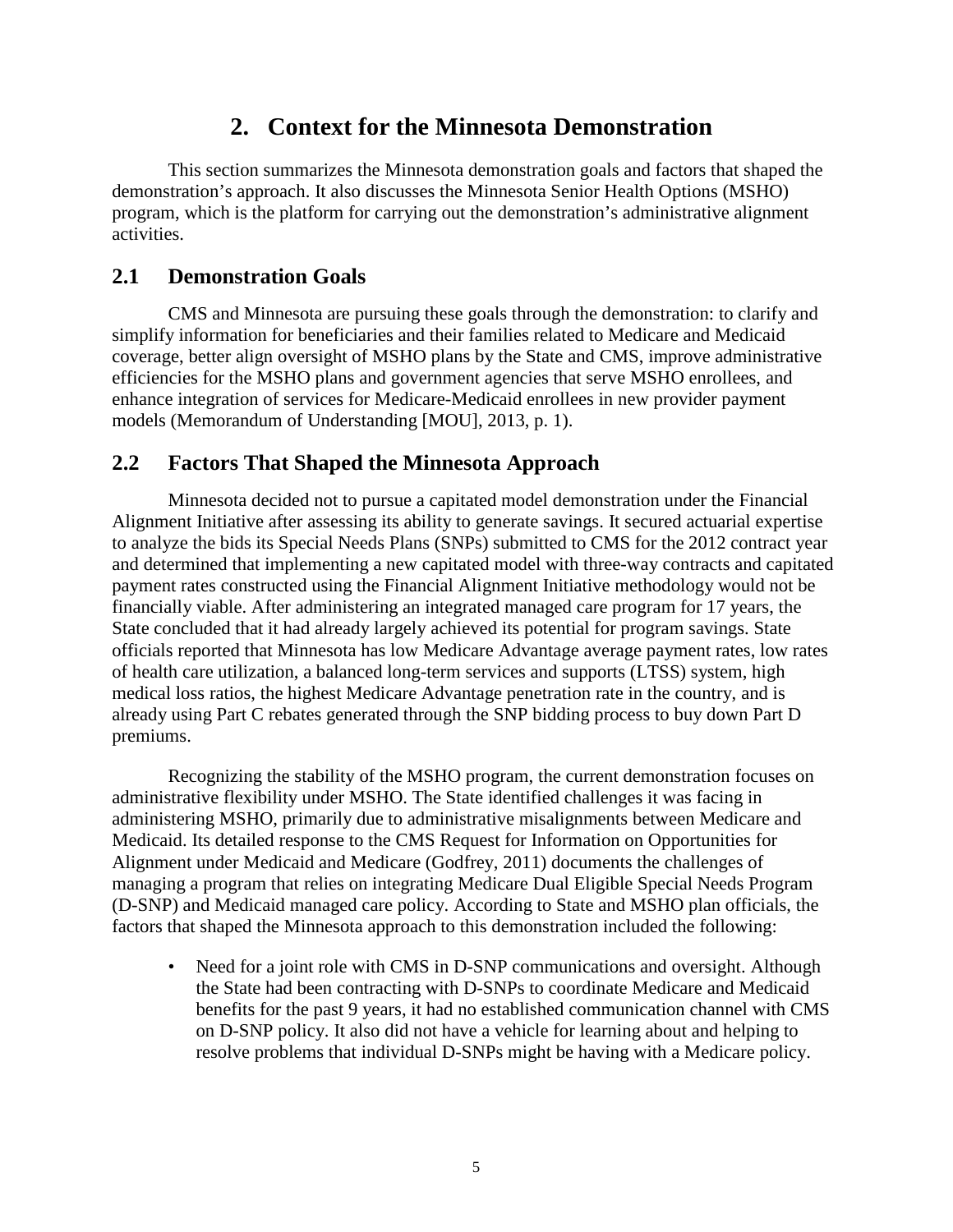- Desire to preserve and enhance the integrated administrative and operational features of the MSHO program and reduce reliance on informal agreements with CMS on exceptions to Medicare D-SNP policy. As noted earlier, CMS and the State had negotiated informal agreements on program operations to overcome barriers to integration. Minnesota was concerned that these agreements could dissolve at any time, at which point the MSHO program's entire structure could collapse.
- Support for greater integrated D-SNP administrative efficiency and alignment. In the State's comments to CMS on opportunities for alignment (Godfrey, 2011), it noted that the volume of new requirements (e.g., Part C and D reporting, structure and process requirements, quality measurement, Medicare Advantage bid process) for D-SNPs has increased dramatically in the past several years. If the Medicare requirements become too burdensome, State officials noted, D-SNPs could lose their capacity to meet both Medicaid managed care requirements and State expectations for management of LTSS.
- Authorization for D-SNPs to participate in State payment and delivery systems reforms. The State has developed Integrated Care System Partnerships to build new models for value-based purchasing, particularly for primary care.
- Maintenance of a seamless beneficiary care experience by having processes that integrate complex business functions that are invisible to beneficiaries.

#### <span id="page-16-0"></span>**2.3 Minnesota Senior Health Options**

The MSHO program is the platform through which the demonstration carries out its administrative Medicare-Medicaid alignment activities. Minnesota has included Medicare-Medicaid beneficiaries in its managed care programs since the mid-1980s. The Prepaid Medical Assistance Program (PMAP) began operating under an 1115(a) demonstration in 1985 as a mandatory Medicaid managed care program. From the beginning, Medicare-Medicaid beneficiaries age 65 and older were one of the populations required to enroll. PMAP paid their Medicare cost-sharing and covered some Medicaid services such as prescription drugs, but did not cover Medicaid LTSS. In 1990, Minnesota began working on a managed care model to integrate Medicare and Medicaid with the goal of improving care for Medicare-Medicaid enrollees (Parker, 1997).

Minnesota became the first State to receive approval from the Health Care Financing Administration, as CMS was known at the time, to operate a managed care program integrating Medicare and Medicaid under a Medicaid 1115(a) demonstration and a Medicare Section 222 waiver. MSHO was implemented in February 1997 as a voluntary program for Medicare-Medicaid beneficiaries aged 65 or older who would otherwise be required to enroll in a Medicaid-only managed care plan for their Medicaid benefits. The demonstration enabled MSHO to integrate Medicare and Medicaid services at the plan level, to operate a single enrollment process for Medicare and Medicaid, use combined Medicare and Medicaid rate structures, and integrate grievance procedures, quality assurance methods and oversight processes (Parker, 1997).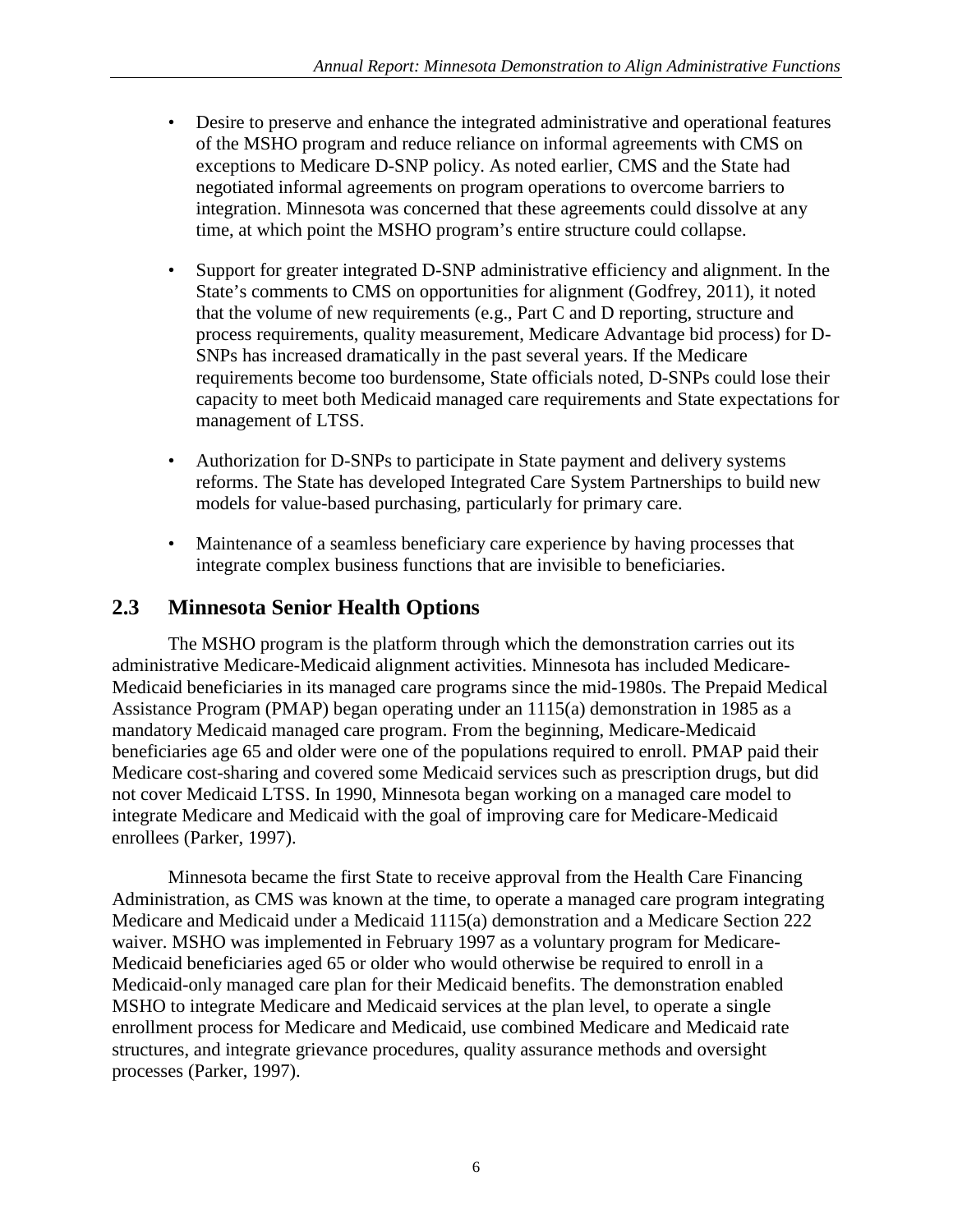During the next decade, MSHO expanded from the Minneapolis-St. Paul metropolitan area, adding plans and enrollees. It expanded statewide in 2005. In 2006, the 1115/222 demonstration ended and all nine plans participating in MSHO became D-SNPs, also operating as Medicaid managed care plans. The Medicare Modernization Act of 2003 allowed a one-time passive enrollment of Medicare-Medicaid beneficiaries who were already enrolled in Medicaid managed care into D-SNPs as part of implementation of the Medicare Part D drug benefit. This authority increased MSHO enrollment from 9,800 at the end of 2005 to 33,400 in January 2006 (Tritz, 2006). MSHO enrollment grew to 36,000 by 2008 (Robert Wood Johnson Foundation, 2009). Since that time MSHO enrollment has been relatively stable.

In 2008, Minnesota established the Special Needs Basic Care Program, an integrated Medicare-Medicaid program serving people under age 65 with disabilities. Initially, seven D-SNPs participated in the program. By 2015, five of the plans had withdrawn from Medicare Advantage, citing an inability to be financially viable due to Medicare payment rates.

Today, MSHO plans are also designated by CMS as Fully Integrated Dual Eligible Special Needs Plans. They are among 37 SNPs that in 2015 met the criteria for designation. These plans have a high degree of Medicare and Medicaid integration, are under risk-based financing, contract with the State for management of LTSS, and coordinate delivery of Medicare and Medicaid acute and primary care (Verdier et al., 2015).

MSHO continues to operate statewide as a voluntary Medicare-Medicaid managed care program for beneficiaries aged 65 or older. Minnesota requires Medicaid managed care enrollment for most Medicare-Medicaid enrollees, so MSHO provides an integrated alternative to Medicaid-only plans. Total MSHO enrollment, shown in *Table 1*, in June 2015 was 35,272 or 72 percent of the full-benefit Medicare-Medicaid enrollees aged 65 or older enrolled in Medicaid managed care. MSHO enrollees receive all of their Medicare and Medicaid services from one plan with one membership card and one care coordinator.

| <b>Enrollment status</b>               | 1st<br>quarter | 2nd<br>quarter | 3rd<br>quarter | 4th<br>quarter | 5th<br>quarter | 6th<br>quarter | 7th<br>quarter |
|----------------------------------------|----------------|----------------|----------------|----------------|----------------|----------------|----------------|
| Total enrolled in the demonstration    | 36,012         | 35,748         | 35.758         | 35.756         | 35.642         | 35.292         | 35,272         |
| Disenrolled during the quarter         |                |                |                |                |                |                |                |
| Voluntary disenrollment <sup>1</sup>   | 33             | 21             | 18             | 14             | 28             | 14             | 11             |
| Involuntary disenrollment <sup>2</sup> | 2.707          | 1.977          | 1.691          | 1.592          | 1.827          | 1.809          | 1,703          |
| Newly enrolled during the quarter      | 1.753          | 1.635          | 1.795          | 1.639          | 1.790          | 1.921          | 1,888          |

| Table 1                                                                             |
|-------------------------------------------------------------------------------------|
| Minnesota Senior Health Options (MSHO) enrollment, September 13, 2013–June 31, 2015 |

<sup>1</sup> Beneficiaries who voluntarily disenrolled from MSHO during the quarter.

<sup>2</sup> Beneficiaries whose enrollment in MSHO ended involuntarily (e.g., died, moved out of area, lost Medicaid eligibility, were incarcerated) during the quarter.

NOTE: MSHO is the platform through which the demonstration's administrative alignment activities are conducted. These enrollment data are provided for context to illustrate the size of program enrollment.

SOURCE: State-reported data to the State Data Reporting System.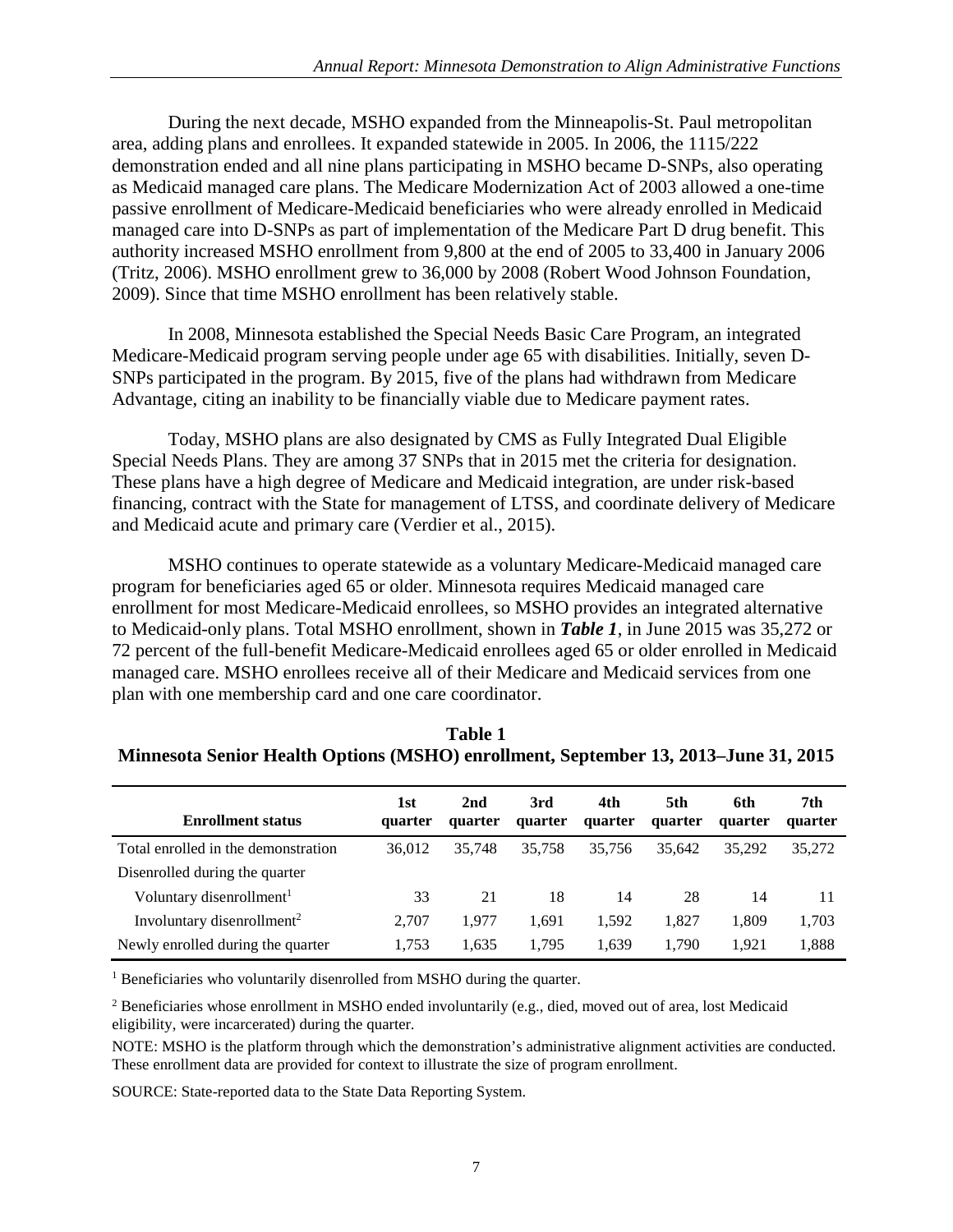MSHO plans operate under two separate contracts: (1) with CMS as D-SNPs, complying with Medicare Advantage and D-SNP requirements, and (2) with the State as Medicaid plans, complying with Medicaid managed care requirements in the MSHO contract (MOU, 2013). Each managed care organization that operates an MSHO plan also offers a Medicaid-only product under Minnesota Senior Care Plus (MSC+), the mandatory Medicaid managed care program that serves both Medicare-Medicaid and Medicaid-only enrollees. In contrast, Medicare-Medicaid Plans participating in capitated model demonstrations under the Financial Alignment Initiative enter into a single three-way contract between CMS, the State, and the plan.

When the demonstration began, eight plans participated in MSHO, but in 2014, one small plan, Metropolitan Health Plan (MHP), declined to offer MSHO coverage for the 2015 plan year. MHP enrollees were offered the option of either choosing another MSHO plan or being enrolled into MSC+, the State's non-integrated Medicaid managed care program.

As of 2015, enrollment in MSHO was spread among seven nonprofit plans. More than three-quarters of MSHO enrollees (80 percent) are in the three largest plans, which each have more than 7,000 enrollees, according to State managed care enrollment reports (Minnesota Department of Human Services [DHS], 2015). MSHO plans provide all Medicare services, including Part D; and Medicaid services, including behavioral health services and home and community-based services (HCBS) under the Minnesota 1915(c) Elderly Waiver, plus the first 180 days of nursing facility services.

MSHO enrollees rely heavily on LTSS, with about a quarter (24.2 percent) using institutional services, and 45.1 percent using HCBS under the Elderly Waiver. An additional 2.5 percent of the community population aged into MSHO and continue to use other fee-forservice HCBS waivers that are not part of the MSHO capitation. The other 28.1 percent of MSHO enrollees live in the community and do not receive HCBS waiver services, but State officials said that many of them rely heavily on Medicaid State Plan Personal Care Attendant services (DHS, 2015).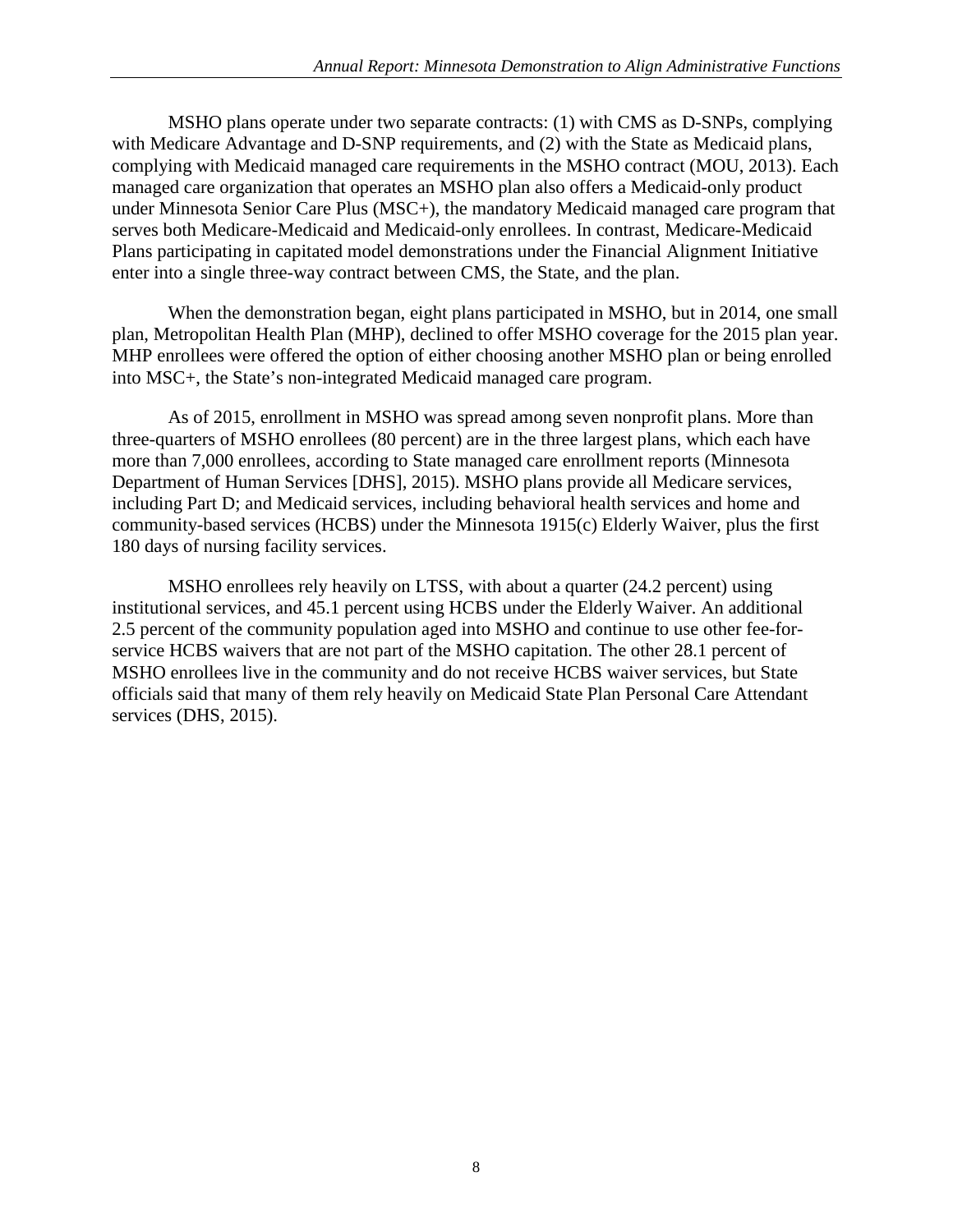## **3. Demonstration Alignment Activities**

<span id="page-19-0"></span>The Minnesota demonstration authorizes a set of activities designed to achieve better alignment of Medicare and Medicaid policies and operating procedures. For each Medicare-Medicaid alignment activity included in the demonstration, this section summarizes its description in the Memorandum of Understanding (MOU), provides background information on problems resulting from Medicare-Medicaid misalignment, and reports on its implementation status.

This first Annual Report analyzes implementation of the Minnesota demonstration from its initiation on September 12, 2013, through the conclusion of the first demonstration year on December 31, 2014. In order to capture relevant qualitative information obtained at the conclusion of the demonstration year or immediately afterward, this report includes updated qualitative information through June 30, 2015.

#### <span id="page-19-1"></span>**3.1 Joint Management of the Demonstration**

The Medicare-Medicaid administrative alignment demonstration established the CMS-State joint Demonstration Management Team, consisting of CMS and Minnesota Department of Human Services (DHS) staff. The Demonstration Management Team addresses issues that would promote integration of Medicare and Medicaid in Minnesota Senior Health Options (MSHO), and helps to coordinate, rather than replace, existing oversight by CMS and the State (MOU, 2013, pp. 9, 24–25).

**Background.** State officials said that even though they have been contracting with Dual Eligible Special Needs Plans (D-SNPs) for 9 years to manage the MSHO program, before this demonstration they had no direct, routine communication with CMS on issues involving D-SNP operational policies and their interface with Medicaid policy. State officials cited multiple examples of having to use informal channels to identify CMS officials to communicate with on problems ranging from getting integrated member materials approved to failed MSHO plan network reviews. Before the demonstration, the State relied on plans as its primary source of information about new D-SNP policies and procedures and about problems any specific MSHO plan was having in complying with D-SNP rules, which created some confusion and challenges with implementing coordinated policies.

State officials offered an example of how the previous lack of communication between the State and CMS on D-SNP policy had the potential to cause major program disruption. In 2012, CMS disapproved seven of eight Medicare Improvements for Patients and Providers Act contracts between the State and MSHO plans without prior consultation with the State, even though the State collaborates with MSHO plans in submitting the contracts to CMS. The State learned of the decision from MSHO plans, not CMS. The contracts were reinstated once the State was able to clarify a particular provision.

**Status.** Currently, the Demonstration Management Team consists of the State lead at CMS, a CMS Medicare Regional Office representative, and a State official, who meet every other week by phone. The meetings were initially held weekly, but the team agreed that meeting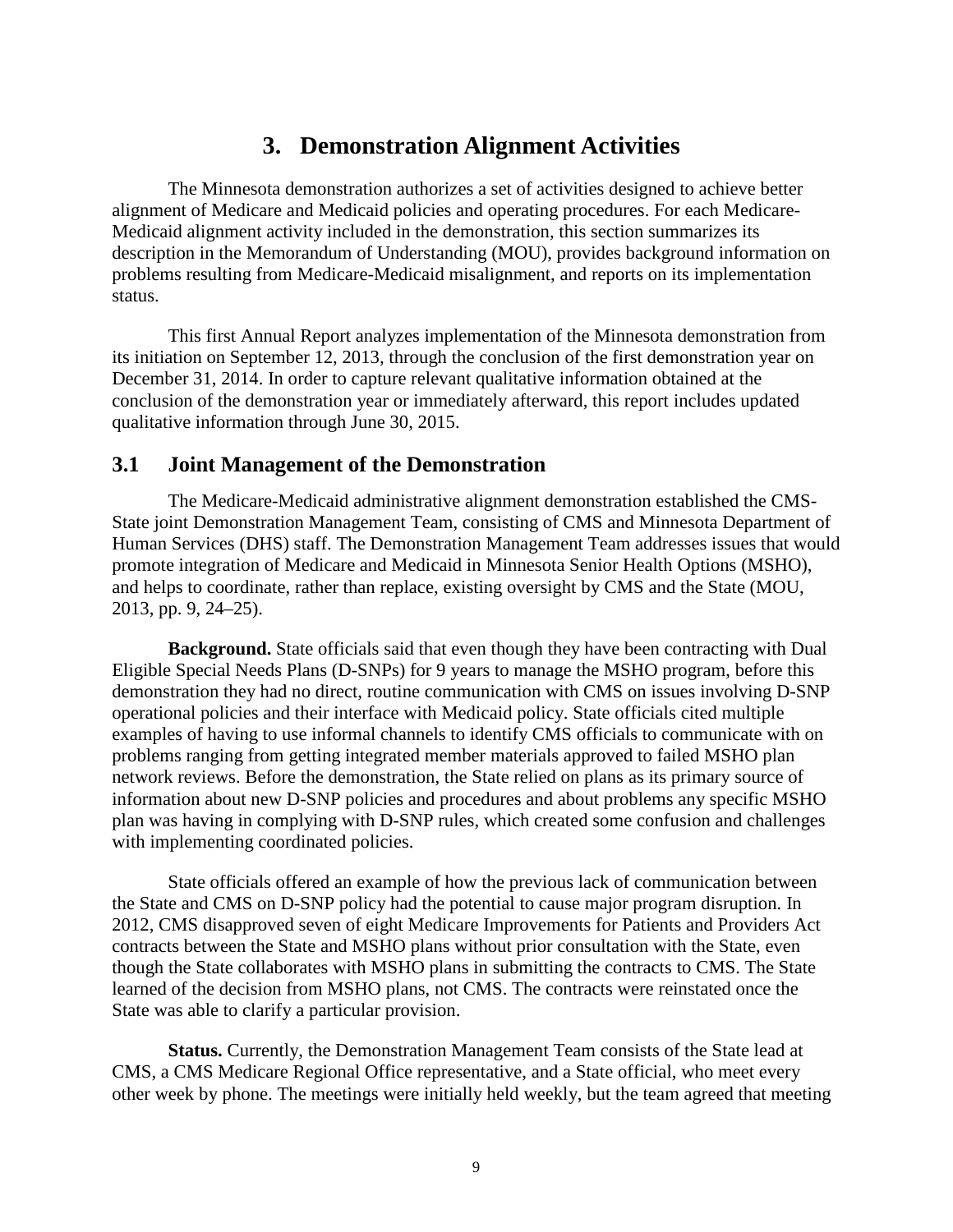biweekly would be more efficient. The CMS State lead arranges for other CMS staff to attend the meetings as needed.

The State acknowledged that it took some time for CMS and the State to determine the scope of work for the Demonstration Management Team given that the demonstration's goals involve administrative alignment, not implementation of a new financing model. The State and CMS decided that the Demonstration Management Team should focus on implementing the MOU and facilitating direct and responsive contact between the State and CMS to resolve any questions, issues, or barriers.

State officials noted that establishing the Demonstration Management Team is the component of the administrative alignment demonstration that has had the most significant effect on the State's ability to align Medicare and Medicaid policies. The Demonstration Management Team's impact was immediate, according to State officials, who cited the opportunity to submit additions to the D-SNP Model of Care (MOC) matrix, described in *Section 3.3*, as an early accomplishment. The officials also said that through the Demonstration Management Team, they learned quickly about problems with an MSHO plan's MOC submission, and the State was able to communicate directly with the Regional Office Demonstration Management Team member, who resolved the issue.

State and plan officials said a formal communications channel between CMS and State officials has enabled the State to connect with the right people at CMS, get questions answered, and resolve issues faced by MSHO plans quickly and effectively. One example of this occurred when CMS was able to quickly intervene to resolve an issue with an MSHO plan's Medicare Part C data report. The CMS-contracted reviewer reported that the plan's data were invalid because the plan incorrectly reported a violation of failing to respond to a grievance within the State's more stringent 10-day time frame, instead of Medicare's longer 30-day time frame. CMS affirmed that the plan's report was valid, averting an adverse finding. State officials said that the plan appreciated the value of having a timely means of engaging CMS through the Demonstration Management Team.

State officials noted another concrete way in which the Demonstration Management Team was able to facilitate CMS-State collaboration on Medicare-Medicaid MSHO policy. In 2014, after Metropolitan Health Plan (MHP) announced that it would terminate its participation in the MSHO program effective January 1, 2015, the Demonstration Management Team and the plans developed materials for MHP enrollees. The materials laid out beneficiary options for obtaining Medicare and Medicaid coverage once MHP ceased operations, and their rights under both programs. The State suggested that the beneficiary closeout materials might provide a model for CMS and States to use in similar circumstances for integrated programs for Medicare-Medicaid enrollees.

The State commented that having a CMS-designated liaison and Demonstration Management Team m member who understands its Medicare-Medicaid program and who facilitates and elevates contact with the right officials at CMS has been a real advantage established by the demonstration. The CMS Demonstration Management Team members often invite key officials to join a briefing call in order to "run the traps" internally to ensure that the State gets a timely CMS decision.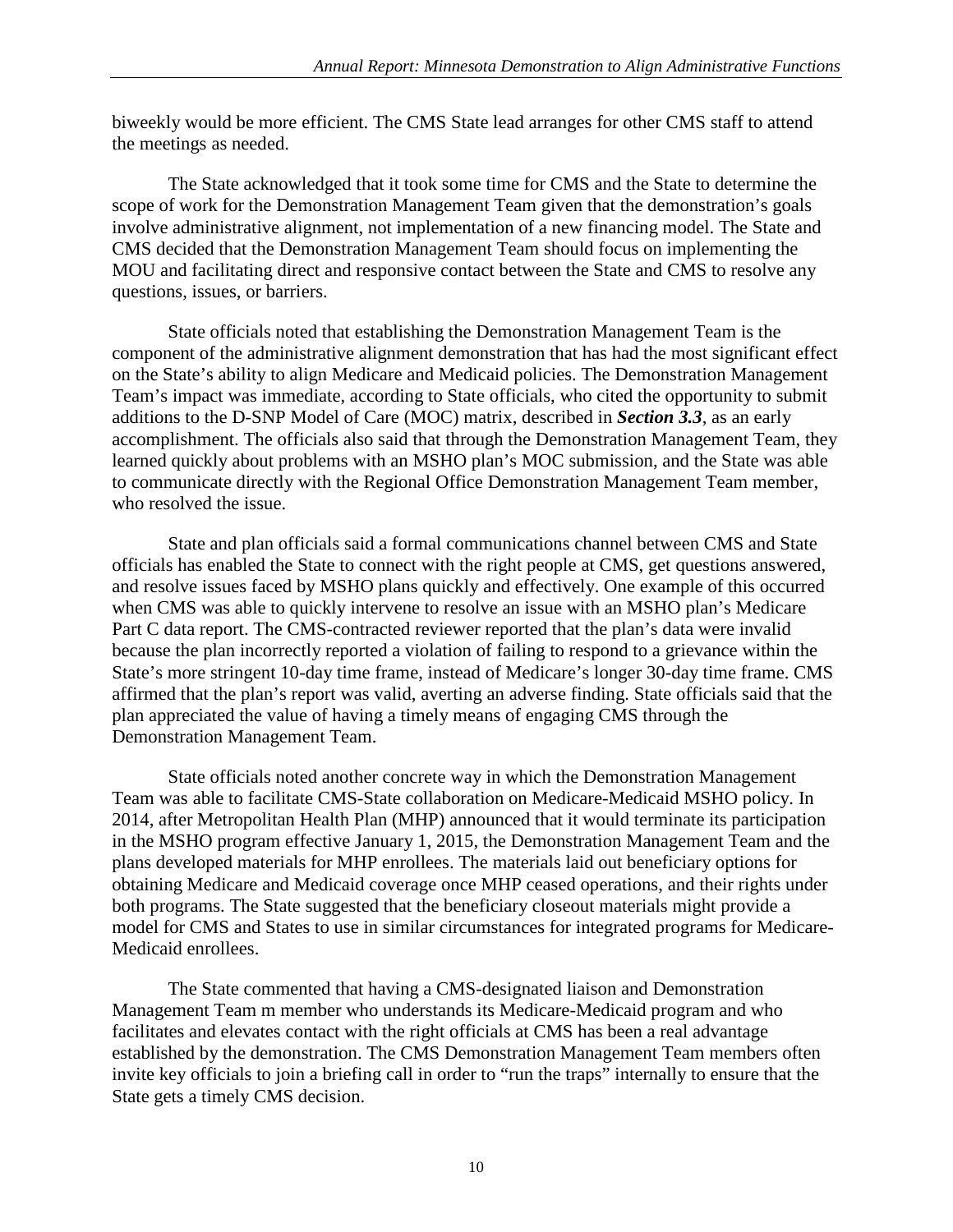More generally, the State also views the Demonstration Management Team as a vehicle for addressing potential areas of misalignment not addressed by the MOU that may result from new SNP policies adopted during the course of the demonstration. Given their positive experiences to date, State officials suggested that States contracting with SNPs to manage integrated delivery systems would benefit from a Demonstration Management Team to improve communications and resolve areas of misalignment on an ongoing basis, regardless of their participation in a demonstration under the Financial Alignment Initiative.

## <span id="page-21-0"></span>**3.2 Network Adequacy**

The MOU states that under the demonstration, no fundamental changes will be made in the State or Medicare Advantage methodology for network adequacy standards. Instead, the MOU proposed that CMS or its contractor work with the State to conduct a new joint network review process for all MSHO plans. The review intends to "test new standards that apply to the existing Medicare Advantage methodology to the Medicare-Medicaid population in order to more accurately reflect where the Medicare-Medicaid population resides." The State will have an opportunity to provide input on how local health care delivery system considerations should factor into provider network adequacy determinations, and to participate in review of MSHO plans' network submissions (MOU, 2013, pp. 6, 20–21).

**Background.** Both State and MSHO plan officials expressed concern about the existing Medicare Advantage provider network review process outside of the demonstration, citing the application of Medicare Advantage provider, time, and distance standards for rural areas; the geo-mapping used in reviews, which has failed to account for lakes, forests, and other geographic features that enter into the automated access measurement; out-of-date listings in the Medicare provider database that lead reviewers to insist on inclusion of certain providers when they are no longer practicing in the area; and the lack of certain types of specialists in some areas. Plans also cited local patterns of care as another factor that is not considered in some network reviews; in certain rural areas, residents choose to access care outside the plans' service areas, even across the border in another State. Finally, State and plan officials said that the exception request process is burdensome for plans because of extensive documentation required to respond to each deficiency identified in the review.

State and MSHO plan officials said that the existing Medicare Advantage network review process discourages plans from expanding their service areas, particularly to add rural counties, and State officials expressed concern about potentially losing an MSHO plan as a result of a technicality in the review process. Although Medicare Advantage plans can challenge a deficiency notice by submitting exception requests, there is a risk that a plan's entire service area could fail if its exception requests are not accepted. One of the largest MSHO plans failed a review because of outdated and erroneous entries in the Medicare provider database, forcing it to appeal to the CMS Administrator. State officials noted that because they contract with MSHO plans to manage Medicaid services, the loss of a D-SNP would disrupt both the delivery of Medicare-covered services and the integration of Medicaid long-term services and supports (LTSS).

Before the demonstration began, the State had no formal or informal role in Medicare network adequacy reviews of MSHO plans, even though it was contracting with the plans for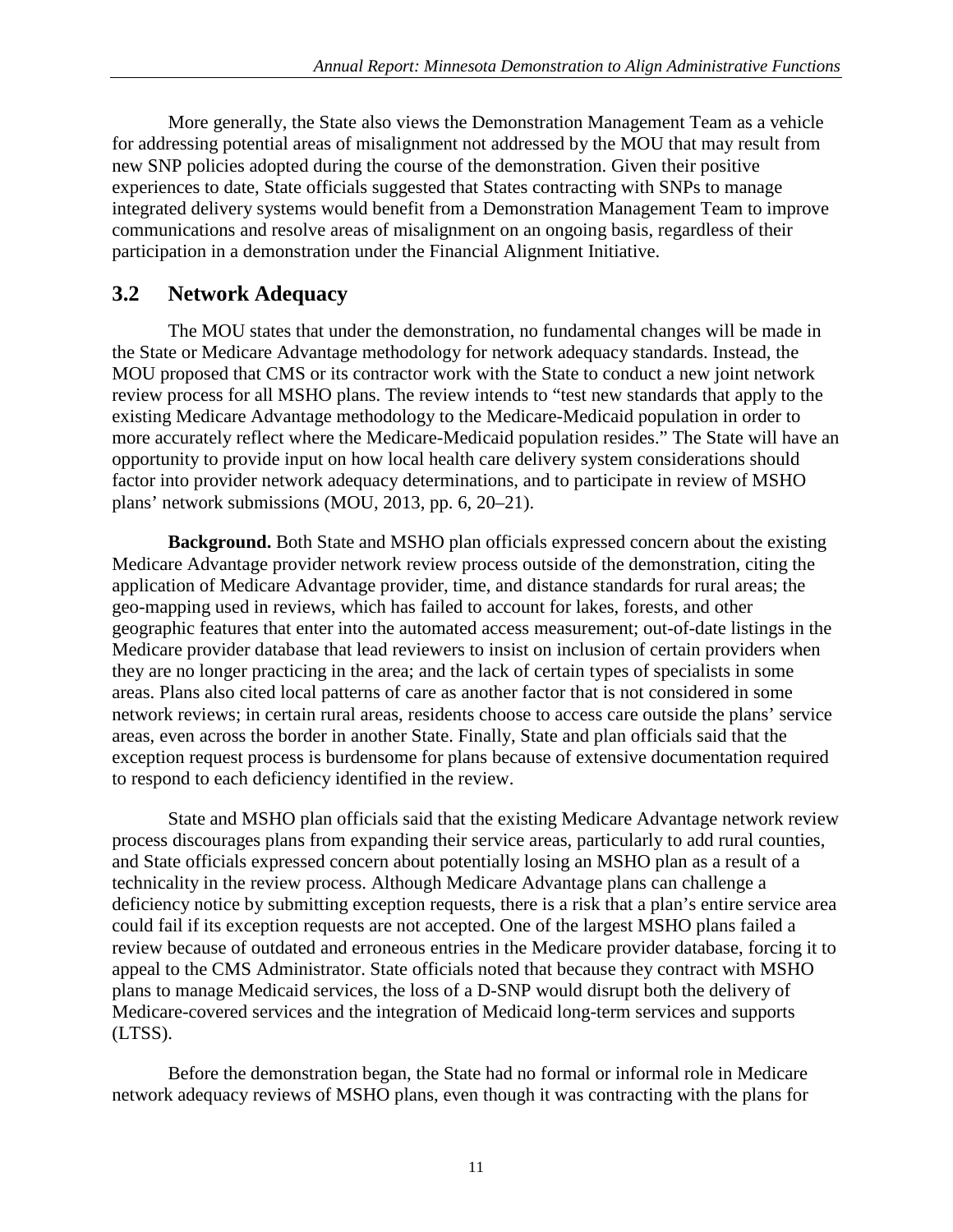management of integrated Medicaid and Medicare benefits. MSHO plan officials indicated that establishing an explicit role for the State in reviewing their network submissions and providing input to CMS on local delivery systems considerations is, in their view, one of the demonstration's most important provisions.

In accordance with Medicaid managed care rules, the State is also required to conduct a review of the adequacy of MSHO's Medicaid provider networks. The MOU calls for CMS and the State to conduct concurrent network reviews under the demonstration; however, CMS was unable to conduct the Medicare review in spring 2014 when the State's 5-year procurement cycle required the State to proceed with its Medicaid network review (interviews with Minnesota DHS officials, April 2014).

**Status.** Using the Medicare Advantage methodology, CMS developed standards unique to Medicare-Medicaid enrollees and sought input from the State on criteria for defining when a plan does not meet network adequacy standards (exceptions) and how a plan needs to respond. The CMS-developed network adequacy standards that are being tested have revised the Medicare Advantage criteria to apply standards based on the number of Medicare-Medicaid enrollees in an area rather than the number of Medicare beneficiaries. Plans are hoping to be able to submit a single statewide exception per provider type if needed, instead of having to submit separate exceptions for each provider type in each county. Plan representatives reported that CMS indicated that reducing exceptions would lessen administrative burden for its review, but there has been no final decision regarding revision of the standards at the time of the site visit.

CMS and the State have initiated their work to implement CMS-State collaborative Medicare network adequacy reviews for MSHO plans beginning in 2015. Under the new process, plans will submit data to CMS for the first review. Plans are able to see the initial results, which are also shared with the State. These results identify the provider and or facility types passing or failing to meet the MSHO Medicare network standards. Then plans will be able to submit their exception requests including rationales for network adequacy. After the plans' second submission, CMS and the State will review the plans' responses together and make a final determination. Plans began testing their data submissions with two submissions in spring and summer 2015. Plans made their first full data submission in September 2015.

The State believes that this careful review will result in a more efficient process with fewer exceptions needed. Plans reported that trial submissions of data worked well. One plan also believed that CMS's new tool for network adequacy review is more robust than historic instruments, which should allow for a more nuanced review.

#### <span id="page-22-0"></span>**3.3 Special Needs Plan Model of Care**

Each Medicare Advantage D-SNP is required to have a MOC describing the D-SNP's population, approach to care coordination, network, and quality and performance measurement system. Under this administrative alignment demonstration, CMS provides the State with an opportunity to tailor the MOC elements to reflect MSHO requirements (MOU, 2013, p. 22).

**Background.** The standard elements of the SNP MOC require plans to describe their approach to managing Medicare services. The elements do not include any functions that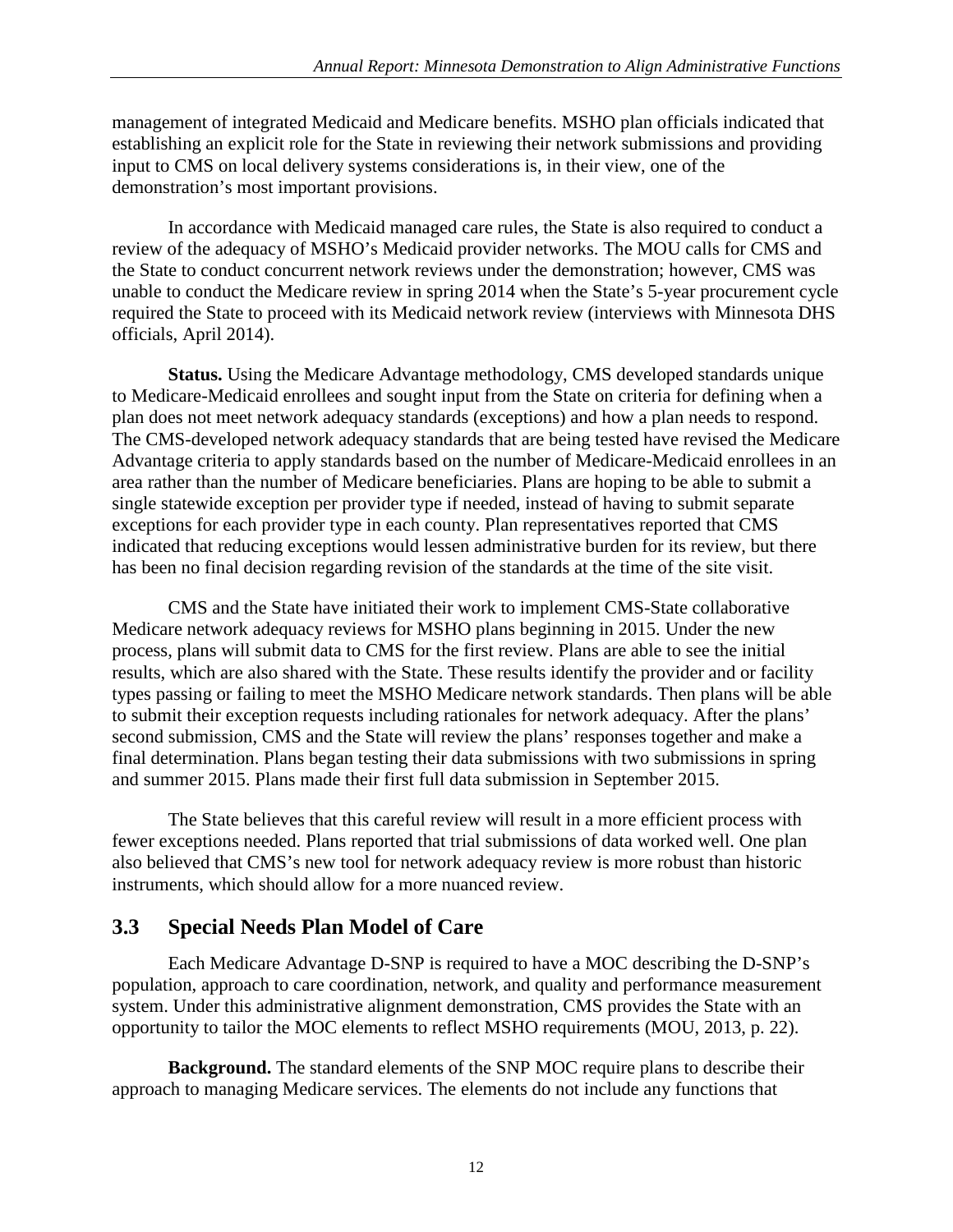integrate Medicaid services, and, for example, lack any reference to coordination of Medicaidmanaged LTSS. MSHO plans have been incorporating their roles in conducting enrollee needs assessments for LTSS, coordinating LTSS, and developing integrated care plans into their MOC submissions. State officials said that all MSHO plans received good reviews and achieved the maximum 3-year approvals for their MOC submissions before the demonstration. Nevertheless, State officials noted that they wanted the MOCs of the State's MSHO plans to legitimize integrated operations, particularly integrated assessments and coordination of LTSS.

This objective was intensified by CMS audits of MSHO plans' MOCs in 2012 and 2013. According to State and plan officials, the audit was not based on the plans' actual MOCs but rather used a standard D-SNP protocol that did not reflect the MSHO plans' integrated functions. The auditors raised issues about the appropriateness of some of the MSHO plans' integrated assessments and care coordination practices, specifically, the less-medical aspects related to LTSS. State and plan officials hope that by incorporating LTSS-related elements into the MSHO MOC, similar problems can be avoided in the future.

**Status.** After the demonstration MOU was approved, State officials worked though the Demonstration Management Team and quickly submitted language to CMS related to integrated functions for managing LTSS for inclusion in the existing MOC elements. CMS agreed to the State's language. MSHO plans used the revised MOC framework to prepare their 2015 MOC submissions. The State reviewed MSHO plans' MOC submissions, approved their elements, and submitted comments to CMS on the new items. State officials met with the plans to discuss their models of care, identify potential disconnects between Medicare and Medicaid requirements, and discuss any best practices in use by MSHO plans to inform future comments to CMS, if needed. At the time of the second site visit, the plans' MOCs had not yet been audited, so plans could not report on the impact of the amended MOCs.

## <span id="page-23-0"></span>**3.4 Beneficiary Materials**

The administrative alignment demonstration allows MSHO plans to adopt more simplified member materials that better integrate information about Medicare and Medicaid benefits and processes. MSHO plans are required to use integrated materials developed for the capitated model demonstrations under the Financial Alignment Initiative or adapt them with CMS and State approval. The State convenes its MSHO Plan Member Materials Workgroup to adapt the model materials. Whether they use model materials or adapted versions, MSHO plans are submitting their materials through the CMS Health Plan Management System (HPMS) Marketing Module, for review by the CMS Regional Office. CMS provided the State with access to the HPMS for a concurrent review of MSHO plan materials by CMS and the State (MOU, 2013, pp. 22–24).

**Background.** Minnesota has long used a collaborative process using an MSHO Plan Member Materials Workgroup composed of State and plan staff to develop and adapt integrated beneficiary materials. This process became more formal after the State's prior demonstration ended and MSHO plans became D-SNPs. The plans wrote a formal charter for the Workgroup to demonstrate to CMS that they were meeting the D-SNP requirement for working with the State on developing member materials. These materials included Statement of Benefits, Evidence of Coverage, provider directories, and notices. However, because these materials had to be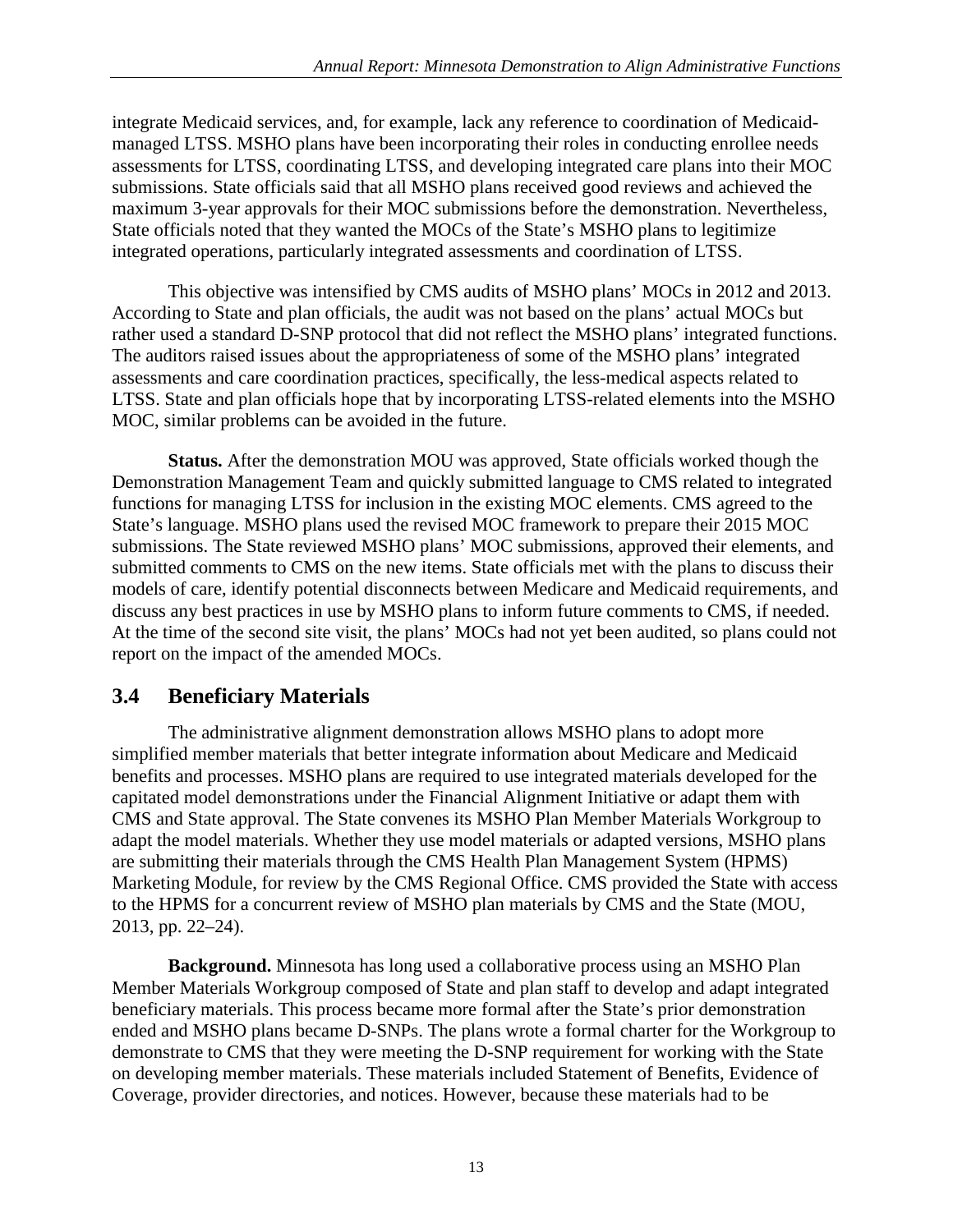developed according to D-SNP standards that were primarily intended to present information about Medicare services, incorporating information about Medicaid services was at times difficult.

For example, there were areas where the recommended materials did not accurately represent State Medicaid policy and differed in small but important ways from Medicare rules. For example, Medicare D-SNP policies on beneficiary copayments and balance billing are slightly different from State Medicaid rules on the same topics.

State and plan officials reported that before the demonstration, the MSHO Plan Member Materials Workgroup made incremental progress each year in developing materials that were more integrated and written more clearly. The collaboratively developed beneficiary materials were submitted by all MSHO plans to their distinct CMS Regional Office reviewers, who each made revisions to the materials submitted by individual D-SNP plans. Thus, the statewide consistency reflected in the submitted documents was sometimes lost in the Regional Office review process.

State officials said that their collaborative process, undertaken annually during the decade before the demonstration, resulted in the development of materials that reflected an integrated set of Medicare and Medicaid benefits to the extent possible under Medicare requirements. The MSHO Plan Member Materials Workgroup also developed a set of integrated beneficiary materials it intended to use if the State implemented a capitated model demonstration under the Financial Alignment Initiative. The State did not pursue a capitated model demonstration and therefore was unable to use the new integrated materials it had developed. However, with the adoption of the MOU for the Minnesota demonstration, the State is now able to use those materials, which a CMS official noted had been substantially incorporated into the prototype beneficiary materials that demonstrations are using under the Financial Alignment Initiative.

**Status.** State officials said their primary priority in working with CMS and plans to further integrate beneficiary materials is to ensure that official materials accurately represent MSHO policy and present a clear description to beneficiaries. State officials believe that partnering with CMS in developing the MOU for this demonstration facilitated CMS approval of revised, MSHO-specific materials in 2013, including an integrated summary of benefits and a simplified drug list summarizing Part D and Medicaid drug benefits available through MSHO plans. Those materials were used in 2014.

In 2014, the MSHO Plan Member Materials Workgroup met biweekly to develop materials for use in 2015. These included an annual notice of change summarizing major changes in plans' benefits compared with the previous year; a combined provider and pharmacy directory listing participating Medicare and Medicaid providers; and a member handbook describing the integrated benefits, to replace the Evidence of Coverage. In addition to working with the capitated model Financial Alignment Initiative materials, the Workgroup reviewed materials adapted by other States' demonstrations to identify any revisions Minnesota might want to adopt (interviews with Minnesota DHS officials, April 2014).

In 2015, State officials reported that CMS was quick to update Minnesota model materials with new CMS information and share the materials with the State as a starting point for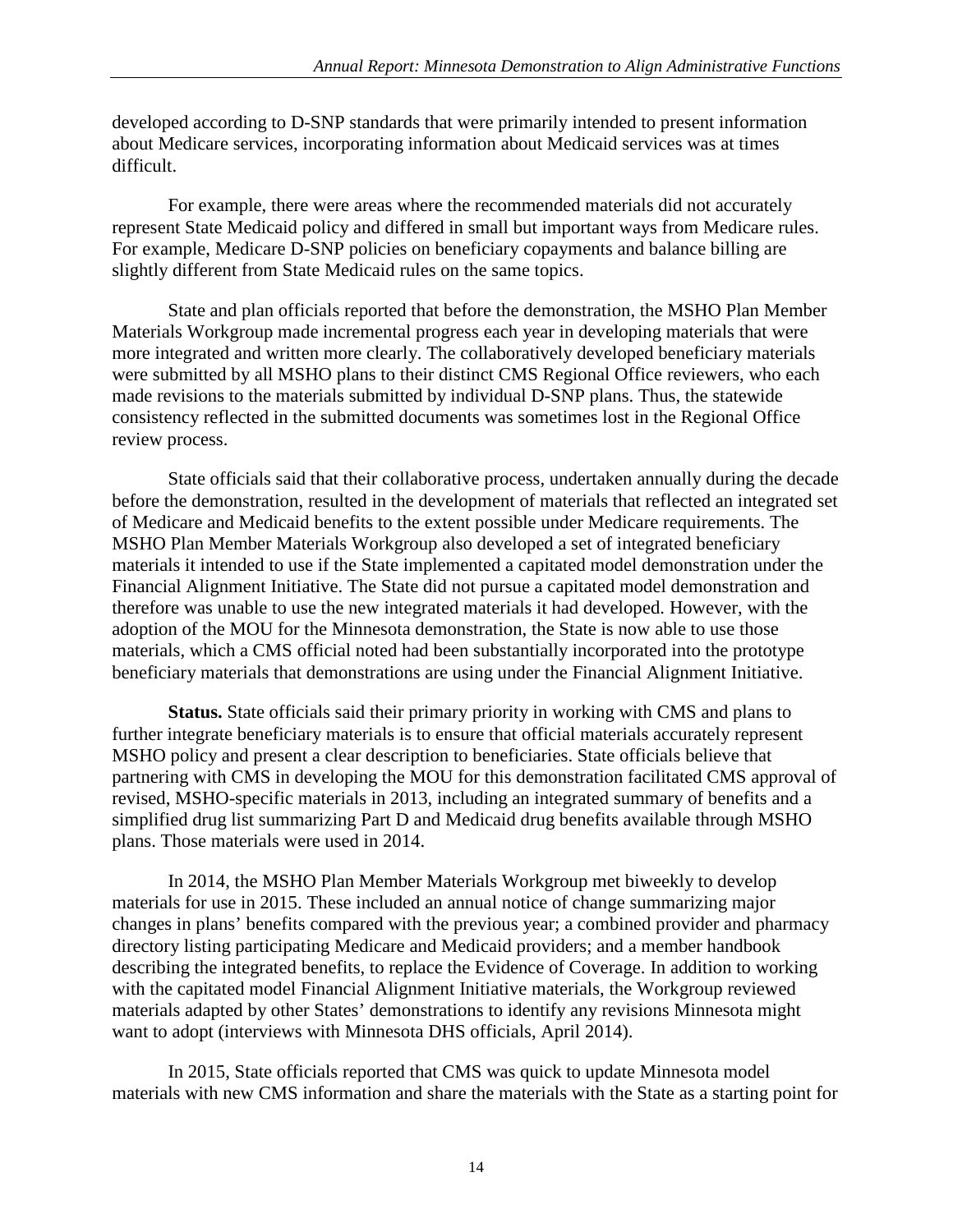development of joint materials. The State and CMS worked together to craft model materials that fit their respective expectations, then shared the materials with the MSHO Plan Member Materials Workgroup to get plan input. Rather than having to convene through conference calls as they had in 2014, the State, CMS, and plans were able to use the CMS HPMS to concurrently review beneficiary materials on a web-based platform. This process enabled real-time editing of documents by all parties, making the revision process more efficient.

According to plan officials, the concurrent involvement of CMS in this process rather than waiting until the State/plan workgroup has completed its submission of materials to CMS is an improvement that resolves differences among the participants and facilitates a streamlined review of draft model documents. Plan officials also said they thought the process helped provide a consistent message about the MSHO program statewide to beneficiaries, their caregivers or support systems, and the county workers who support beneficiaries in MSHO enrollment.

From this common base of beneficiary MSHO materials, plans add plan-specific information such as the plan logo, contact information, and supplemental benefits, and submit the materials for CMS review. Because CMS is involved with materials development, and all MSHO plans are submitting identical beneficiary materials, any CMS suggestions for revisions apply uniformly to all plans' materials; therefore, a consistent message about the MSHO program is provided statewide.

## <span id="page-25-0"></span>**3.5 Provider Purchasing Agreements**

The demonstration allows MSHO plans to integrate Medicare and Medicaid primary care payments to certified Health Care Homes (HCHs), Minnesota's term for medical homes. The demonstration also authorizes adoption of Integrated Care System Partnerships (ICSPs), which are purchasing agreement subcontracts between MSHO plans and providers. The goals of the purchasing agreement are to pay for outcomes, incentivize quality care at a lower cost, and reward high-performing providers. ICSP subcontracts differ based on the population served, geographic area, care coordination models, performance measures, and financial incentives. Under the ICSP program, MSHO plans have great flexibility to design subcontracts to meet their goals for care and payment. State officials implemented these subcontracts to align MSHO plan payment practices with the State's other statewide Medicaid reform efforts to improve performance of primary care and care coordination using value-based payment strategies (Parker, 2013a). Each MSHO plan is required to submit ICSPs to the State for review (MOU, 2013, pp. 5–6, 22).

**Background.** State officials said that inclusion of the purchasing agreements in the demonstration is important to the MSHO program in two ways. First, it authorizes integration of Medicare and Medicaid primary care payments to HCHs. Second, it enables the State to require all MSHO plans to develop at least one ICSP under the demonstration. State officials said that although some MSHO plans and providers have long been innovators in payment and delivery reform, other plans have been hesitant. Establishing the use of ICSP purchasing agreements enables the MSHO program to actively participate in payment and delivery reform, a State priority, according to State officials.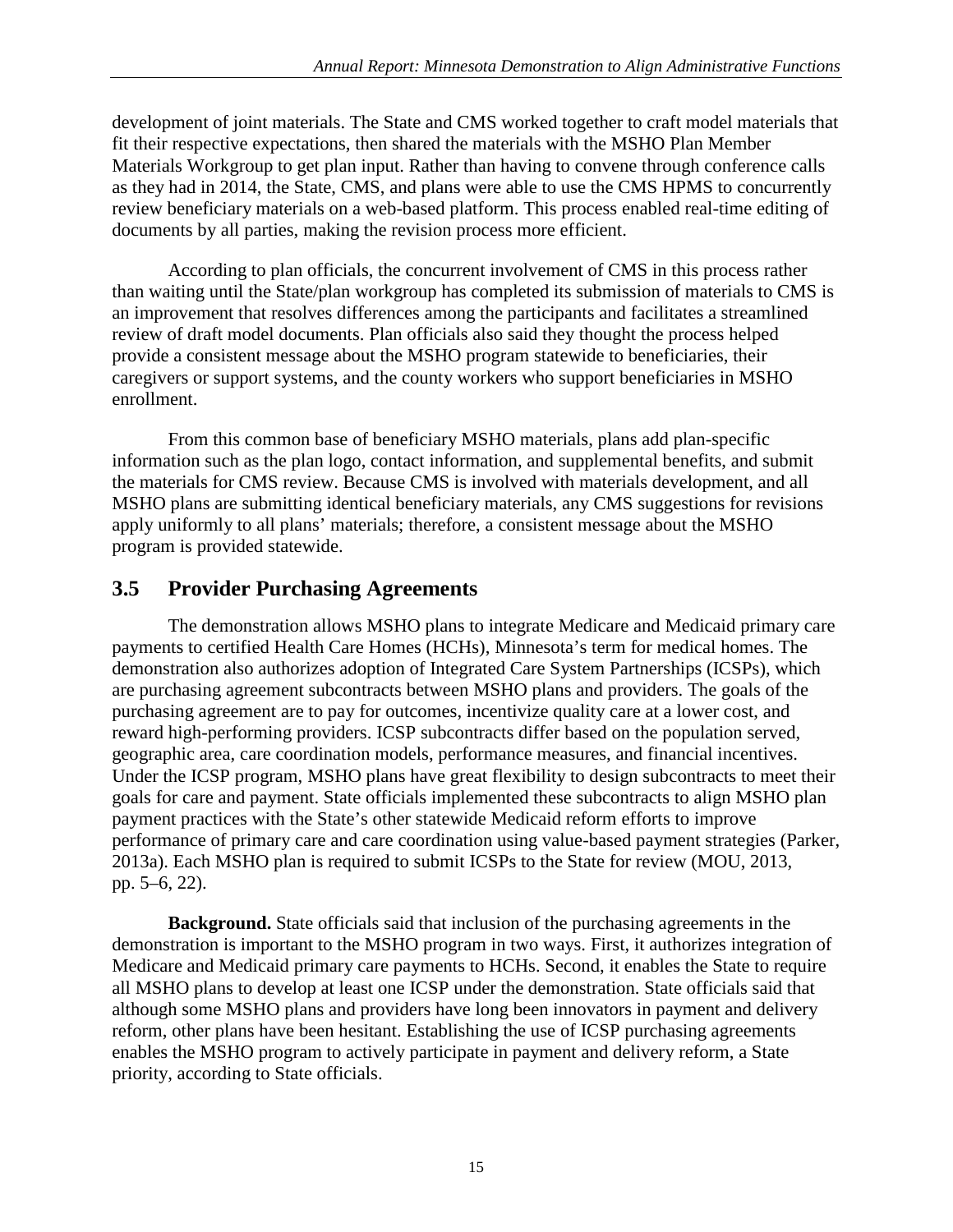**Status.** Implementation of the purchasing provisions began in fall 2013, when the requirement to establish at least one ICSP was incorporated into the MSHO plans' 2014 Medicaid contracts. In January 2014, the State reported that plans were implementing 35 initial ICSPs. For the 2015 plan year, 19 new ICSPs were established, bringing the total to 54 operational ICSP subcontracts.

MSHO plans report annually to the State using a standard template that tracks which payment models, performance measures, and outcomes plans have accomplished and queries about plans' next steps to increase impact of each ICSP. The State has received two reports so far, but data on impact have been limited because plans do not yet have outcome data to share. State officials said they were hopeful that plan data submitted in late 2015 and 2016 will shed greater light on ICSPs' impact on outcomes and care.

MSHO plans may choose from four different payment model types for their ICSP subcontracts:

- 1. performance rewards including performance pool or pay for performance;
- 2. primary care coordination of care payment, subcapitation of a limited set of services, or other care coordination with ICSP;
- 3. subcapitation for total cost of care across multiple services including primary, acute, and long-term care; or
- 4. alternative payment models, which are mostly of two types: an upfront per member per month care management payment with a potential total cost of care gain share, or a bonus payment linked to quality measures (interview with Minnesota DHS officials, July 2015).

Based on data shared by Minnesota DHS officials on MSHO plans' 2015 ICSP subcontracts, it appears that most plans' subcontracts are either following Type 1, the performance rewards model, or Type 4, an alternative payment model. Remaining subcontracts are nearly evenly split between Type 2, the primary care coordination model, and Type 3, the subcapitation model.

MSHO plans may also select from a list of roughly 25 performance measures to use to incentivize improved outcomes for beneficiaries under their ICSP contracts (DHS, 2013). Based on data shared by Minnesota DHS officials on MSHO plans' 2015 ICSP subcontracts, most MSHO plans are implementing from 2 to 5 performance measures with each ICSP provider subcontract. Plans vary significantly in the performance measures they are targeting for impact, and very few measures are being implemented across all ICSP contracts. Examples of performance measures with the greatest number of participating providers include reducing allcause readmissions (6 providers), reconciling medications at discharge (5 providers), tracking high-risk medications (4 providers), reducing falls with injuries (4 providers), and monitoring physician orders for life-sustaining treatment rates (4 providers) (interview with Minnesota DHS officials, July 2015).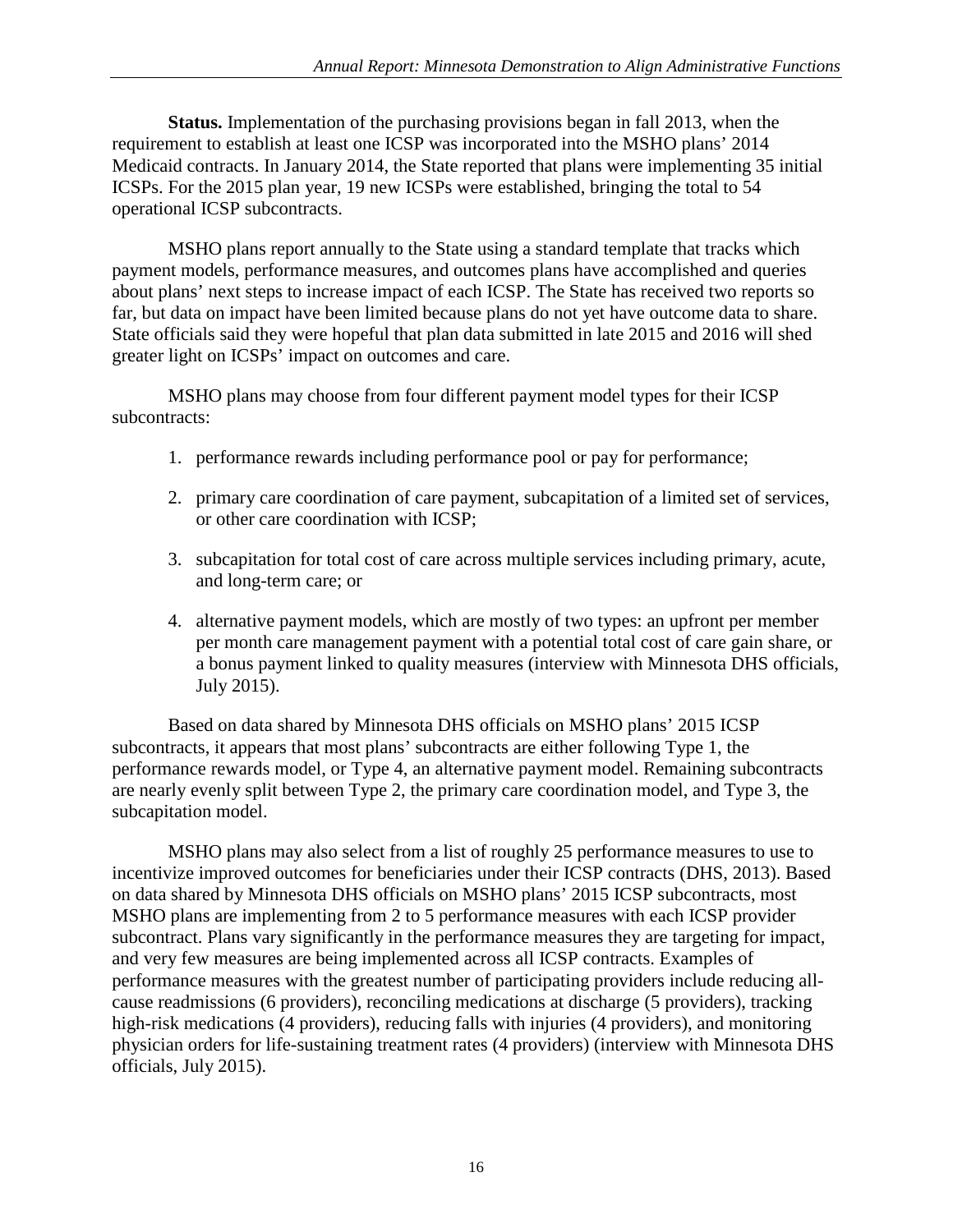State officials said that one of their primary goals in implementing ICSPs was to promote system-wide adoption of value-based purchasing strategies by plans and to identify more clearly MSHO plans' use of value-based purchasing arrangements with providers. State officials said they have offered plans flexibility in which measures to choose and how to pay providers, and they were hoping that this approach would produce the greatest synergy between the level of sophistication of the provider and the complexity of the payment incentives chosen.

At the time of the 2015 site visit, State officials said they believed that implementing ICSPs had been a valuable exercise in considering new payment models, and they were beginning to think about possible improvements for 2016. One issue they are considering is the best way to avoid duplicate payments to providers who may have ICSP contracts with several MSHO plans. They are also thinking about possibly expanding from primary care providers to include LTSS providers. State officials acknowledged that they may need to do more training and modeling with providers on value-based purchasing, in general, to have a greater impact.

MSHO plan representatives were positive about their experience with ICSP provider purchasing arrangements so far. Representatives of two plans expressed that the initiative was helping them transition to more of a value-based purchasing approach and that providers were willingly participating.

One plan reported that it was trying to implement similar quality indicators for all ICSP contracts, explaining that it "goes back to people sitting in a boat with the oars. If you are all working towards the same things you have a much greater likelihood of moving forward." That plan had started smaller, and then expanded the number of its ICSP contracts. This plan reported early positive results, saying that preliminary data showed improved outcomes and lower costs. The plan official said that the plan wants to prove success before expanding beyond clinics and primary care, but would like to eventually have all providers using the same quality indicators.

Another plan reported that it liked being able to pick the measures it wanted to use and to show the quality indicator reporting to providers and document the quality of care being provided. This plan also said that it appreciated the interactive approach the State took and the degree of flexibility allowed to plans. One thing it hoped would improve was the level of detail and frequency of reporting, saying that requiring semi-annual reporting so early during implementation was not helpful, and the plan hopes that the State will move to annual reporting in 2016.

## <span id="page-27-0"></span>**3.6 Grievances and Appeals**

The State is using an integrated and simplified model notice of denial and explanation of appeal rights developed by CMS for use by all integrated D-SNP plans. The 60-day time frame available to beneficiaries for filing Medicare appeals has been extended to 90 days under the demonstration to align with the State Medicaid time frame and to provide more flexibility for enrollees (MOU, 2013, pp. 7–8).

**Background.** State officials said that when they encountered differences in Medicare and Medicaid time frames for grievances and appeals, their rule of thumb was to advocate for policy that supports the time frame more beneficial for enrollees, who benefit from more time to appeal.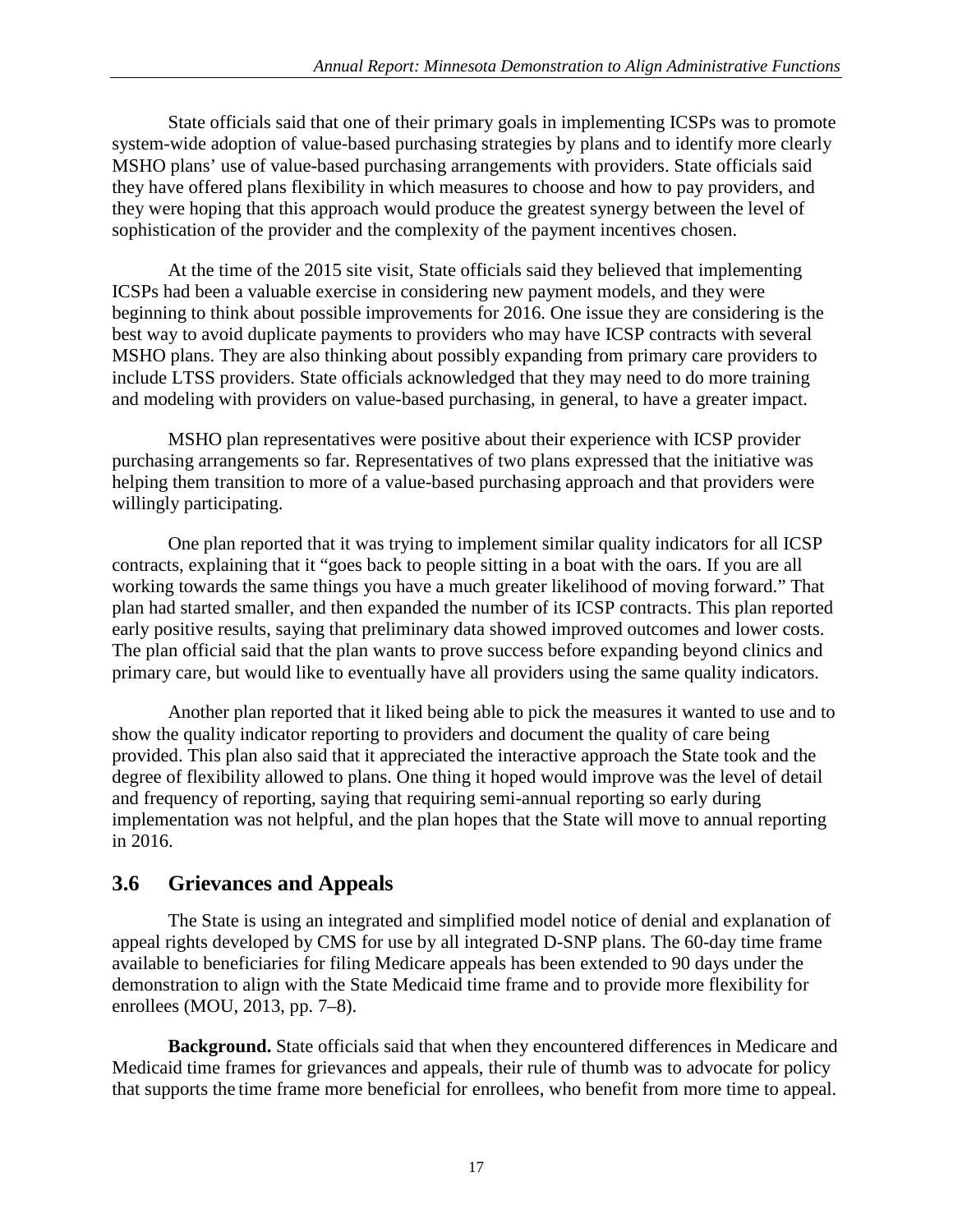For many years, Minnesota has been operating an integrated grievance and appeals system, as described in *Section 4.2*.

**Status.** During the demonstration's first quarter, the State implemented the 90-day time frame for Medicare appeals to align with Medicaid policy, as permitted under the MOU. This time frame will change to a 60-day time frame for beneficiaries to file both Medicare and Medicaid appeals when the proposed Federal regulations governing Medicaid managed care policy, issued on June 1, 2015, are adopted. They would shorten the Medicaid time frame to  $60 \text{ days.}^3$  $60 \text{ days.}^3$ 

The State also adapted and implemented the CMS integrated denial and appeal notice. State officials said that they worked with MSHO plans and the State Managed Care Ombudsman to incorporate State-specific language. State staff are monitoring versions of the notice developed by demonstrations under the Financial Alignment Initiative to identify any improvements that Minnesota might adopt. State officials are also monitoring any needed changes to the denial and appeals notice due to changes in MSHO policy on an ongoing basis. For example, in 2015, the State proposed to CMS changes to the model notice to include revisions in State policy on the definition of nursing facility level of care. State officials said the process for making such changes would have been more difficult before the demonstration.

## <span id="page-28-0"></span>**3.7 Quality Measurement**

Under the demonstration, MSHO plans continue to report quality measures and data, including Healthcare Effectiveness Data and Information Set (HEDIS), Consumer Assessment of Healthcare Providers and Systems (CAHPS), and Health Outcomes Survey (HOS) data, as required by their Medicare and Medicaid contracts, and plans continue to participate in the Medicare Advantage Star Ratings system.

State and plan officials expressed concern about duplication and overlap in long-standing measurement requirements that apply to MSHO plans, such as Medicare and Medicaid CAHPS and HEDIS measures, other Medicare Advantage and D-SNP measures, and Medicaid managed care and LTSS measures. They also want to develop new measures that would be more appropriate for enrollees of integrated plans. Among the initiatives included in the MOU are the following:

#### *3.7.1. Star Ratings*

<span id="page-28-1"></span>The MOU states that the State, CMS, and MSHO plans will collaborate to develop and test integrated care measures that could potentially be incorporated into a Medicare Advantage StarRatings model. During testing and development, MSHO plans would continue to use the existing Star Ratings system (MOU, 2013, pp. 25–26).

**Background.** State and plan officials noted that Medicare Advantage Star Ratings are important to MSHO plans given that the ratings are linked to Medicare bonus payments. The financial health of MSHO plans is a constant source of concern to State officials, in part because

<span id="page-28-2"></span><sup>&</sup>lt;sup>3</sup> The Medicaid Managed Care Regulations were finalized April 25, 2016.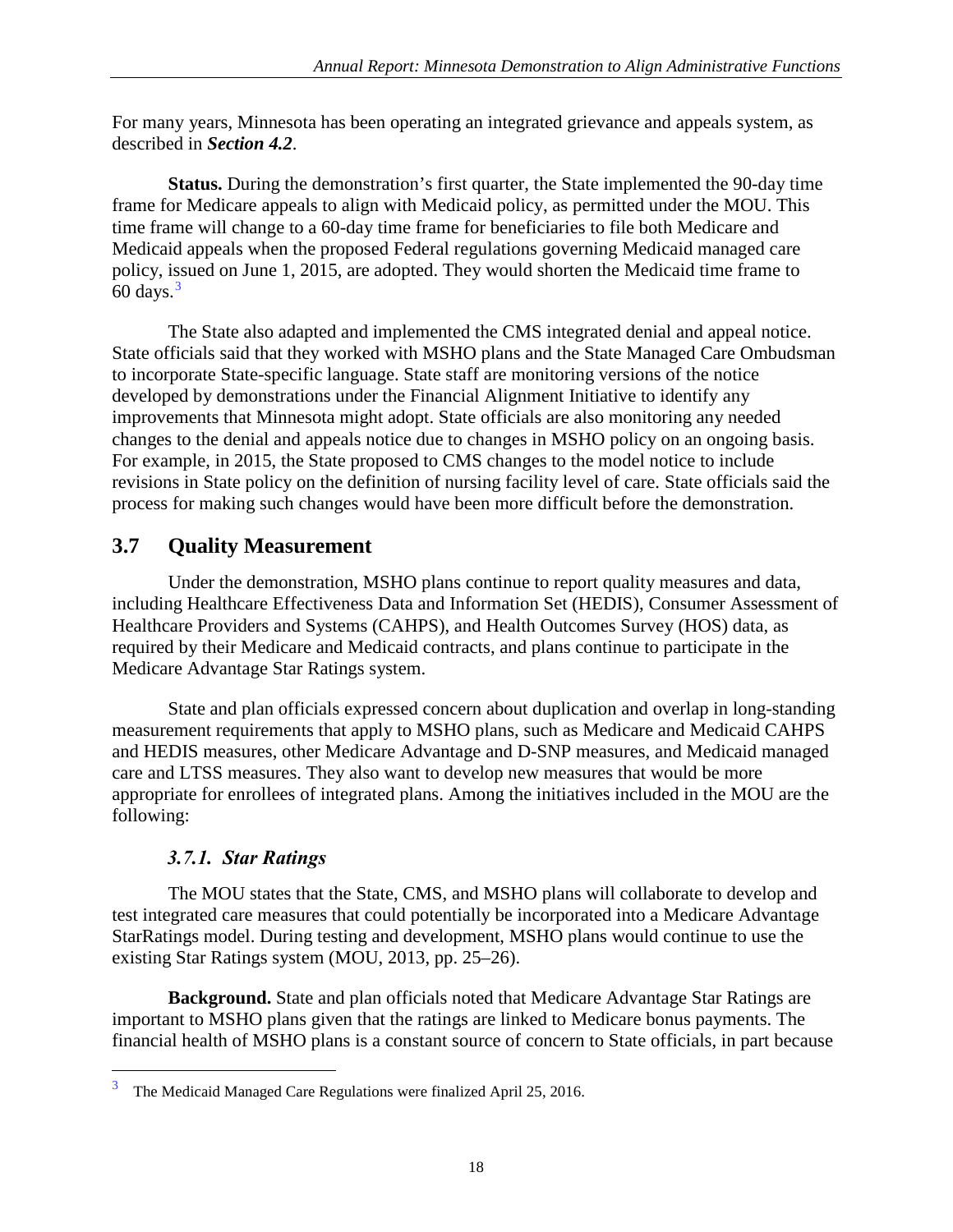Minnesota has lost most of its D-SNPs serving the under age 65 disability population as a result of financial issues.

One factor driving State interest in developing and testing a new Star Rating system designed specifically for integrated programs is differences in the population characteristics of enrollees in integrated SNP plans versus those in other types of Medicare Advantage plans. State and plan officials believe MSHO plans should be compared with other D-SNPs instead of all other Medicare Advantage plans, and some measures should be adjusted for enrollee characteristics such as age, LTSS needs, and social and economic status.

**Status.** Demonstration work on this joint CMS-State initiative has not progressed.

#### <span id="page-29-0"></span>*3.7.2 Consumer Assessment of Healthcare Providers and Systems*

CMS and the State will collaborate on administering a single CAHPS survey that meets State and Federal requirements, rather than conducting two surveys for the same population. The MOU says that the State is permitted to add questions to the Federal survey, and CMS will share individual-level data from the survey with the State (MOU, 2013, p. 26).

**Background.** Currently, the State Medicaid CAHPS and the health plans' Medicare Advantage CAHPS surveys are conducted separately and may sample the same enrollees. State officials say this overlap creates confusion and reduces response rates to the second survey that is fielded, because enrollees often believe they have already responded. To reduce duplication and survey burden on enrollees, State officials agreed to give up their Medicaid CAHPS survey and defer to CMS if they can secure a data-sharing agreement for the State to obtain individuallevel data that will enable the State to continue to conduct longitudinal evaluation and analysis.

**Status.** State and Federal officials have been working to effectuate a jointly administered CAHPS survey, but they initially experienced some barriers to integration. They were unable to administer jointly in 2015 because CMS was fielding the Nationwide Adult Medicaid survey, the first-ever nationwide survey of Medicaid beneficiaries on access and experiences of care across delivery systems. State officials reported during the July 2015 RTI site visit that they were hoping to implement joint administration of CAHPS in 2016, and it was indeed conducted that year.

Over the past year, State and CMS officials have been negotiating over the questions to include in a jointly administered CAHPS survey. The State said it would be willing to use the Federal version with the addition of six State-specific questions. CMS and the State are also negotiating the scope of data sharing: CMS initially wanted to limit sharing to aggregate data, whereas the State wants to receive from CMS plan-specific data to match up age, gender, and risk-adjustment factors for each plan and to continue its longitudinal evaluation. Additional areas of difference include the number of languages in which the survey will be conducted: Minnesota State law requires that any written document including surveys contain a language block and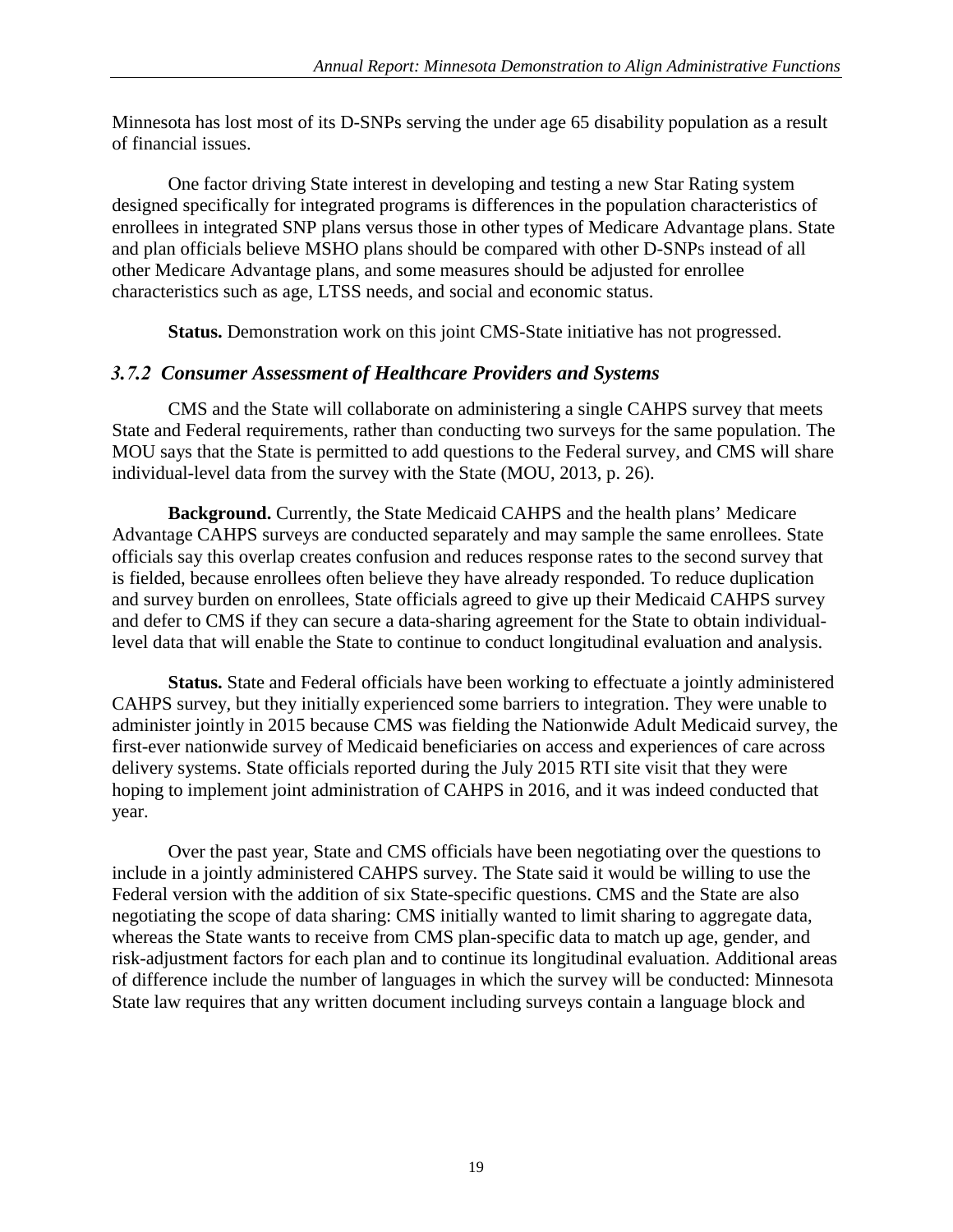oversampling of racial and ethnic minorities. Despite these differences, the State is hopeful that an integrated survey will launch in  $2016<sup>4</sup>$  $2016<sup>4</sup>$  $2016<sup>4</sup>$ 

Plan representatives were involved in the efforts to integrate the CAHPS surveys through a DHS-formed stakeholder group, which met frequently and worked collaboratively. Plan representatives said they hope that combining the surveys will minimize redundancy and improve response rates by members. Representatives of one plan commented that an outstanding issue for them is how the data will be analyzed once they are collected and whether the State or CMS will prevail on whether there can be plan-level analysis.

#### <span id="page-30-0"></span>*3.7.3 Health Outcomes Survey (HOS)*

CMS currently administers the HOS to Medicare Advantage enrollees in English and Spanish. If funding is available, additional languages used by the MSHO population will be added (MOU, 2013, p. 26).

**Background.** State officials said language access for the HOS has been a source of concern since the survey was first fielded in the 1990s because the additional languages used by CMS do not reflect the ethnicity of MSHO enrollees. They were pleased that the MOU included a provision that CMS would administer to MSHO enrollees in additional languages. After consulting with MSHO plans and analyzing demographic data, State officials recommended to CMS that Somali and Russian be secondary languages for Minnesota. Although MSHO has a large Hmong population, it was determined that the written language is not widely used, so translating to Hmong is not a priority.

**Status.** The State and CMS are continuing to discuss implementation of this change. CMS requested that the State begin with only one additional language for translation, and the State reported back to CMS in March 2014 that it prefers to start with Somali. The State explained during the site visit in 2015 that it believes that many more Russian-speaking enrollees either read English or have English-speaking friends or family to assist them. CMS is determining the timeline for implementation of the HOS in secondary languages (DHS, 2014b).

## <span id="page-30-1"></span>*3.7.4 New Quality Measures*

The MOU states that CMS will work with the State to identify ways to measure the extent to which plans are able to facilitate integration of enrollees into community life. The MOU also says that CMS and the State will collaborate to refine quality measures as needed (MOU, 2013, p. 27).

**Status.** State officials indicated that the Demonstration Management Team had not yet discussed a timetable for developing new quality measures, but as noted previously in the discussion of Star Ratings, CMS appears to be using other vehicles to address these issues.

<span id="page-30-2"></span>The joint CAHPS survey was administered in 2016.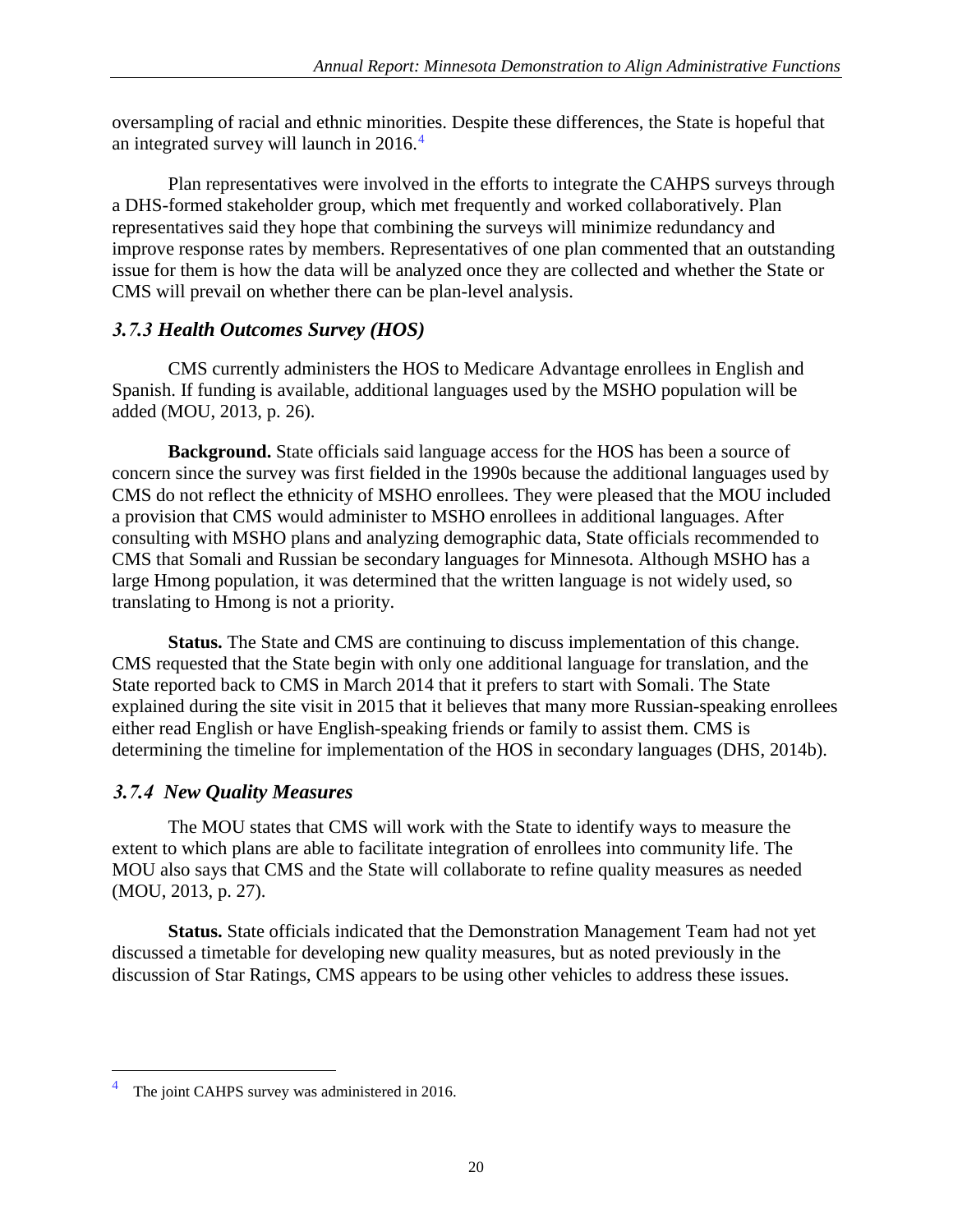#### <span id="page-31-0"></span>**3.8 Performance Improvement**

The demonstration calls for creating mechanisms for reducing overlapping or duplicative reporting required through quality improvement projects (QIPs), which are a Medicare Advantage requirement, and performance improvement projects (PIPs), which are a Federal Medicaid managed care requirement.

**Background.** MSHO plans, like all integrated SNPs, are required to undertake two sets of performance improvement projects: one to meet Medicare requirements, another to meet Medicaid requirements. Each type of PIP has its own format and timeline for submission.

**Status.** In anticipation of CMS approval of the Minnesota demonstration, the State adopted language in its 2014 contracts with MSHO plans permitting them to use Medicare QIPs to meet the Medicaid PIP requirement. This alignment of QIPs and PIPs includes using the same measurement standards, reporting timelines, and templates. As part of this demonstration agreement, CMS permits the State to have input on topics selected for QIPs. State officials noted their interest in topics that will address performance issues relevant to both the Medicare and Medicaid programs as well as broader State health policy priorities. QIPs have a 3-year duration. The next QIPs will be adopted in January 2016.

An MSHO plan official said that plans are grateful for the alignment between Medicare and Medicaid on performance improvement and the opportunity to work collaboratively with other health plans on the same QIP topics. Another plan official commented that it was nice to have the PIP and QIP work aligned because it "eliminated a lot of duplication of efforts and really allows us to focus on the project in a different way." That plan also mentioned that its current QIP on improving care transitions targeted reductions in 30-day readmissions and training for care coordinators on best practices to facilitate transitions.

## <span id="page-31-1"></span>**3.9 Medicare Bid Process**

Maintaining zero premiums for Medicare-Medicaid enrollees is critical for the viability of MSHO plans. The lower a plan's Medicare Advantage bid, the more likely it is to have no premiums for enrollees the following year. Under the demonstration, a new provision will help MSHO plans maintain zero premiums for enrollees. In situations where strict adherence to the Medicare Advantage bid margin requirements (the minimum levels for projected gains or maximum levels for projected losses in a plan's bid) would result in a premium for enrollees, and where margins have a minimum of zero, an MSHO plan can use an aggregate bid margin that is either (1) no greater than 1.5 percent above the plan's margin for non-Medicare health insurance, or (2) less than or equal to the margin for the Medicaid portion of its MSHO rate. Other Medicare Advantage bid requirements remain in effect, and MSHO plans are not guaranteed a zero premium (MOU, 2013, pp. 17–18).

**Background.** As is the case with many of the demonstration's agreements, State officials noted that this provision is intended to protect the continued existence of the integrated MSHO program. It also helps ensure that low income enrollees are not charged premiums. A representative from one of the MSHO plans said that in recent years it has just barely been able to maintain a zero premium bid. Five of the State's seven D-SNPs that participated in the State's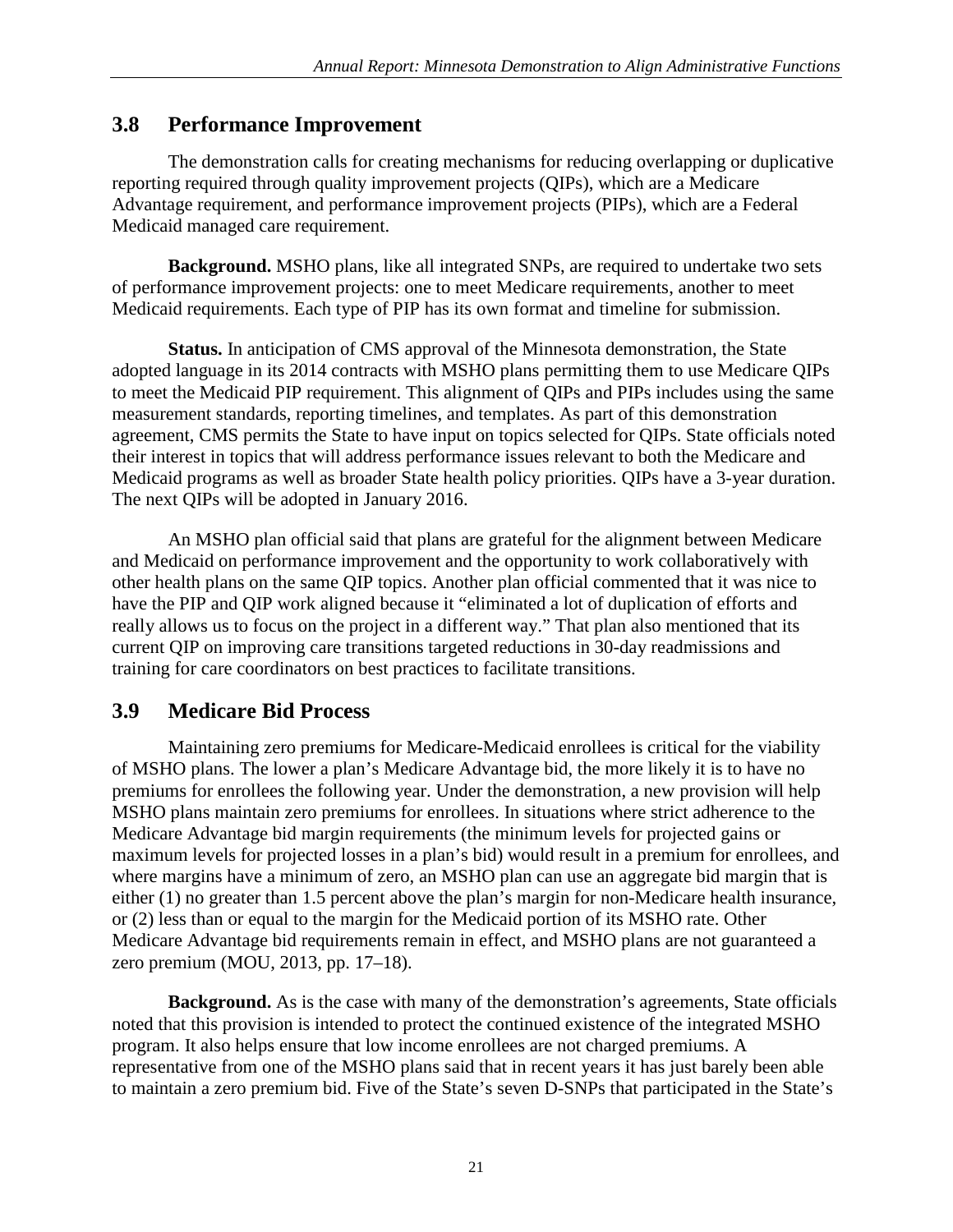former managed care program for adults under the age of 65 with disabilities stopped offering a Medicare product over the past several years when their recent bids generated enrollee premiums. Medicare-Medicaid enrollees were unable pay premiums. This program, the Special Needs Basic Care program, is comparable to MSHO but serves a different population. As of June, 2015 it has only 832 enrollees, State officials noted that the Medicare Advantage bidding margins rules that are designed to prevent unfair competition among large Medicare Advantage plans can create problems for MSHO plans, especially for small, county-based plans serving rural areas.

**Status.** This provision was effective for 2015 bid submissions. It was not triggered by any MSHO plan's 2015 bid submission.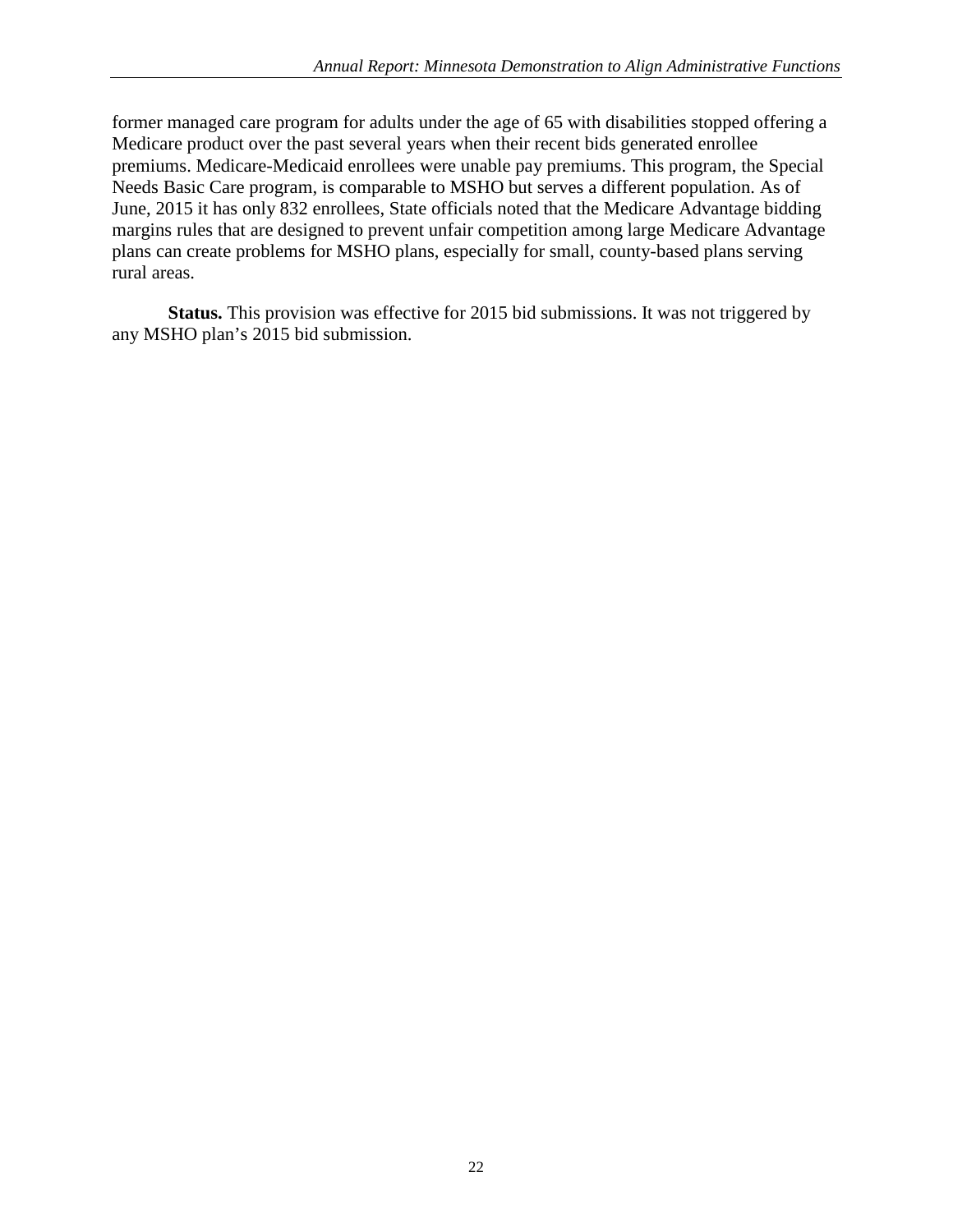## **4. Existing Integrated Functions Formalized by the Demonstration**

<span id="page-33-0"></span>In addition to the new Medicare-Medicaid administrative alignment activities authorized by the demonstration, the Memorandum of Understanding (MOU) also formalizes continuation of certain integration functions conducted before the demonstration by the State and Minnesota Senior Health Option (MSHO) Special Needs Plans (SNPs). As the MOU notes, "In some instances existing arrangement between CMS and the State of Minnesota have allowed flexibility for MSHO SNPs because of the integrated nature of the program. However, many of these flexibilities have been developed through informal agreements. The parameters of the demonstration, as outlined in the MOU and appendices set forth the policies by which CMS and the State will operate for the life of the Demonstration" (MOU, 2013, p. 19).

State officials view this aspect of the demonstration as being as significant as, if not more than, the new administrative alignment activities. Together, prior to the demonstration, CMS and the State have developed administrative procedures that overcome some of the barriers to integrating Medicare SNP policies with Medicaid managed care policies. State officials spoke extensively about their fears that without this demonstration, these agreements, which they view as essential to making integration in their program work, could be overturned by new CMS staff unfamiliar with their effect or by a change in SNP policy that would no longer permit these flexibilities. These informal agreements cover a range of integration functions, and this section highlights three of them: integrated enrollment systems, integrated grievance and appeals systems, and integrated claims adjudication.

#### <span id="page-33-1"></span>**4.1 Integrated Enrollment Systems**

To achieve concurrent beneficiary enrollment into MSHO for Medicare and Medicaid benefits, all but one of the State's MSHO plans contract with the State to serve as their thirdparty administrator for enrollment of beneficiaries into their plans. As State officials described, through a series of complex functions that are invisible to enrollees, State staff are able to access enrollment files for both the Medicare and Medicaid programs and achieve simultaneous and aligned plan enrollment for beneficiaries with identical enrollment effective dates for both sets of program benefits.

The demonstration MOU formalizes a previous informal agreement between the State and CMS that exempts MSHO plans from the SNP requirement that beneficiary enrollment requests be submitted to CMS within 7 days of verification of Medicare eligibility. This exemption allows time for completion of a beneficiary's eligibility determination for Medicaid, enabling a beneficiary to be simultaneously enrolled in MSHO for both Medicare and Medicaid benefits. The State is also permitted to continue the use of enrollment subsets to limit MSHO enrollment to Medicare-Medicaid enrollees who meet the State's eligibility criteria for enrollment in Medicaid managed care.

#### <span id="page-33-2"></span>**4.2 Integrated Grievance and Appeals System**

As the MOU indicates, before the demonstration, the State and CMS had already collaborated to integrate elements of the Medicare and Medicaid appeals process in MSHO. The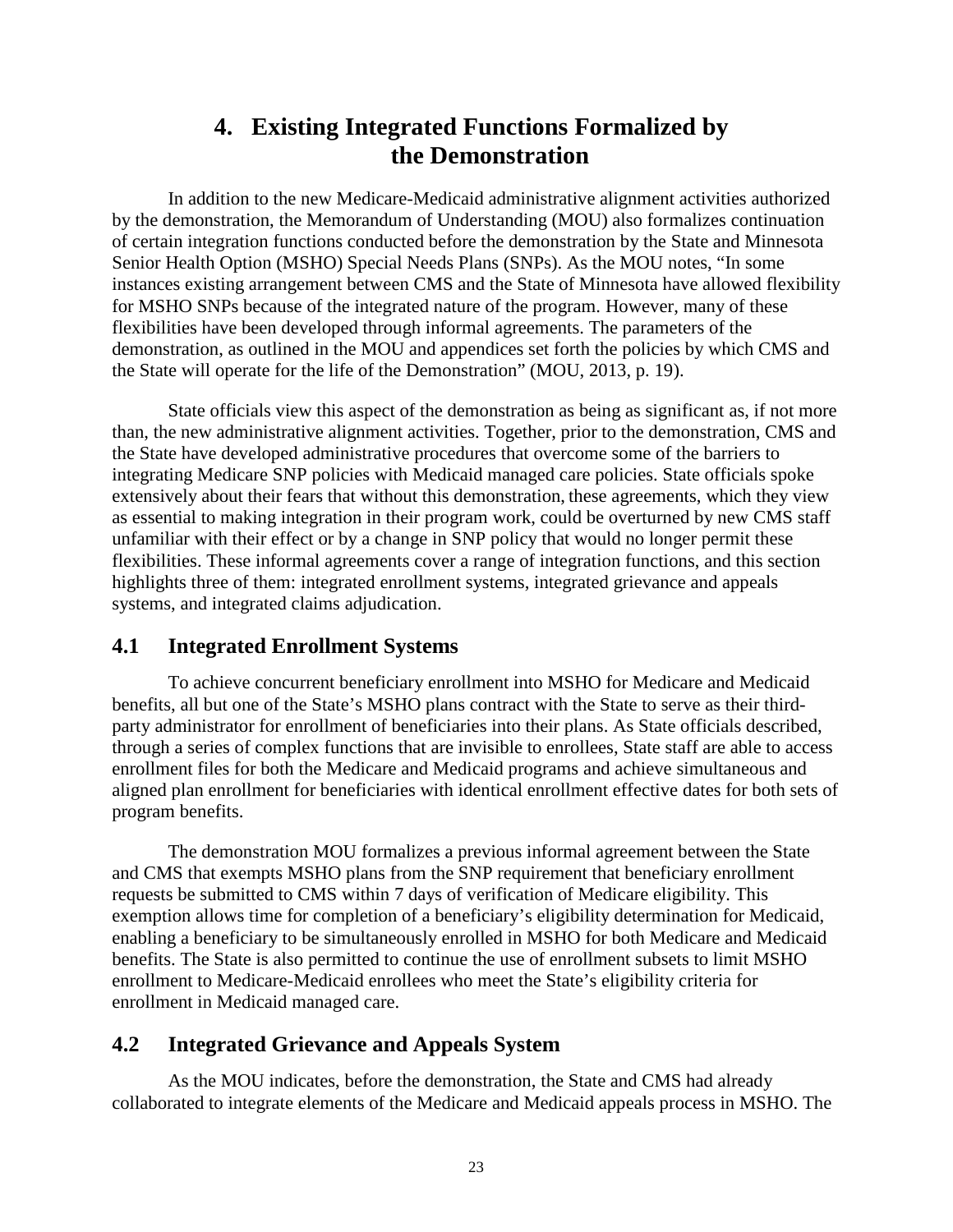demonstration makes no changes to this long-standing process, jointly developed by CMS and the State. Enrollees are provided multiple avenues for filing an appeal: to the plan, to the State Department of Health, the Department of Human Services, or directly to the State Fair Hearings process (Proposal, 2012, p. 27). Regardless of the appeal path chosen by an enrollee, each of these vehicles reviews individual appeals that could relate to Medicare and Medicaid coverage.

State officials view their integrated appeals process as grounded in an integrated process for coverage decisions that takes into account instances where either Medicare or Medicaid might cover a benefit when the other program will not. Thus, plan notices to beneficiaries of service denials, terminations, and reductions are streamlined when coverage by each program is considered simultaneously.

State officials reported that sustaining their integrated grievance and appeal system was one of their top priorities in their decision to participate in the demonstration. Officials said they believed that grievances and appeal integration is at the heart of successful payment integration, because it contributes to a more seamless approach to communication with beneficiaries about coverage decisions. Making sure that beneficiaries know that a benefit is covered, regardless of whether it is primarily financed by Medicare or Medicaid, is core to a well-functioning system and reduces the need for unnecessary appeals. As one official said, "You shouldn't be clogging up your system with appeals that don't make any sense, addressing benefits that have already been covered." Having a clear, well-aligned grievance process is central to effectuating that goal.

However, one area State officials discovered was not as well aligned under the MOU language was the grievance process. Although the MOU clearly addresses the requirement for integration of appeals, language regarding grievances was less specific. During implementation, State officials asked and received permission from CMS to allow for more explicit integration. One issue the State flagged is that the time frames within which plans acknowledge a grievance differ for Medicare and Medicaid: Medicare allows plans 30 days, whereas Medicaid requires action within 10 days. This difference created a data validation issue for one plan, as discussed in *Section 3.1*.

In addition to the grievances and appeals process, the State's Managed Care Ombudsman receives beneficiary complaints, attempts to resolve them, and for broader tracking of systems quality issues, prepares detailed monthly complaint reports for State MSHO staff. Also, as noted in *Section 3.6*, under the demonstration the State has adopted a new integrated beneficiary appeals notice and has been able to align the time period available to a beneficiary to file a Medicare grievance with the longer time available for filing a Medicaid grievance.

#### <span id="page-34-0"></span>**4.3 Integrated Claims Adjudication**

The MOU notes that consistent with current practice, MSHO Dual Eligible Special Needs Plans (D-SNPs) can permit providers to bill the D-SNPs for Medicare and Medicaid services delivered without differentiating Medicare services from Medicaid services. Using an integrated adjudicated claims process, the MSHO plans determine whether the expenditure is allocated to Medicaid or Medicare. Under the demonstration, CMS has committed to drafting clear guidance to auditors that integration of Medicare and Medicaid claims adjudication is allowed.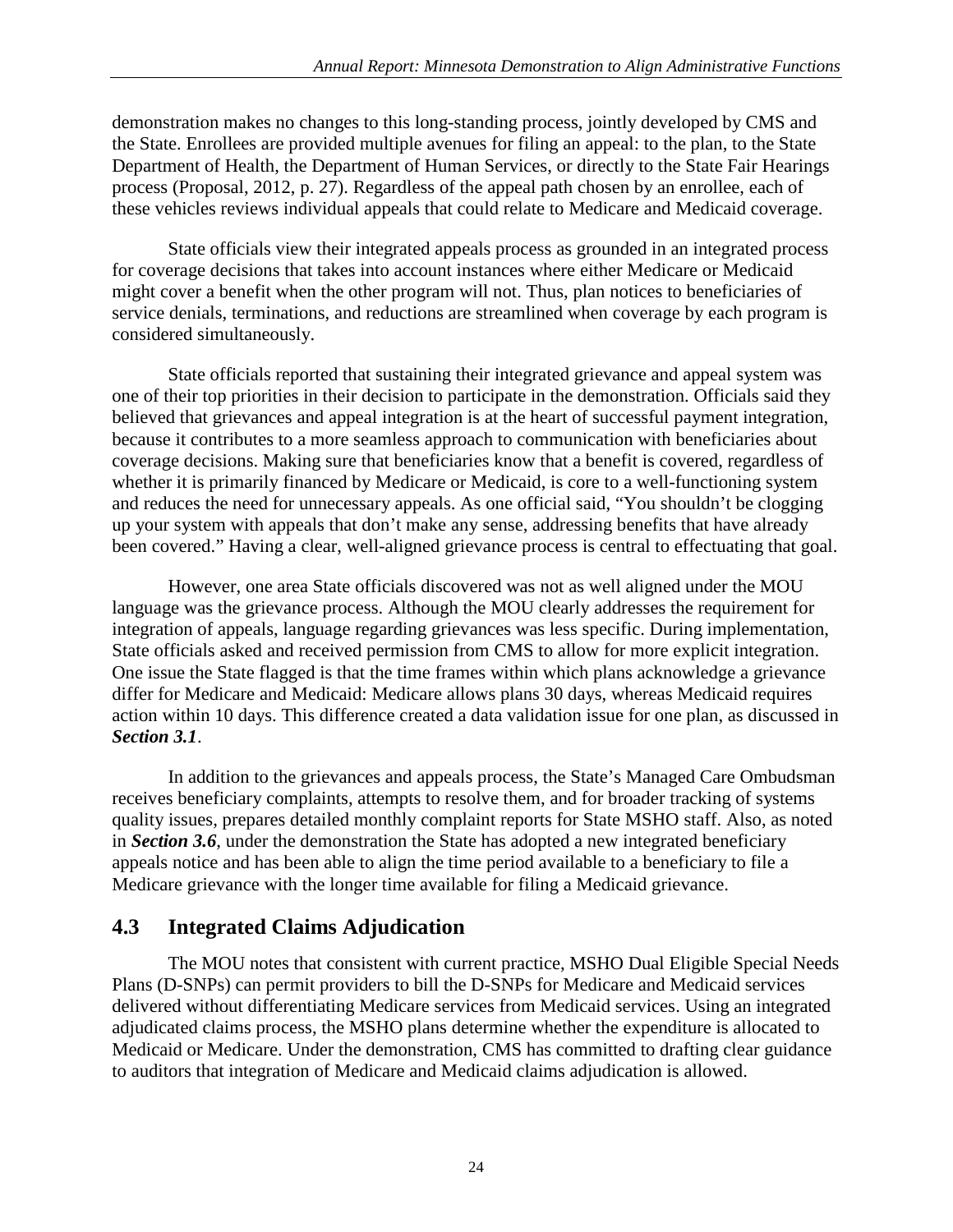## <span id="page-35-0"></span>**5. Demonstration Planning and Implementation Support**

Two significant sources of Federal financial support were made available to Minnesota to design and implement the demonstration: (1) a contract with CMS to support the development of a proposal for State Demonstrations to Integrate Care for Dual Eligible Individuals (SDIC), and (2) an Implementation Support Award.

#### <span id="page-35-1"></span>**5.1 CMS Financial Support**

Minnesota was among the 15 States that received a \$1 million design contract to support the development of a demonstration proposal for submission to CMS under the SDIC. Minnesota used those funds primarily to support extensive stakeholder engagement activities, to contract for actuarial expertise to review the Minnesota Senior Health Options (MSHO) Dual Eligible Special Needs Plan (D-SNP) bids to assess the financial viability of developing a capitated model demonstration under the Financial Alignment Initiative, to contract for the development of an integrated Medicare-Medicaid enrollee claims database, and to support salary costs of two State staff members.

CMS also made funding available to support demonstration implementation for the States that received demonstration design contracts and had finalized Memoranda of Understanding (MOUs) in place. Minnesota received a \$1.6 million, 2-year award. These funds are being used to invest in new information technology systems to support additional analysis of data on the State's Medicare-Medicaid enrollees, continue stakeholder engagement activities, conduct actuarial analyses of MSHO data on utilization, costs, and performance, and perform dedicated outreach to culturally specific communities. The contract also provides funding to employ several demonstration staff.

State officials reported during the July 2015 site visit that implementation support funds are allowing the State to make significant progress in each of the identified project areas. Details on the scope of work and impact in these areas, as identified by State officials, are discussed below.

#### <span id="page-35-2"></span>*5.1.1 Integrated Medicare and Medicaid Database and Reporting*

The Minnesota Integrated Medicare and Medicaid Database and Reporting initiative has been a major State project. Although the State initially started by working through an external vendor to manage data, the State decided in 2014 to instead use grant funds to migrate data to a State-run data warehouse to allow the State greater flexibility in using the data and to lower costs associated with data use. This change also enables the State to use the data to support research that will provide a more comprehensive understanding of Medicare-Medicaid enrollees and their needs. Such research could also be useful for other Minnesota State programs that provide services or programs for this population.

State officials informed CMS in late 2014 of their intent to migrate the Integrated Medicare and Medicaid Database and Reporting initiative to the State data warehouse. At that time, CMS told the State about a related CMS-sponsored Medicare-Medicaid Data Integration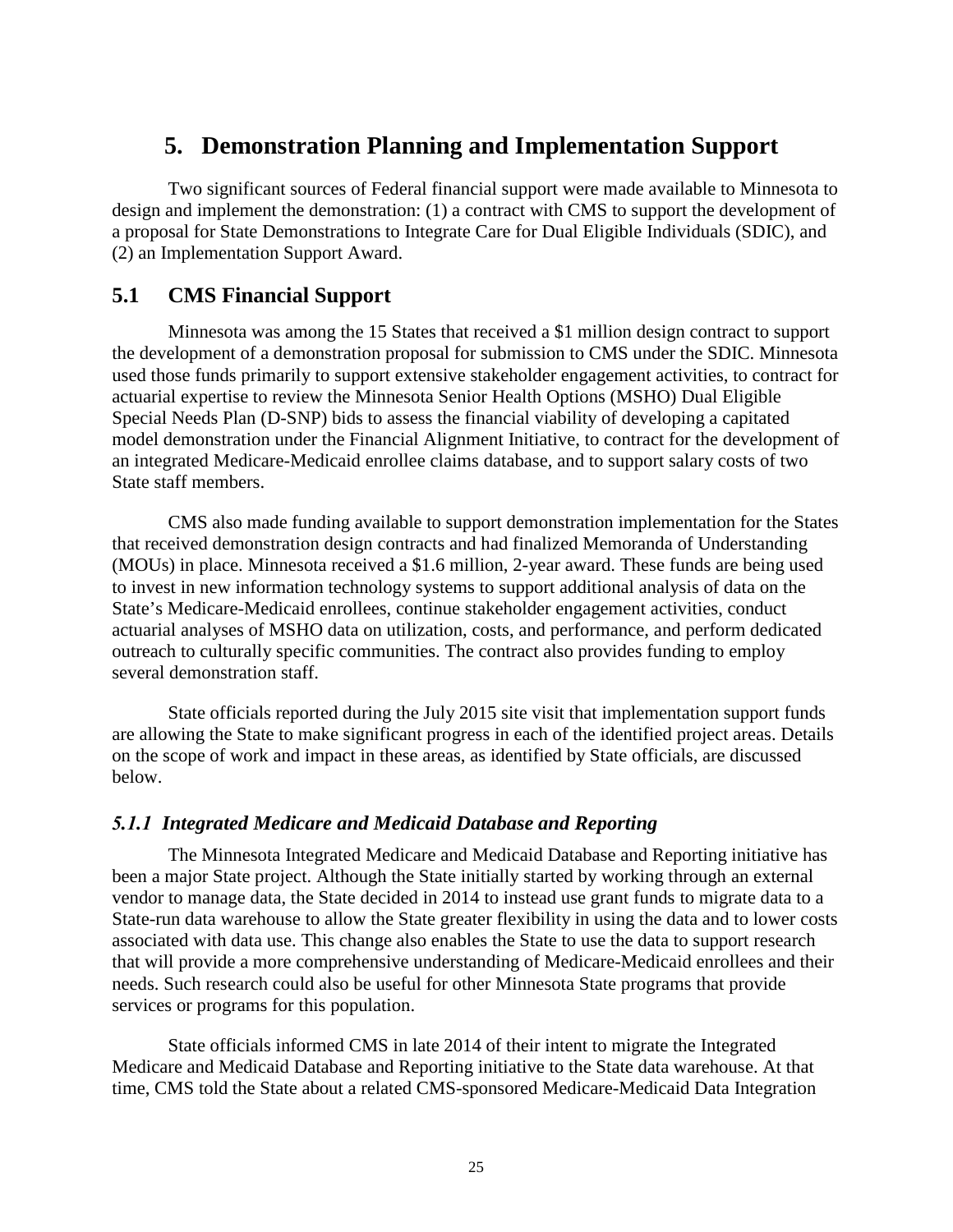(MMDI) project, under which the State, along with several other States, could receive technical assistance and resources provided by CMS contractors. The State opted to participate and reported that this additional support has been very valuable to its data initiative. To initiate the Integrated Medicare and Medicaid Database and Reporting initiative, the State created a data management plan and security procedures, received CMS approval, and began importing data into the State warehouse.

Data accessed by the State include data from the Chronic Conditions Warehouse, Medicare Parts A and B data, minimum data set, master beneficiary summary files with links to historic data, and Part D data (which were being finalized in July 2015). The State's next step will be to obtain the Coordination of Benefits Agreement (COBA) data feed from the CMS vendor. State officials said their goal is to import a broad scope of data and integrate them with their own Medicaid data to analyze per-person Medicare expenditures and utilization to better understand MSHO beneficiary experience and the program's impact.

Implementing this component of the State's work has involved a number of unexpected challenges. State officials reported that getting data use agreements in place, particularly the COBA feed agreement, has taken more time than expected. They also reported some challenges with restrictions on data sharing among various CMS offices. Hiring and retaining qualified information technology staff has presented another challenge both because it is hard to find and train talented staff with the right skills and because it is hard for the State to compete with higher salaries for comparable work in the private sector.

State officials reported they are already seeing significant benefits from their work in creating an integrated Medicare-Medicaid database. They said that by bringing the work inhouse and not having to pay the more expensive vendor for comparable work, they have already saved \$50,000 in the first year. State officials said they are hoping for a greater return on investment over time because they can use the data they are gathering in many ways to benefit multiple State programs, not just Medicare or Medicaid. Officials credited the CMS's State Data Resource Center and the MMDI team as providing great support and helpful technical assistance, and specifically mentioned MMDI's role in helping the State understand how to dissect and use the data, and in developing a COBA data crosswalk. They also said the Medicare-Medicaid data matching has been easier than expected once they were able to obtain the data.

In the future, State officials said they intend to create dashboards to share with MSHO plans to help monitor care coordination and are beginning to develop standardized reports. They are especially interested in using the data to monitor chronic conditions, service utilization, hospitalizations and readmissions at 7 and 30 days, depression rates, racial patterns in appeals, enrollment, and the impact of geographic location on utilization and outcomes of care.

#### <span id="page-36-0"></span>*5.1.2 Translation Project*

The State is also looking to use the implementation support funds for an initiative to improve translation for targeted limited-English proficient populations. Recognizing the significant populations of Hmong refugees and Somali and Russian immigrants among their Medicare-Medicaid eligible population, State officials undertook a project to improve the MSHO program's accessibility and service for these populations. Laying the groundwork for a new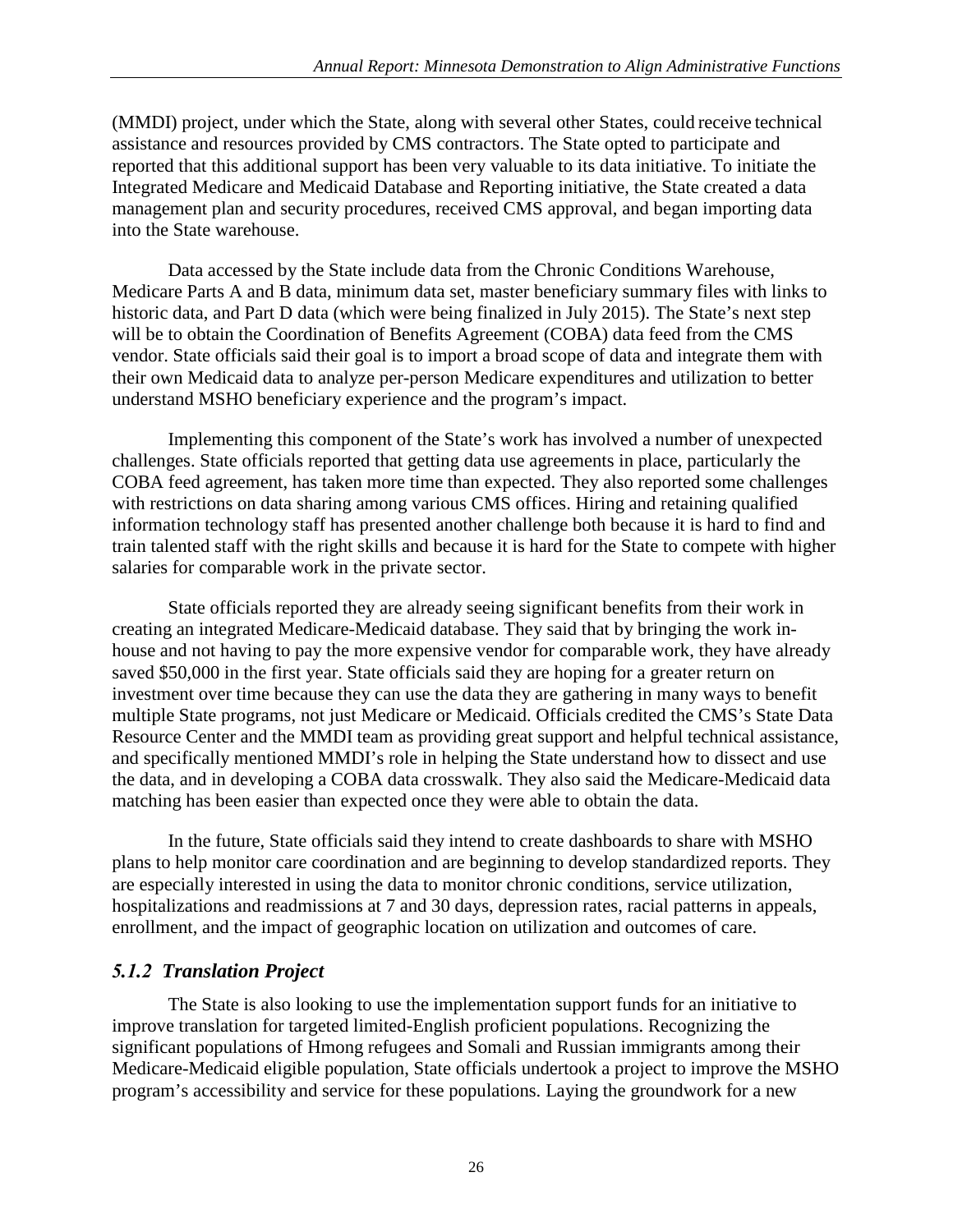funding initiative to support greater outreach to these communities, State officials undertook qualitative and quantitative research to better understand community needs and how different communities learned about and participated in the program.

As a result of their research, State officials learned that Asian immigrant beneficiaries with limited English proficiency (especially Hmong and Vietnamese beneficiaries) were accessing benefits more often than other limited-English proficient groups, and African Americans were least likely to access benefits. Upon further inquiry with Hmong beneficiary groups, the State learned that the Hmong community, whose language is oral and not written, had made audiotapes with information on the program and how to enroll, an approach that created trust. By contrast, the State believes that African American enrollment may be lower due to the large Somali immigrant population, which may not have comparable trust in the program because of the differences among members in their eligibility status. Specifically, this population may not have understood why some members of their community have satisfied Medicare eligibility criteria whereas others have not.

Additional qualitative research with plans and community-based organizations that serve ethnic and racial minority beneficiaries gave State officials additional insights about how to design a new funding program supported by the implementation award to develop tangible deliverables that are culturally sensitive and will continue to be usable after the demonstration is over. The State published a Request for Proposals in April 2015 for projects that will provide outreach, education, and assistance to targeted communities over the next year. Eligible grantees include a wide range of organizations, such as beneficiary groups, community development organizations, and providers. As of the July 2015 site visit, awards, which are expected to be up to \$64,500 for each bidder, had not yet been made.

#### <span id="page-37-0"></span>*5.1.3 Stakeholder Conferences*

The State has also used implementation support funds to conduct two stakeholder conferences. The first conference, convened in November 2014, focused on care coordination and targeted MSHO and Integrated Care System Partnerships (ICSP) care coordinators. More than 450 care coordinators attended. The second stakeholder conference, titled "New Connections for Self-Advocacy," was convened in August 2015 and was targeted to stakeholders of the MSHO, Minnesota Senior Care Plus, and Special Needs BasicCare programs. It focused on consumer empowerment and beneficiary engagement.

#### <span id="page-37-1"></span>**5.2 Stakeholder Engagement**

Minnesota conducted extensive stakeholder engagement activities while developing its proposal to conduct a demonstration under the Financial Alignment Initiative (Proposal, 2012, p. 31). The State held 56 workgroup meetings, trainings, or presentations and established a dedicated public website for disseminating information about the demonstration planning process.

Stakeholder engagement activities continued as the State designed its Medicare-Medicaid administrative alignment demonstration. Minnesota holds quarterly meetings of a broad-based group of stakeholders to brief them on demonstration progress and solicit input on planned activities. The SNP Demonstration Workgroup, consisting of State officials and a subset of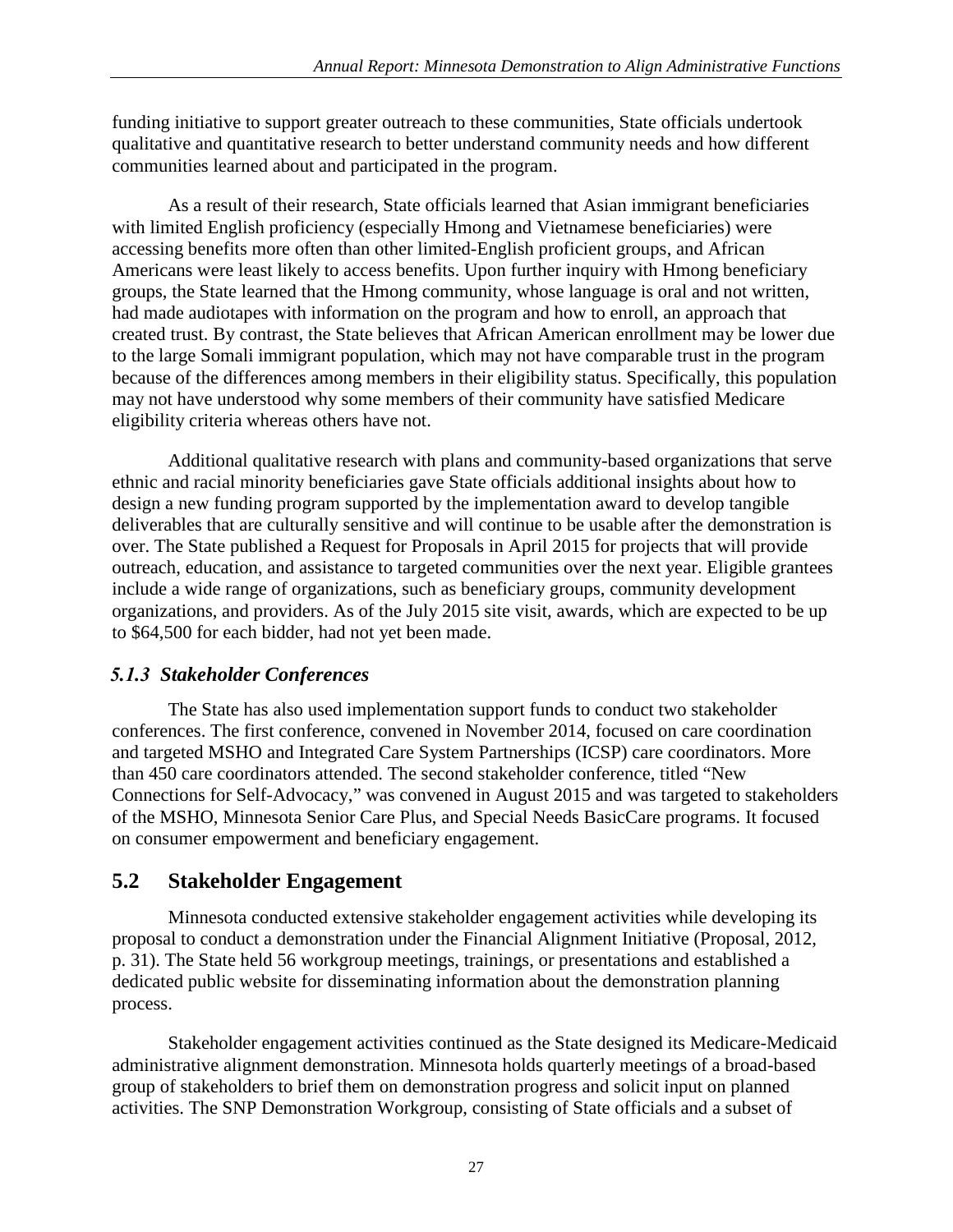MSHO plan directors, has been meeting since 2010 to jointly design the initial demonstration proposal under the SDIC and, now, the activities of the Medicare-Medicaid administrative alignment demonstration.

For several years, the Clinical Quality and Metrics Workgroup (consisting of MSHO plans, medical directors and their quality assurance leadership, the State's Quality Improvement Organization, State Department of Health staff, and State MSHO staff) has been meeting to review the State's quality reporting data. The Workgroup also oversees the performance improvement projects and the ICSPs' quality measures. Also, Minnesota has a long-standing MSHO Plan Member Materials Workgroup consisting of State officials and plan representatives as described in *Section 3.4*. It annually develops member materials to be submitted to CMS for approval and is charged with carrying out the MOU alignment activities related to materials development.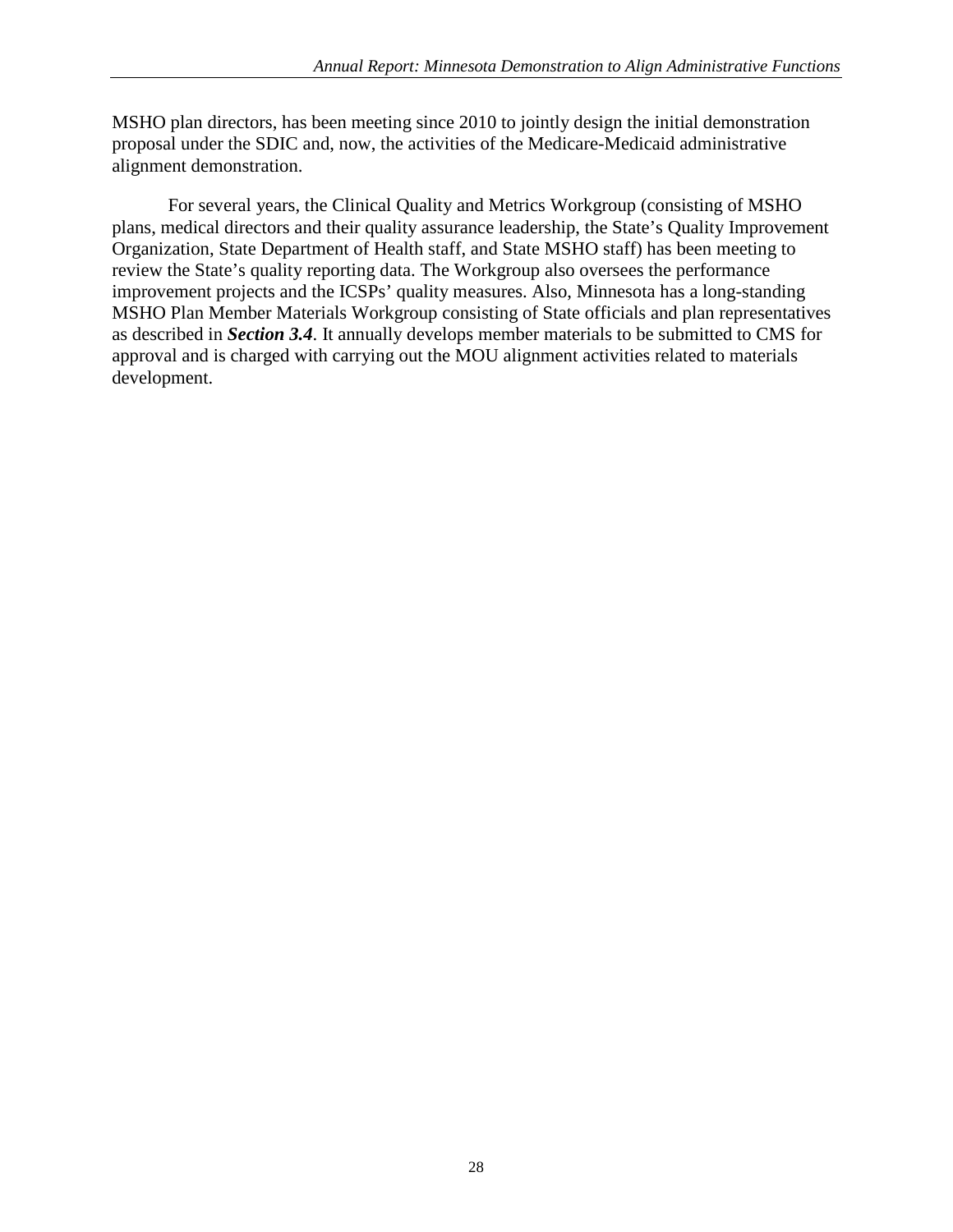## **6. Conclusions**

#### <span id="page-39-1"></span><span id="page-39-0"></span>**6.1 Implementation Accomplishments and Challenges**

By formalizing certain agreements between CMS and the State that have been in practice for the Minnesota Senior Health Options (MSHO) program since before the demonstration, the demonstration has already addressed important aspects of Medicare and Medicaid alignment in areas such as integrated processes for grievances and appeals, for claims adjudication, and for program enrollment. The Demonstration Management Team has been very successful in facilitating policy collaboration between CMS and the State. In addition, the demonstration's Medicare-Medicaid alignment activities produced changes to the MSHO plan's Models of Care; improved processes used by MSHO plans, CMS, and the State in developing integrated beneficiary materials; and implemented Integrated Care Systems Partnerships.

As mentioned earlier, the demonstration includes three types of Medicare-Medicaid alignment activities: (1) joint CMS-State demonstration management activities related to the MSHO program; (2) discrete activities that CMS and the State have agreed to conduct, usually in partnership; and (3) those based on the self-implementing provisions that formalize previous CMS-State agreements related to various MSHO operational policies.

State officials expressed enthusiasm about the demonstration's accomplishments on the first activity, joint demonstration management. They noted that with the establishment of Demonstration Management Team, they have a reliable communication channel with CMS, and CMS and Regional Office members have helped resolve concrete issues: establishing procedures for addressing the withdrawal of a Dual Eligible Special Needs Plan (D-SNP) from the MSHO program, securing CMS adoption of the State's proposed language for inclusion in the MSHO D-SNP Model of Care elements, and troubleshooting on behalf of an individual MSHO plan. More generally, they appreciate the information they receive about changing D-SNP policies and the knowledge that they have a resource to help them identify and reach specific CMS staff when needed (interviews with Minnesota Department of Human Services officials, April 2014).

Progress on implementing each of the Medicare-Medicaid alignment activities is reported in *Section 3* of this report. As noted above, the Demonstration Management Team has been fully operational, and CMS has given the State the opportunity to propose language for inclusion in the MSHO D-SNP Model of Care and has accepted the State's language. The State is implementing the Integrated Care System Partnerships authorized by the demonstration. The State has begun using a new integrated grievances and appeals notice, developed by CMS for use by all Financial Alignment Initiative demonstrations. Work has also begun on development of a new process involving the State to assess Medicare network adequacy.

The self-implementing provisions became effective when the Memorandum of Understanding (MOU) was signed and mostly formalize, for the duration of the demonstration, informal agreements reached between CMS and the State that permitted flexibilities in the operation of the MSHO program to resolve misalignment of Medicare and Medicaid policies.

Some alignment activities outlined in the MOU have not been undertaken, such as the development and testing of new quality measures. It appears that some of these are not going to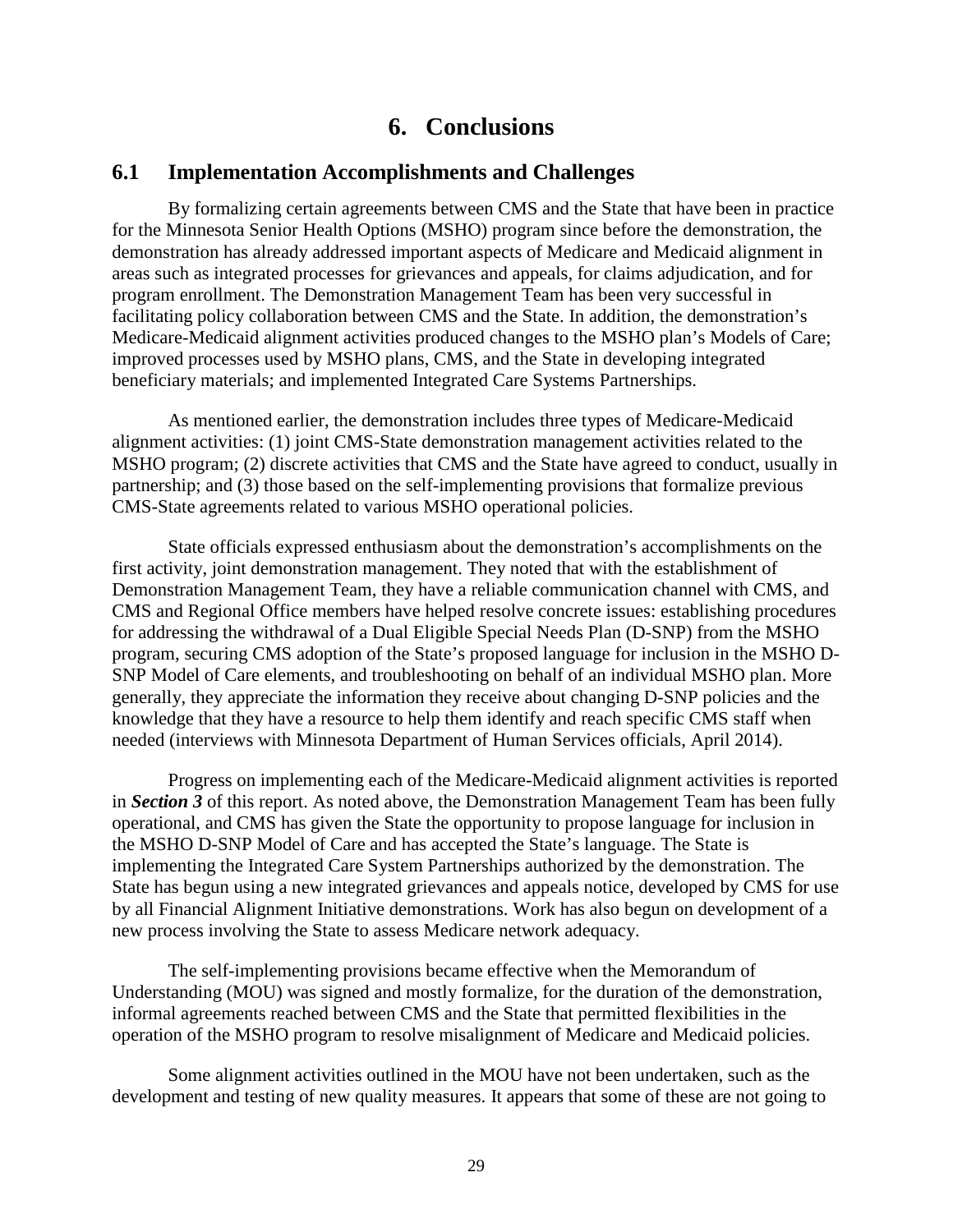be developed through the demonstration and that instead, CMS is using other vehicles to carry out these activities. The State and CMS continue to look for opportunities to engage in quality discussions. The MOU also called for a MSHO network adequacy review to be conducted jointly by CMS and the State. Although this did not happen, pilot testing is being conducted to involve the State in CMS network adequacy reviews, as noted previously. One activity that has been significantly delayed is development of a consolidated CMS-State Consumer Assessment of Healthcare Providers and Systems survey. The State and the plans reported concerns that if the survey is not finalized soon, the window of opportunity for a joint survey could close (site visit interviews, April 2014 and July 2015).

Addressing misaligned Medicare and Medicaid policies that impede provision of seamless care to beneficiaries is difficult. As one Minnesota State official summarized, "It's all about the details." Minnesota's first-quarter submission of information about the demonstration to the RTI evaluation team summed up the nature of the Medicare-Medicaid program alignment work:

*It is challenging to describe the Minnesota demonstration to stakeholders and state leadership because it is so related to behind the scenes technical and operational issues between Medicare and Medicaid that most people do not know or care about, even though these are necessary to maintaining and improving integration of service delivery and operations* (State Data Reporting System [SDRS] 1st Quarter, 2014)*.*

#### <span id="page-40-0"></span>**6.2 Next Steps for the Evaluation of the Minnesota Demonstration**

The evaluation will continue to collect information quarterly from Minnesota through the online SDRS, covering enrollment statistics and updates on key aspects of implementation. Using the quarterly finder file submitted by the State, the evaluation team will generate quality, utilization, and cost data from Medicare and Medicaid claims and encounters, and the Nursing Home Minimum Data Set. The evaluation team will continue conducting quarterly calls with the Minnesota demonstration State staff and request the results of any evaluation activities conducted by the State or other entities. We will continue to discuss the demonstration with CMS staff. During the course of the demonstration, there will be additional site visits and focus groups with plans.

The second Annual Report on the Minnesota demonstration will include qualitative information on the status of the demonstration and descriptive analyses of quality and utilization measures for those eligible for the demonstration and for the out-of-State comparison group. The quantitative analyses will cover the period from September 2013 through December 2015. Qualitative information will include findings through the date of the last site visit (July 31, 2016). The final report will include all elements of the annual reports and the aggregate results of regression-based analyses to assess the potential of unintended consequences of the demonstration. We will not be conducting an analysis of the impacts of the Minnesota demonstration on MSHO enrollees, given the focus of the demonstration on administrative processes.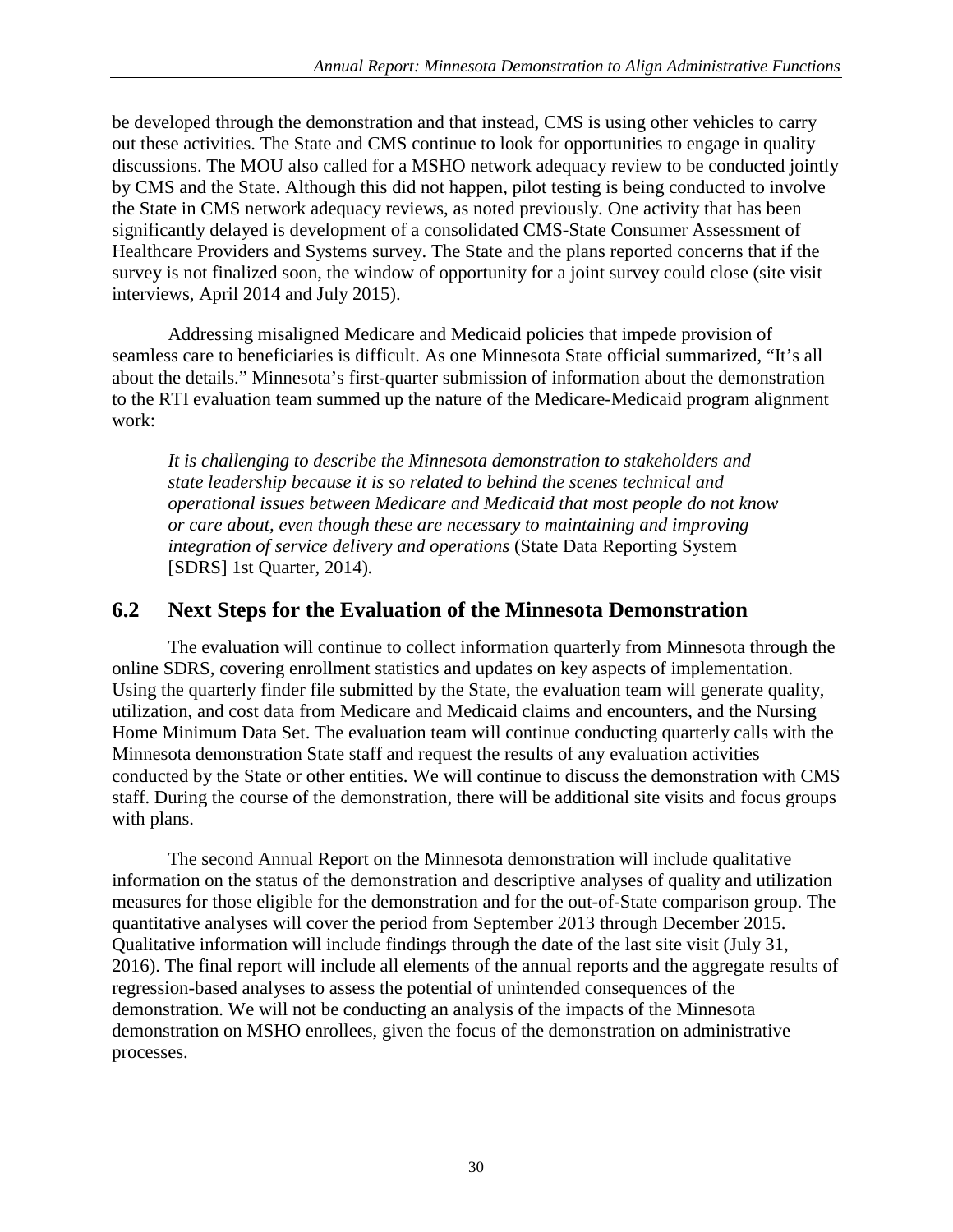## **7. References**

<span id="page-41-0"></span>Aschbrenner, K. A., Cai, S., Grabowski, D. C., Bartels, S. J., & Mor, V.: Medical comorbidity and functional status among adults with major mental illness newly admitted to nursing homes. Psychiatric Services, 62(9): 1098–100. 2011.

Anderson, W. L., Feng, Z., & Long, S. K.: Minnesota Managed Care Longitudinal Data Analysis. [https://aspe.hhs.gov/sites/default/files/pdf/204996/MNmclda.pdf.](https://aspe.hhs.gov/sites/default/files/pdf/204996/MNmclda.pdf) March 31, 2016.

Brock, R., Peeples, V., Miller, D. & Schmitz, R.: Interstate Variation and Progress Toward Balance in Use of and Expenditure for Long-Term Services and Supports in 2009. Washington, DC: Office of the Assistant Secretary for Planning and Evaluation, U.S. Department of Health and Human Services. [https://aspe.hhs.gov/sites/default/files/pdf/77181/ProgBal.pdf.](https://aspe.hhs.gov/sites/default/files/pdf/77181/ProgBal.pdf) 2014.

Centers for Medicare & Medicaid Services and the State of Minnesota: Memorandum of Understanding (MOU) Between The Centers for Medicare & Medicaid Services (CMS) and The State of Minnesota Regarding a Federal-State Partnership to Align Administrative Functions for Improvements in Medicare-Medicaid Beneficiary Experience. [http://www.cms.gov/Medicare-](http://www.cms.gov/Medicare-Medicaid-Coordination/Medicare-and-Medicaid-Coordination/Medicare-Medicaid-Coordination-Office/FinancialAlignmentInitiative/Downloads/MNMOU.pdf)[Medicaid-Coordination/Medicare-and-Medicaid-Coordination/Medicare-Medicaid-](http://www.cms.gov/Medicare-Medicaid-Coordination/Medicare-and-Medicaid-Coordination/Medicare-Medicaid-Coordination-Office/FinancialAlignmentInitiative/Downloads/MNMOU.pdf)[Coordination-Office/FinancialAlignmentInitiative/Downloads/MNMOU.pdf.](http://www.cms.gov/Medicare-Medicaid-Coordination/Medicare-and-Medicaid-Coordination/Medicare-Medicaid-Coordination-Office/FinancialAlignmentInitiative/Downloads/MNMOU.pdf) September 12, 2013. As obtained on December 15, 2013.

Congressional Budget Office: Dual-Eligible Beneficiaries of Medicare and Medicaid: Characteristics, Health Care Spending, and Evolving Policies*.*  [https://www.cbo.gov/sites/default/files/113th-congress-2013-](https://www.cbo.gov/sites/default/files/113th-congress-2013-2014/reports/44308_DualEligibles2.pdf) [2014/reports/44308\\_DualEligibles2.pdf.](https://www.cbo.gov/sites/default/files/113th-congress-2013-2014/reports/44308_DualEligibles2.pdf) Congress of the United States. June 2013.

Eiken, S., Sredl, K., Burwell, B., & Saucier, P.: Medicaid Expenditures for Long-Term Services and Supports*.* [https://www.medicaid.gov/medicaid-chip-program-information/by-topics/long](https://www.medicaid.gov/medicaid-chip-program-information/by-topics/long-term-services-and-supports/downloads/ltss-expenditures-fy2013.pdf)[term-services-and-supports/downloads/ltss-expenditures-fy2013.pdf.](https://www.medicaid.gov/medicaid-chip-program-information/by-topics/long-term-services-and-supports/downloads/ltss-expenditures-fy2013.pdf) Cambridge, MA, Truven Health Analytics, 2015.

Fullerton, C. A., McGuire, T. G., Feng, Z., Mor, V., & Grabowski, D. C: Trends in mental health admissions to nursing homes, 1999–2005. Psychiatric Services, 60(7): 965–71. 2009.

Godfrey, D., Minnesota Department of Human Services (DHS): Comments on CMS-5507-NC Request for Information: Opportunities for Alignment under Medicaid and Medicare. [http://www.regulations.gov/#!documentDetail;D=CMS-2011-0080-0012.](http://www.regulations.gov/#!documentDetail;D=CMS-2011-0080-0012) 2011. As obtained on December 16, 2013.

Grabowski, D. C., Aschbrenner, K. A., Feng, Z., & Mor, V.: Mental illness in nursing homes: Variations across states. Health Affairs, 28(3): 689–700. 2009.

Ikegami, N., Morris, J. N., & Fries, B. E.: Low-care cases in long-term care settings: Variation among nations. Age and Ageing, 26(suppl 2): 67–71. 1997.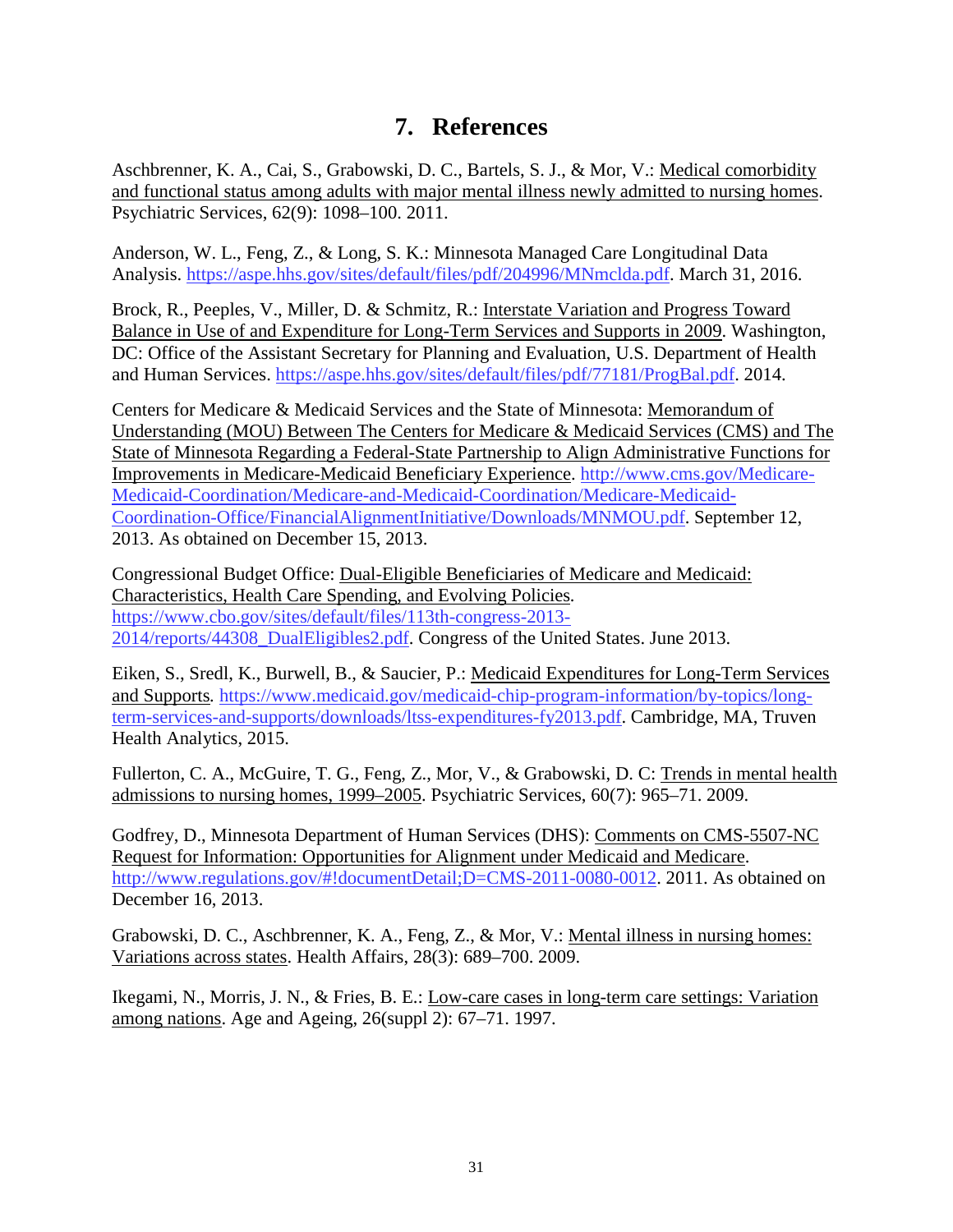Irvin, C. V., Denny-Brown, N., Kehn, M., Lester, R. S., Lipson, D., Lim, W., Ross, J., Bohl, A., Peebles, V., Simon, S., Orshan, B., Williams, S. R., Morris, E., & Stone, C.: Money Follows the Person 2012 Annual Evaluation Report. [http://www.mathematica-](http://www.mathematica-mpr.com/%7E/media/publications/pdfs/health/mfp_2012_annual.pdf)

[mpr.com/~/media/publications/pdfs/health/mfp\\_2012\\_annual.pdf.](http://www.mathematica-mpr.com/%7E/media/publications/pdfs/health/mfp_2012_annual.pdf) Cambridge, MA: Mathematica Policy Research. 2013.

Kasper, J., O'Malley Watts, M., & Lyons, B.: Chronic Disease and Co-Morbidity Among Dual Eligibles: Implications for Patterns of Medicaid and Medicare Service Use and Spending. [https://kaiserfamilyfoundation.files.wordpress.com/2013/01/8081.pdf.](https://kaiserfamilyfoundation.files.wordpress.com/2013/01/8081.pdf) The Kaiser Commission on the Medicaid and the Uninsured. July 2010.

Konetzka, T., Karon, S. & Potter, D. E. B.: Users of Medicaid home and community-based services are especially vulnerable to costly avoidable hospital admissions. Health Affairs, 31(6), 1167–75. doi: 10.1377/hlthaff.2011.0902. June 2012.

Mark, T. L., Yee, T., Levit, K. R., Camacho-Cook, J., Cutler, E., & Carroll, C. D.: Insurance financing increased for mental health conditions but not for substance use disorders, 1986−2014. Health Affairs, 35(6):958–965. doi: 10.1377/hlthaff.2016.0002. 2015.

Minnesota Department of Human Services (DHS): Minnesota Health Care Programs Managed Care Enrollment Totals.

[http://www.dhs.state.mn.us/main/idcplg?IdcService=GET\\_DYNAMIC\\_CONVERSION&Revisi](http://www.dhs.state.mn.us/main/idcplg?IdcService=GET_DYNAMIC_CONVERSION&RevisionSelectionMethod=LatestReleased&dDocName=dhs16_141529) [onSelectionMethod=LatestReleased&dDocName=dhs16\\_141529.](http://www.dhs.state.mn.us/main/idcplg?IdcService=GET_DYNAMIC_CONVERSION&RevisionSelectionMethod=LatestReleased&dDocName=dhs16_141529) November 2015. As obtained on November 4, 2015.

Minnesota Department of Human Services (DHS): Integrated Care System Partnerships (ICSPs): Overview.

[http://www.dhs.state.mn.us/main/idcplg?IdcService=GET\\_DYNAMIC\\_CONVERSION&Revisi](http://www.dhs.state.mn.us/main/idcplg?IdcService=GET_DYNAMIC_CONVERSION&RevisionSelectionMethod=LatestReleased&dDocName=dhs16_180116) [onSelectionMethod=LatestReleased&dDocName=dhs16\\_180116#.](http://www.dhs.state.mn.us/main/idcplg?IdcService=GET_DYNAMIC_CONVERSION&RevisionSelectionMethod=LatestReleased&dDocName=dhs16_180116) 2014a. As obtained on November 9, 2015.

Minnesota Department of Human Services (DHS): MN MOU Work Plan (Draft). [http://www.dhs.state.mn.us/main/idcplg?IdcService=GET\\_FILE&RevisionSelectionMethod=Lat](http://www.dhs.state.mn.us/main/idcplg?IdcService=GET_FILE&RevisionSelectionMethod=LatestReleased&Rendition=Primary&allowInterrupt=1&noSaveAs=1&dDocName=dhs16_183572) [estReleased&Rendition=Primary&allowInterrupt=1&noSaveAs=1&dDocName=dhs16\\_183572.](http://www.dhs.state.mn.us/main/idcplg?IdcService=GET_FILE&RevisionSelectionMethod=LatestReleased&Rendition=Primary&allowInterrupt=1&noSaveAs=1&dDocName=dhs16_183572) 2014b. As obtained on November 9, 2015.

Minnesota Department of Human Services (DHS): Potential Measures for MSHO Enrollees in Integrated/Coordinated Medicare and Medicaid ICSP Subcontract Arrangements. [http://www.dhs.state.mn.us/main/idcplg?IdcService=GET\\_FILE&RevisionSelectionMethod=Lat](http://www.dhs.state.mn.us/main/idcplg?IdcService=GET_FILE&RevisionSelectionMethod=LatestReleased&Rendition=Primary&allowInterrupt=1&noSaveAs=1&dDocName=dhs16_176094) [estReleased&Rendition=Primary&allowInterrupt=1&noSaveAs=1&dDocName=dhs16\\_176094.](http://www.dhs.state.mn.us/main/idcplg?IdcService=GET_FILE&RevisionSelectionMethod=LatestReleased&Rendition=Primary&allowInterrupt=1&noSaveAs=1&dDocName=dhs16_176094) March 28, 2013. As obtained on November 9, 2015.

Minnesota Department of Human Services (DHS): Redesigning Integrated Medicare and Medicaid Financing and Service Delivery for People with Dual Eligibility in Minnesota*.*  [http://www.cms.gov/Medicare-Medicaid-Coordination/Medicare-and-Medicaid-](http://www.cms.gov/Medicare-Medicaid-Coordination/Medicare-and-Medicaid-Coordination/Medicare-Medicaid-Coordination-Office/Downloads/MinnesotaProposal.pdf)[Coordination/Medicare-Medicaid-Coordination-Office/Downloads/MinnesotaProposal.pdf.](http://www.cms.gov/Medicare-Medicaid-Coordination/Medicare-and-Medicaid-Coordination/Medicare-Medicaid-Coordination-Office/Downloads/MinnesotaProposal.pdf) April 26, 2012. As obtained on December 15, 2013.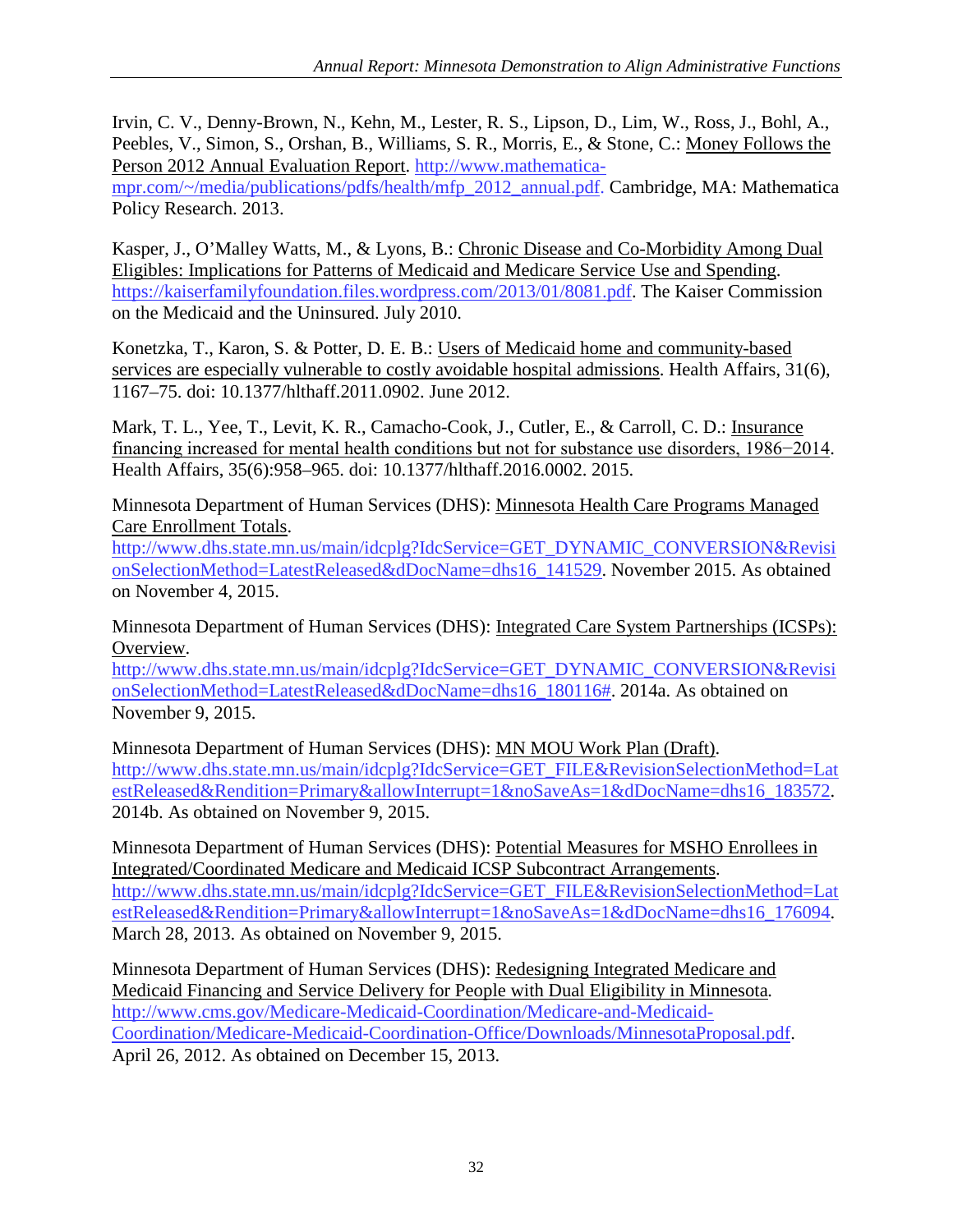Mor, V., Zinn, J., Gozalo, P., Feng, Z., Intrator, O., & Grabowski, D. C.: Prospects for transferring nursing home residents to the community. Health Affairs, 26(6): 1762–71. 2007.

Musumeci, M. B.: Key Themes in Capitated Medicaid Managed Long-Term Services and Supports Waivers. [http://kff.org/medicaid/issue-brief/key-themes-in-capitated-medicaid](http://kff.org/medicaid/issue-brief/key-themes-in-capitated-medicaid-managed-long-term-services-and-supports-waivers/)[managed-long-term-services-and-supports-waivers/.](http://kff.org/medicaid/issue-brief/key-themes-in-capitated-medicaid-managed-long-term-services-and-supports-waivers/) Washington, DC, Kaiser Family Foundation. 2014.

National Association of Medicaid Directors (NAMD): Letter from Darin J. Gordon and Thomas J. Betlach to Marilyn Tavenner, Administrator, Centers for Medicare & Medicaid Services. September 17, 2013.

Parker, P., Minnesota Department of Human Services (DHS): Integrated Care System Partnerships. Presentation at Best Practices Symposium Statewide Conference. 2013a. [http://www.dhs.state.mn.us/main/idcplg?IdcService=GET\\_FILE&RevisionSelectionMethod=Lat](http://www.dhs.state.mn.us/main/idcplg?IdcService=GET_FILE&RevisionSelectionMethod=LatestReleased&Rendition=Primary&allowInterrupt=1&noSaveAs=1&dDocName=dhs16_174734) [estReleased&Rendition=Primary&allowInterrupt=1&noSaveAs=1&dDocName=dhs16\\_174734.](http://www.dhs.state.mn.us/main/idcplg?IdcService=GET_FILE&RevisionSelectionMethod=LatestReleased&Rendition=Primary&allowInterrupt=1&noSaveAs=1&dDocName=dhs16_174734) As obtained on November 9, 2015.

Parker, P., Minnesota Department of Human Services (DHS): Update on CMS Medicare-Medicaid Alignment Demonstration and Integrated Care System Partnerships: Statewide Video Conference.

[http://www.dhs.state.mn.us/main/idcplg?IdcService=GET\\_FILE&RevisionSelectionMethod=Lat](http://www.dhs.state.mn.us/main/idcplg?IdcService=GET_FILE&RevisionSelectionMethod=LatestReleased&Rendition=Primary&allowInterrupt=1&noSaveAs=1&dDocName=dhs16_180127) [estReleased&Rendition=Primary&allowInterrupt=1&noSaveAs=1&dDocName=dhs16\\_180127.](http://www.dhs.state.mn.us/main/idcplg?IdcService=GET_FILE&RevisionSelectionMethod=LatestReleased&Rendition=Primary&allowInterrupt=1&noSaveAs=1&dDocName=dhs16_180127) September 12, 2013. 2013b. As obtained on December 22, 2013.

Parker, P.: Testimony Before The U.S. Senate Special Committee On Aging. April 29, 1997. [http://gos.sbc.edu/p/pjparker.html.](http://gos.sbc.edu/p/pjparker.html) As obtained on June 16, 2016.

Polniaszek, S., Walsh, E. G. & Wiener, J. M.: Hospitalizations of Nursing Home Residents: Background and Options*.* [https://aspe.hhs.gov/sites/default/files/pdf/76296/NHResHosp.pdf.](https://aspe.hhs.gov/sites/default/files/pdf/76296/NHResHosp.pdf) Washington, DC: Office of the Assistant Secretary for Planning and Evaluation, U.S. Department of Health and Human Services, 2011.

Reinhard, S. C., Kassner, E., Houser, A., Ujvari, K., Mollica, R., & Hendrickson, L.: Raising Expectations 2014: A State Scorecard on Long-term Services and Supports for Older Adults, People with Physical Disabilities, and Family Caregivers. [http://www.longtermscorecard.org](http://www.longtermscorecard.org/) Washington, DC: AARP, 2014.

Robert Wood Johnson Foundation: Minnesota's Senior Health Options Integrates Long-Term and Acute Care: Testing integrated long-term and acute service delivery systems. January 14, 2009. [http://www.rwjf.org/content/dam/farm/reports/program\\_results\\_reports/2009/rwjf70202.](http://www.rwjf.org/content/dam/farm/reports/program_results_reports/2009/rwjf70202) As obtained June 16, 2016.

Ross, J., Simon, S., Irvin, C., & Miller, D.: Institutional Level of Care Among Money Follows the Person Participants. Cambridge, MA: Mathematica Policy Research. [http://www.mathematica-mpr.com/~/media/publications/pdfs/health/mfpfieldrpt10.pdf.](http://www.mathematica-mpr.com/%7E/media/publications/pdfs/health/mfpfieldrpt10.pdf) 2012.

RTI International: Evaluation team site visit interviews with State officials at the Minnesota Department of Human Services and other key informants and stakeholders (e.g., representatives of the MSHO plans), April 22–24, 2014, and July 14–16, 2015.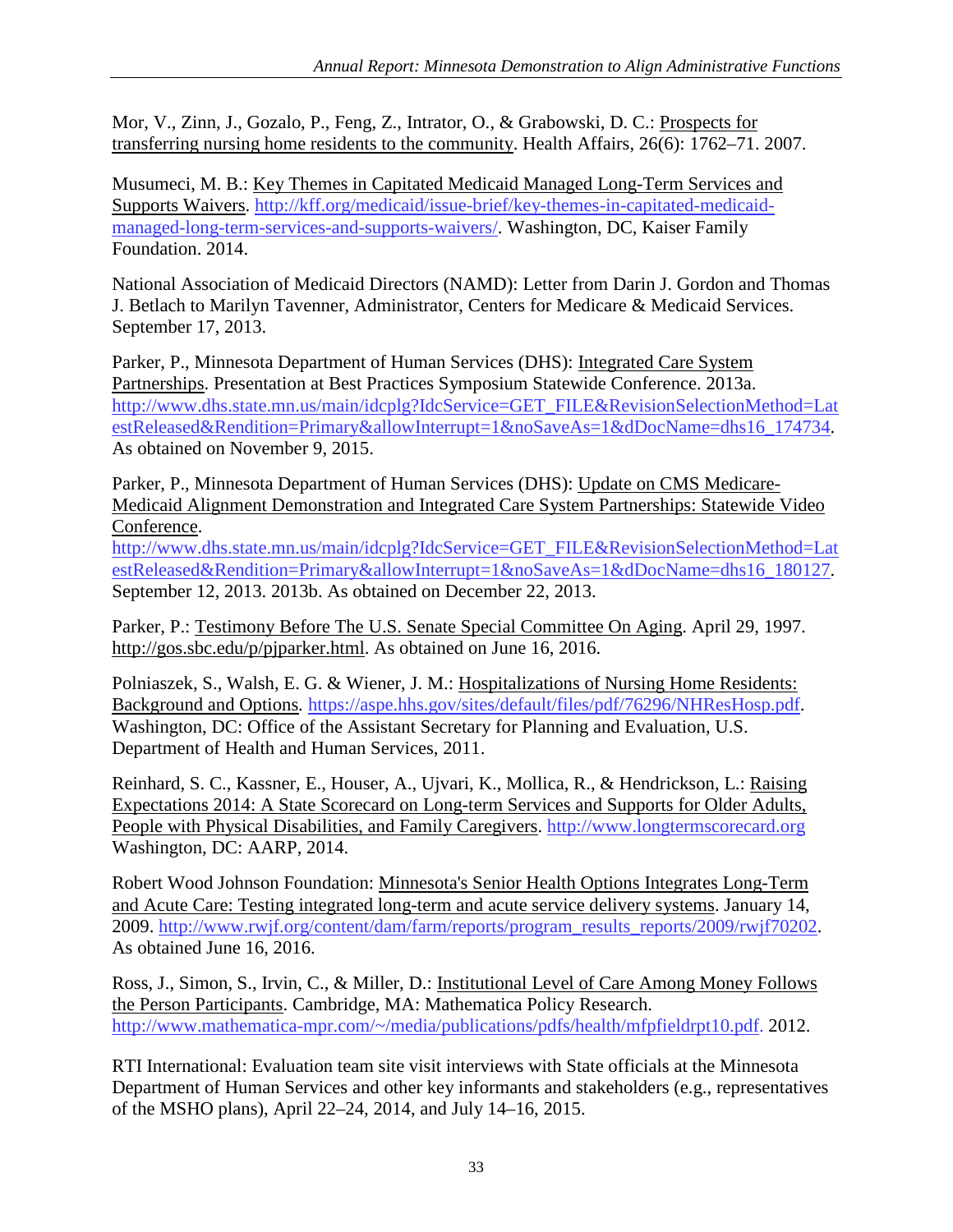RTI International: State Data Reporting System (SDRS). 1st quarter. [https://sdrs.airprojects.org/demomodels.](https://sdrs.airprojects.org/demomodels) 2014. As obtained on June 16, 2014.

RTI International: State Data Reporting System (SDRS). 2nd quarter. [https://sdrs.airprojects.org/demomodels.](https://sdrs.airprojects.org/demomodels) 2015. As obtained on September 15, 2015.

Schaller, S., Mauskopf, J., Kriza, C., Wahlster, P. & Kolominsky-Rabas, P. L.: The main cost drivers in dementia: A systematic review. International Journal of Geriatric Psychiatry. Volume 30(2): 111–29. February 2015.

Substance Abuse and Mental Health Services Administration (SAMHSA): Mental Health, United States, 2010. HHS Publication No. (SMA) 12-4681. [http://archive.samhsa.gov/data/2k12/MHUS2010/MHUS-2010.pdf.](http://archive.samhsa.gov/data/2k12/MHUS2010/MHUS-2010.pdf) Rockville, MD: Substance Abuse and Mental Health Services Administration. 2012.

Substance Abuse and Mental Health Services Administration (SAMHSA), Center for Behavioral Health Statistics and Quality (CBHSQ): The CBHSQ Report: Behavioral Health Conditions and Health Care Expenditures of Adults Aged 18 to 64 Dually Eligible for Medicaid and Medicare. [http://www.samhsa.gov/data/sites/default/files/SR180/SR180.html.](http://www.samhsa.gov/data/sites/default/files/SR180/SR180.html) Rockville, MD. July 15, 2014.

Tritz, K.: CRS Report for Congress: Integrating Medicare and Medicaid Services Through Managed Care. Congressional Research Service, Library of Congress. June 27, 2006.

Verdier, J., Kruse, A., Lester, R. S., Philip, M. A. & Chelminsky, D.: State Contracting with Medicare Advantage Dual Eligible Special Needs Plans: Issues and Options*.*  [http://www.chcs.org/media/ICRC-Issues-and-Options-in-Contracting-with-D-SNPs-FINAL.pdf.](http://www.chcs.org/media/ICRC-Issues-and-Options-in-Contracting-with-D-SNPs-FINAL.pdf) Princeton, NJ: Integrated Care Resource Center. 2015.

Walsh, E. G., Anderson, W., Greene, A. M., et al.: Measurement, Monitoring, and Evaluation of State Demonstrations to Integrate Care for Dual Eligible Individuals: Aggregate Evaluation Plan. Contract No. HHSM500201000021i TO #3. [http://www.cms.gov/Medicare-Medicaid-](http://www.cms.gov/Medicare-Medicaid-Coordination/Medicare-and-Medicaid-Coordination/Medicare-Medicaid-Coordination-Office/FinancialAlignmentInitiative/Evaluations.html)[Coordination/Medicare-and-Medicaid-Coordination/Medicare-Medicaid-Coordination-](http://www.cms.gov/Medicare-Medicaid-Coordination/Medicare-and-Medicaid-Coordination/Medicare-Medicaid-Coordination-Office/FinancialAlignmentInitiative/Evaluations.html)[Office/FinancialAlignmentInitiative/Evaluations.html.](http://www.cms.gov/Medicare-Medicaid-Coordination/Medicare-and-Medicaid-Coordination/Medicare-Medicaid-Coordination-Office/FinancialAlignmentInitiative/Evaluations.html) Waltham, MA. RTI International, December 16, 2013.

Walsh, E., Greene, A. M., & Kaganova, Y.: Design of Evaluation Options of the System Change Grants. [https://www.cms.gov/Research-Statistics-Data-and-Systems/Statistics-Trends-and-](https://www.cms.gov/Research-Statistics-Data-and-Systems/Statistics-Trends-and-Reports/Reports/downloads/walsh.pdf)[Reports/Reports/downloads/walsh.pdf.](https://www.cms.gov/Research-Statistics-Data-and-Systems/Statistics-Trends-and-Reports/Reports/downloads/walsh.pdf) Waltham, MA: RTI International. 2006.

Walsh, E. G., Wiener, J. M., Haber, S., Bragg, A., Freiman, M., & Ouslander, J. G.: Potentially avoidable hospitalizations of dually eligible Medicare/Medicaid beneficiaries from nursing facility and home and community-based services waiver programs. Journal of the American Geriatrics Society, 60(5): 821–9. 2012.

Washington State Department of Social and Health Services (DSHS): Coordinating Care for Washington State Dual Eligibles.

[https://www.dshs.wa.gov/sites/default/files/ALTSA/stakeholders/documents/Dual%20Eligible%](https://www.dshs.wa.gov/sites/default/files/ALTSA/stakeholders/documents/Dual%20Eligible%20Population%20Profile.pdf) [20Population%20Profile.pdf.](https://www.dshs.wa.gov/sites/default/files/ALTSA/stakeholders/documents/Dual%20Eligible%20Population%20Profile.pdf) Olympia, Washington: DSHS. 2011.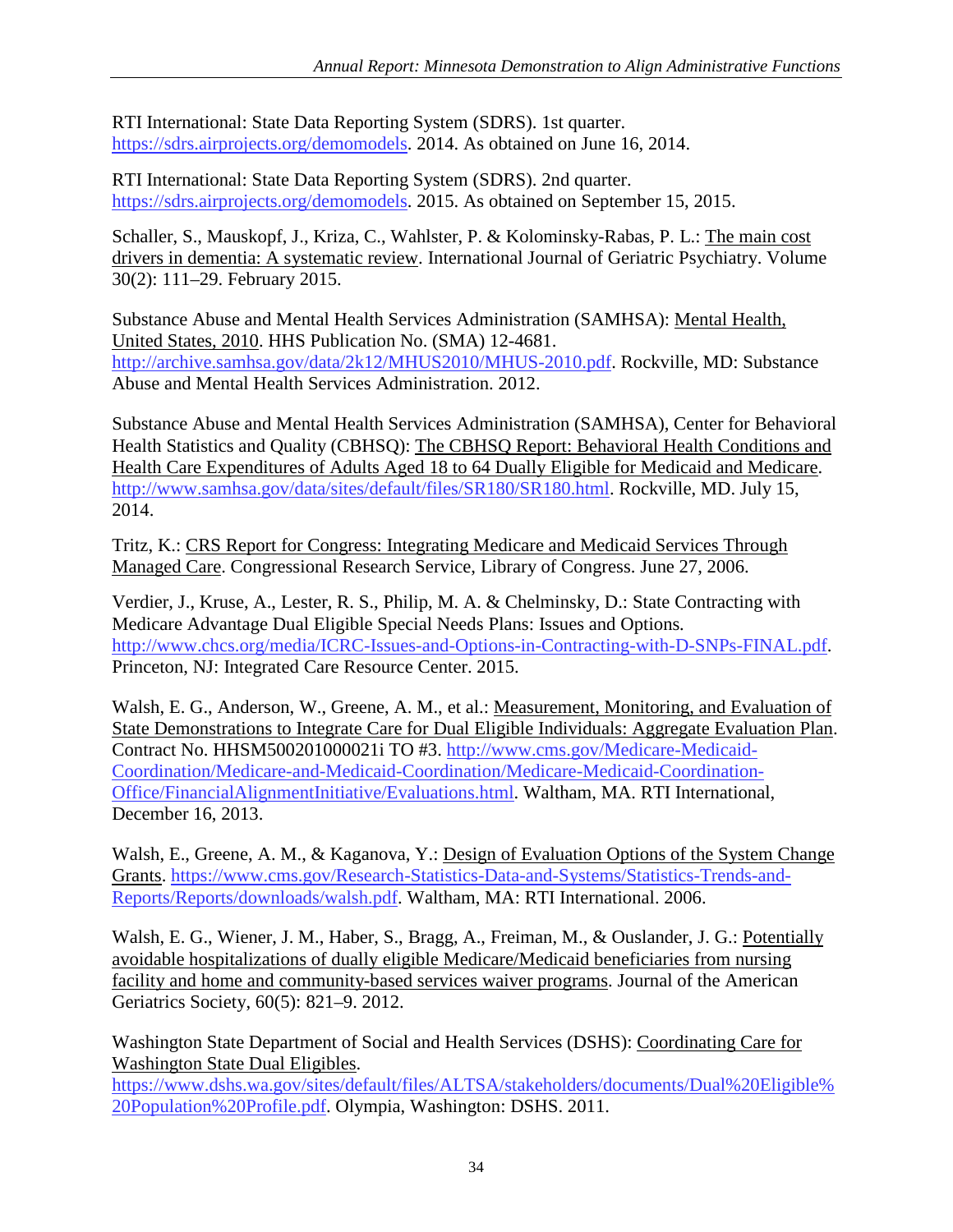Wiener, J. M.: Managed care and long-term care: The integration of services and financing. Generations, 20(2), 47–52. 1996.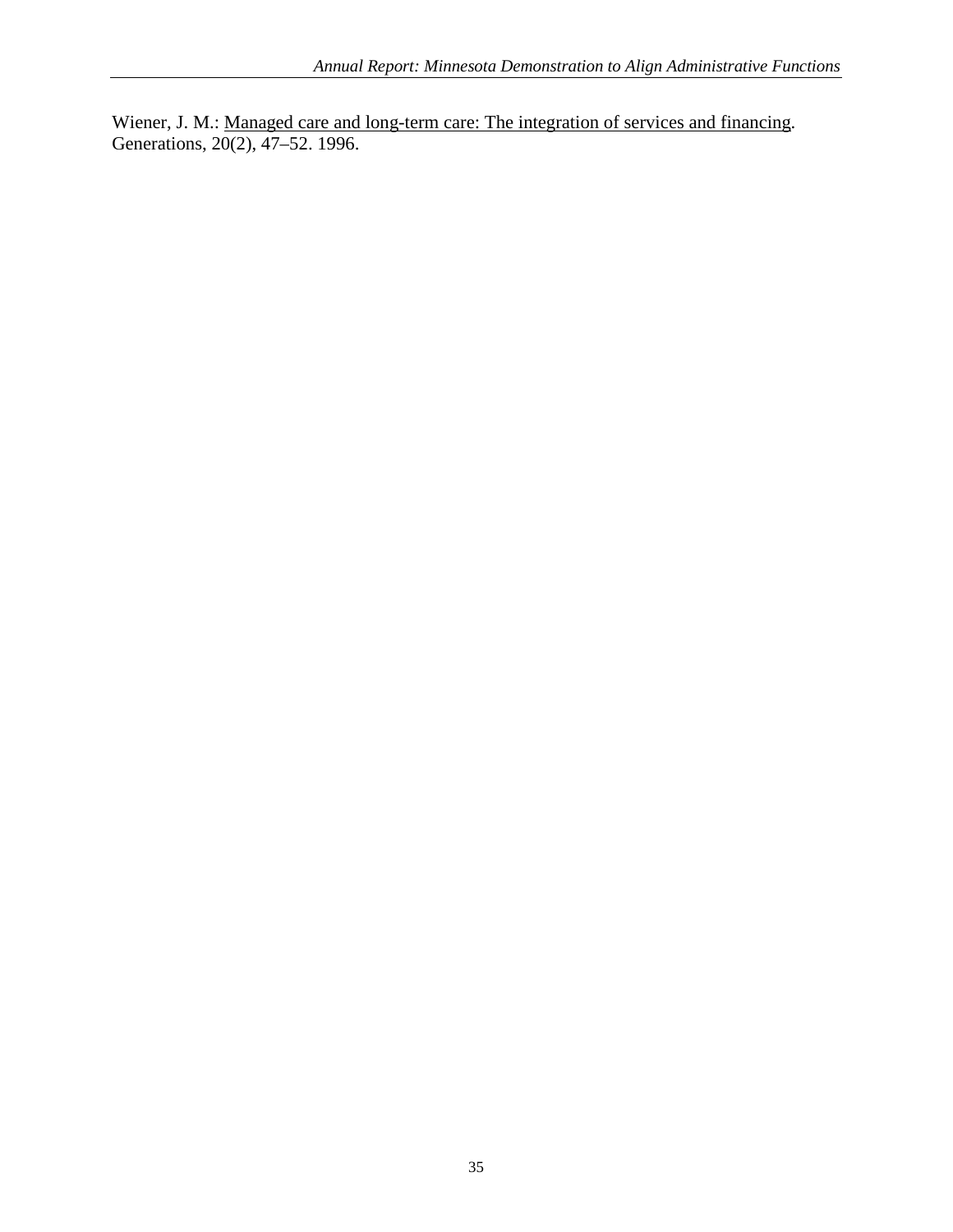## **Appendix A Identification of the Minnesota Comparison Group**

The Minnesota demonstration area consists of the entire State of Minnesota. Seven States with timely Medicaid data qualified as sources for the metropolitan statistical areas (MSAs) comprising the comparison group for the Minnesota demonstration. The comparison area is composed of 31 MSAs from seven States. All comparison MSAs are listed in *Table A-1*.

| Alabama MSAs          | New York MSAs           | <b>Texas MSAs</b>                |
|-----------------------|-------------------------|----------------------------------|
| Birmingham-Hoover     | Albany-Schenectady-Troy | San Angelo                       |
| Daphne-Fairhope-Foley | Rochester               | Wisconsin MSAs                   |
| Mobile                | Pennsylvania MSAs       | Appleton                         |
| California MSAs       | Altoona                 | Eau Claire                       |
| Napa                  | Bloomsburg-Berwick      | Fond du Lac                      |
| Vallejo-Fairfield     | Erie                    | Green Bay                        |
| Michigan MSAs         | Harrisburg-Carlisle     | La Crosse-Onalaska               |
| Ann Arbor             | Johnstown               | Madison                          |
|                       | Pittsburgh              | Milwaukee-Waukesha-West Allis    |
|                       | Reading                 | Minneapolis-St. Paul-Bloomington |
|                       | <b>Rest of State</b>    | Oshkosh-Neenah                   |
|                       | <b>State College</b>    | Racine                           |
|                       |                         | <b>Rest of State</b>             |
|                       |                         | Sheboygan                        |
|                       |                         | Wausau                           |

**Table A-1 Metropolitan statistical areas (MSAs) for the Minnesota comparison group, by State**

The Minnesota demonstration was restricted to dual eligible beneficiaries aged 65 years or older who were eligible for a Dual Eligible Special Needs Plan and, therefore, not attributed to another Federal Medicare shared savings initiative. Comparison groups were comprised of beneficiaries aged 65 years or older who had not been attributed to another Federal Medicare shared savings initiative. Beneficiaries in the demonstration-eligible group during the demonstration period were identified from quarterly finder files of demonstration participants. Beneficiaries qualified for the demonstration-eligible group if they participated for at least one month during the demonstration period. During the two baseline periods, all beneficiaries meeting the age restriction and MSA residency requirements were selected for the demonstration-eligible and comparison groups. All beneficiaries in the evaluation had valid hierarchical condition category risk scores during a year.

*Table A-2* below shows the distribution of beneficiaries by comparison State in the first baseline year. Pennsylvania contributed by far the largest share of comparison beneficiaries. State shares were very similar in the other two time periods. Because at least three States were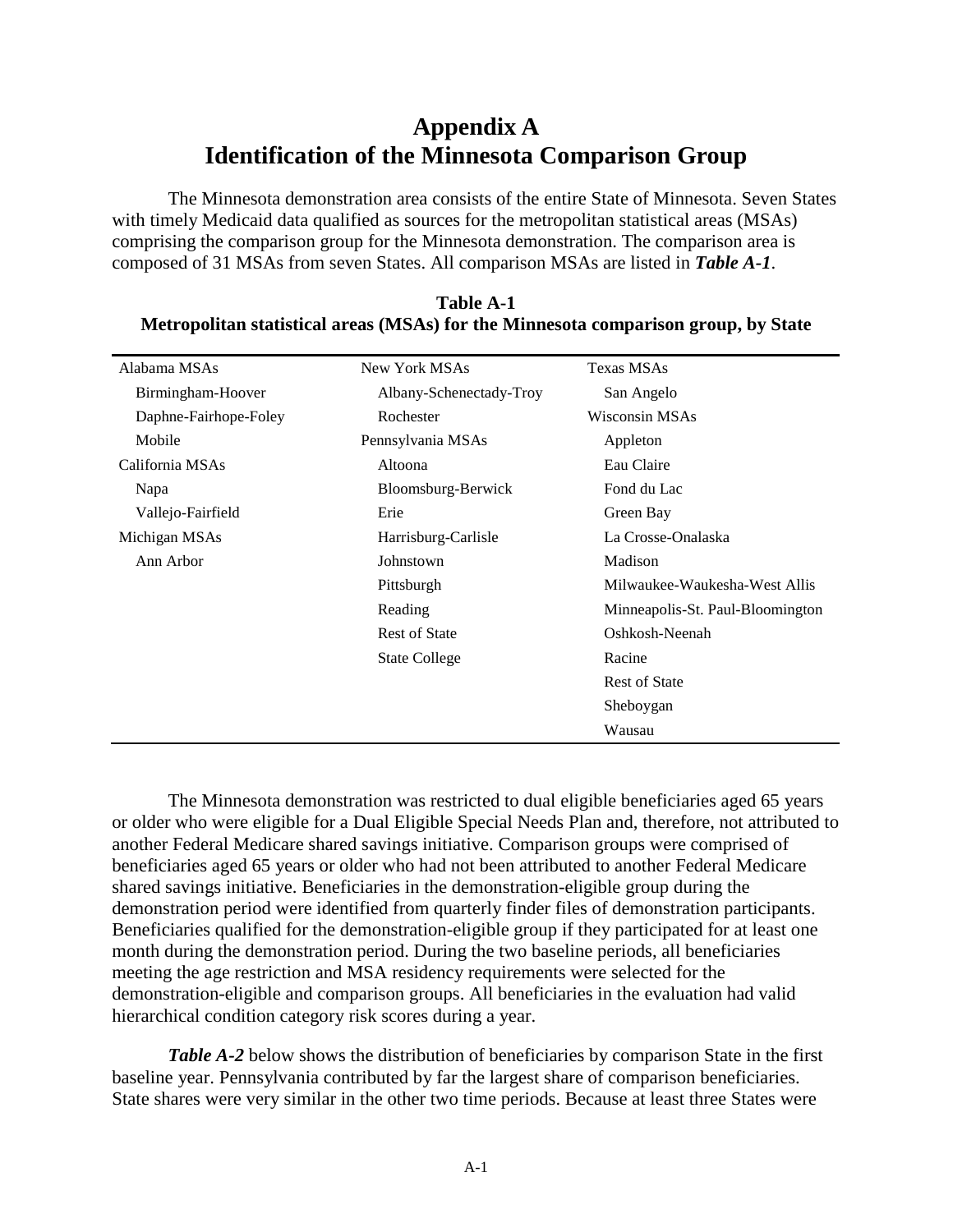included and no State contributed more than half of the total comparison beneficiaries, it was not necessary to do any sampling to reduce the influence of a single State per RTI's comparison group selection methodology (see Section 1 of the Technical Appendix regarding State shares). The total number of comparison beneficiaries was comparatively stable throughout the three time periods (188,978 in baseline year 1, 184,587 in baseline year 2, and 190,403 in the first demonstration period).

| <b>Table A-2</b>                                                                      |
|---------------------------------------------------------------------------------------|
| Distribution of comparison group beneficiaries for the Minnesota demonstration, first |
| baseline year, by comparison State (n=188,978)                                        |

|               | <b>Comparison State</b> | Percent of comparison beneficiaries |
|---------------|-------------------------|-------------------------------------|
| Pennsylvania  |                         | 45.3                                |
| Wisconsin     |                         | 28.9                                |
| New York      |                         | 13.3                                |
| Alabama       |                         | 6.1                                 |
| California    |                         | 4.6                                 |
| Michigan      |                         | 0.9                                 |
| Texas         |                         | 0.8                                 |
| Total percent |                         | 100.0                               |

RTI's methodology uses propensity scores to examine initial differences between the demonstration-eligible and comparison groups and then to weight the data to improve the match between them. The comparability of the two groups is examined with respect to both individual beneficiary characteristics as well as the overall distributions of propensity scores. A propensity score is the predicted probability that a beneficiary is a member of the demonstration-eligible group conditional on a set of observed variables. *Table A-3* displays the means of beneficiary and area-level characteristics used in the propensity model after applying the propensity score weights to balance the distribution of the demonstration-eligible and comparison group members' characteristics. The distributions of the demonstration-eligible and comparison groups on these characteristics are similar after weighting. The propensity score weights were used in all Annual Report analyses.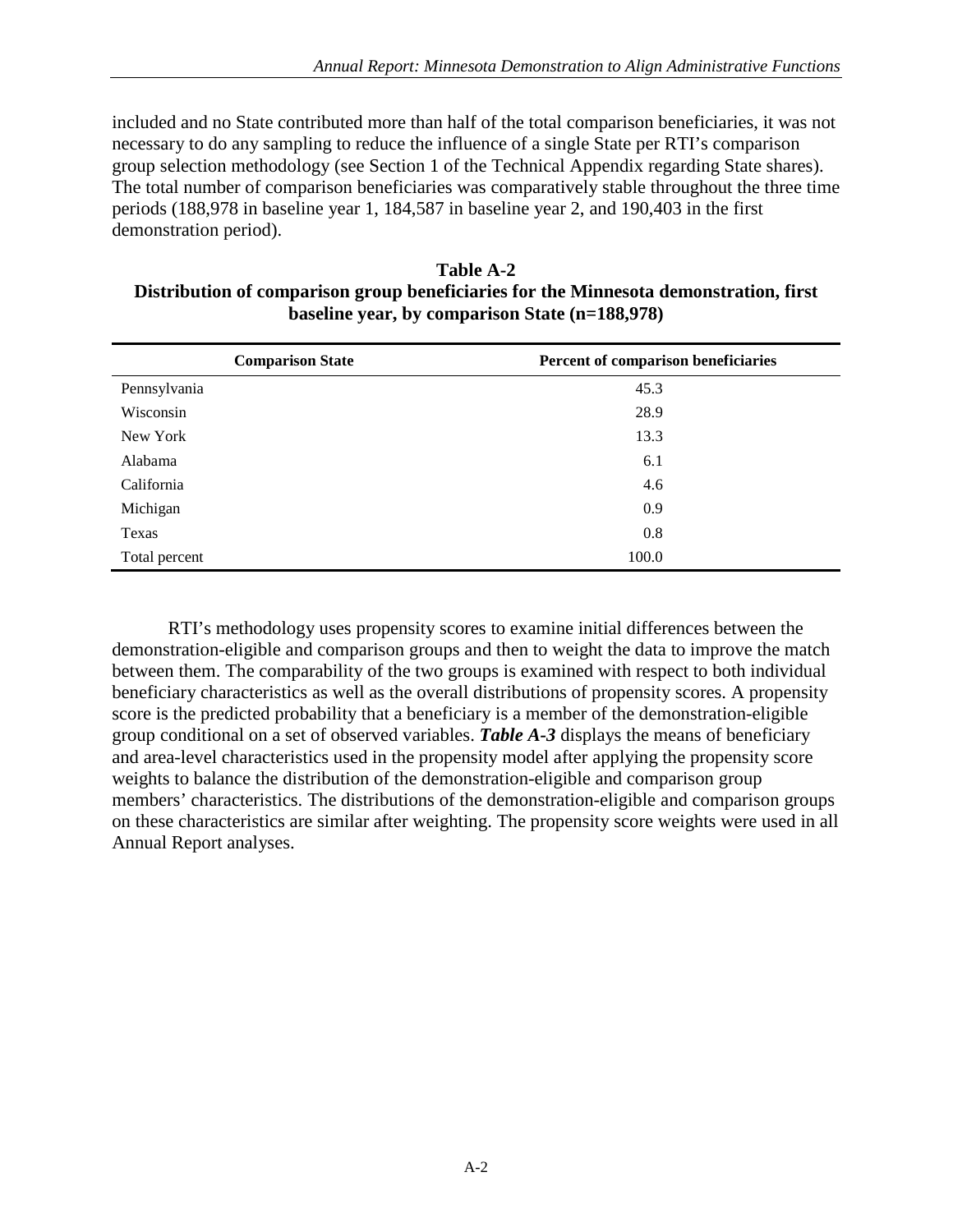| <b>Demonstration period 1</b>                             | <b>Demonstration-</b><br>eligible group | Unweighted<br>comparison group | <b>PS-weighted</b><br>comparison group |
|-----------------------------------------------------------|-----------------------------------------|--------------------------------|----------------------------------------|
| Characteristic                                            | <b>Mean</b>                             | <b>Mean</b>                    | <b>Mean</b>                            |
| Age                                                       | 80.146                                  | 79.035                         | 80.204                                 |
| Died                                                      | 0.156                                   | 0.155                          | 0.159                                  |
| Female                                                    | 0.690                                   | 0.696                          | 0.686                                  |
| White                                                     | 0.781                                   | 0.797                          | 0.781                                  |
| Disability as reason for original Medicare<br>eligibility | 0.083                                   | 0.094                          | 0.085                                  |
| <b>ESRD</b>                                               | 0.011                                   | 0.015                          | 0.011                                  |
| Share mos. elig. during period                            | 0.804                                   | 0.800                          | 0.803                                  |
| <b>HCC</b> score                                          | 1.490                                   | 1.576                          | 1.499                                  |
| <b>MSA</b>                                                | 0.664                                   | 0.763                          | 0.662                                  |
| % of pop. living in married household                     | 75.393                                  | 71.023                         | 75.721                                 |
| % of households w/ member $\geq 60$                       | 33.597                                  | 37.226                         | 32.979                                 |
| % of households $w/m$ ember $< 18$                        | 30.084                                  | 29.267                         | 29.201                                 |
| % of nonelderly w/college education                       | 19.910                                  | 15.702                         | 21.351                                 |
| % of nonelderly w/self-care limitation                    | 7.430                                   | 8.416                          | 7.338                                  |
| % of nonelderly unemployed                                | 4.445                                   | 6.051                          | 4.357                                  |
| Distance to nearest hospital                              | 10.027                                  | 79.035                         | 80.204                                 |
| Distance to nearest nursing facility                      | 7.621                                   | 0.155                          | 0.159                                  |

#### **Table A-3 Minnesota elderly dual eligible beneficiary covariate means by group before and after weighting by propensity score, demonstration period 1: 9/13/2013–9/30/2014**

ESRD = end-stage renal disease; HCC = hierarchical condition category; MSA = metropolitan statistical area.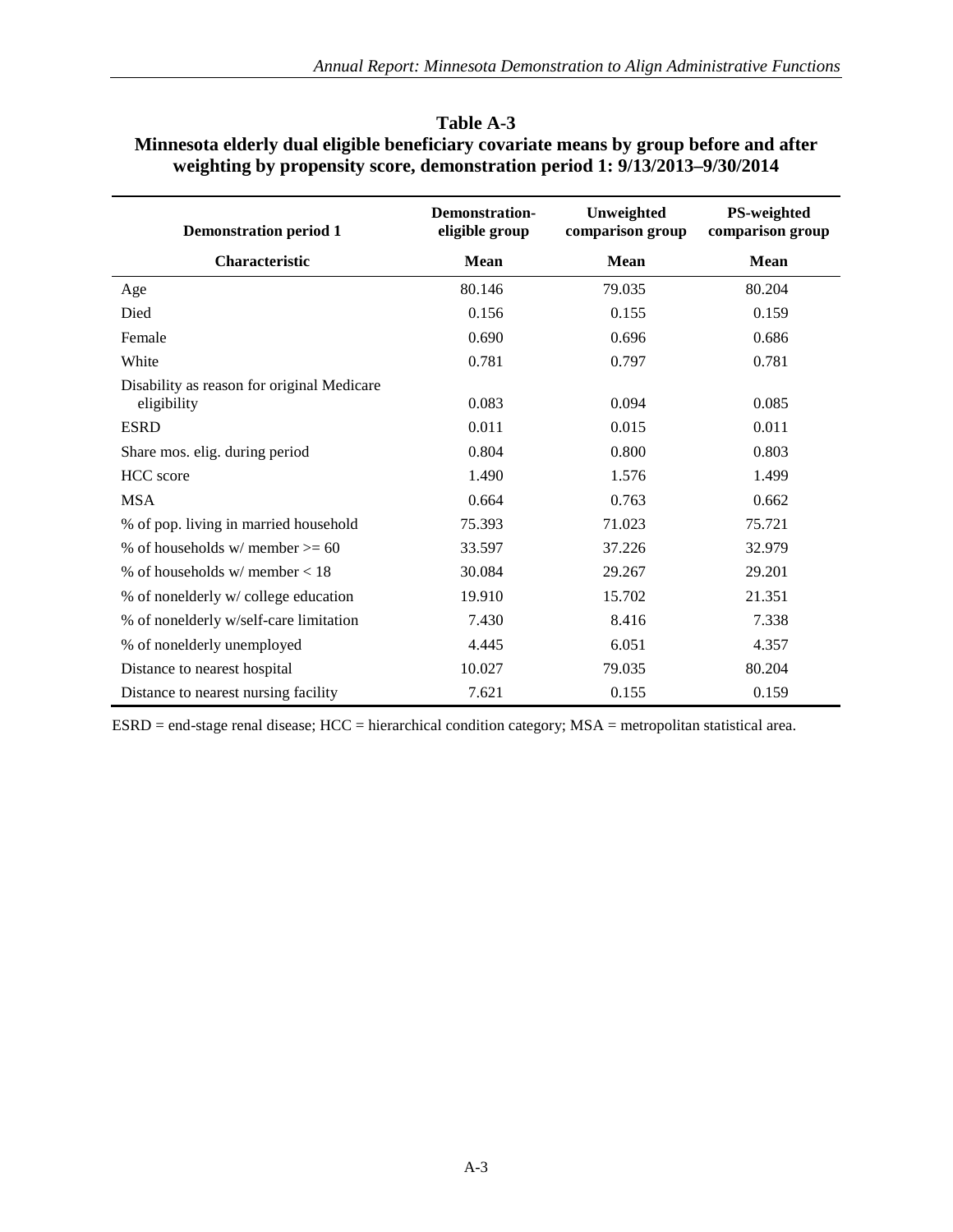## **Appendix B Additional Methodological Details**

#### **Minimum Data Set Analysis Methods**

Estimates of nursing facility outcomes are presented for the demonstration-eligible and comparison groups. Estimates were developed for these two groups for each of the 2 years preceding demonstration implementation, referred to as baseline periods 1 and 2 (12 months each), and demonstration period 1 (18 months). RTI matched data on the two groups with the Nursing Home Minimum Data Set Version 3.0 (MDS 3.0). The MDS 3.0 includes assessment data from all Medicare- and Medicaid-certified nursing facilities for every resident (regardless of individual payment sources) upon admission and at least quarterly thereafter. We first constructed a population of beneficiaries who were demonstration-eligible for each corresponding time period, split into demonstration-eligible and comparison groups. These groups were used to calculate the annual nursing facility utilization measures, which include new long-stay nursing facility admissions per 1,000 eligibles, and the percentage of all long-stay nursing facility users as a percentage of demonstration eligible population. The numerators of these annual nursing facility utilization measures became the admissions and long-stay samples for their respective analyses. For the admissions sample, characteristics of new long-stay nursing facility residents at admission are reported. For the long-stay resident sample, user characteristics and measures of quality for all long-stay nursing facility residents are reported. Detailed specifications for each measure are described in *Appendix C*.

In addition to the propensity score weights that are applied to all results to adjust the composition of comparison group eligibles to that of the demonstration State's eligibles, the nursing facility measures also incorporate an eligibility fraction weight. This accounts for the fraction of months during a given time period a beneficiary was demonstration-eligible. Because the MDS results are presented on a per-person basis, the weights account for partial eligibility over a given period.

Several data nuances could have influenced the count of nursing facility residents. The weighted number of beneficiaries after matching to MDS data were calculated; this produced the weighted number of beneficiaries that served as the population of eligibles for the denominator for the two measures of annual nursing facility utilization. For the new admission and all longstay resident groups, a beneficiary was often simply not matched to an MDS record indicating they had been admitted or were long-stay. In addition, for the long-stay nursing facility admission rate, beneficiaries who were already long-stay were excluded. A reduction in the number of weighted beneficiaries could also be due to not having been eligible for the entire period.

The MDS descriptive statistics provide an understanding of the time trend of the health care experience of the demonstration-eligible group, and separately, its comparison group. Because no multivariate analyses were conducted to control for differences between these two groups over time, these estimates should not be used to draw inferences or conclusions about any differences between the two groups. Multivariate results that control or adjust for any differences will be reported after additional years of demonstration period data are available.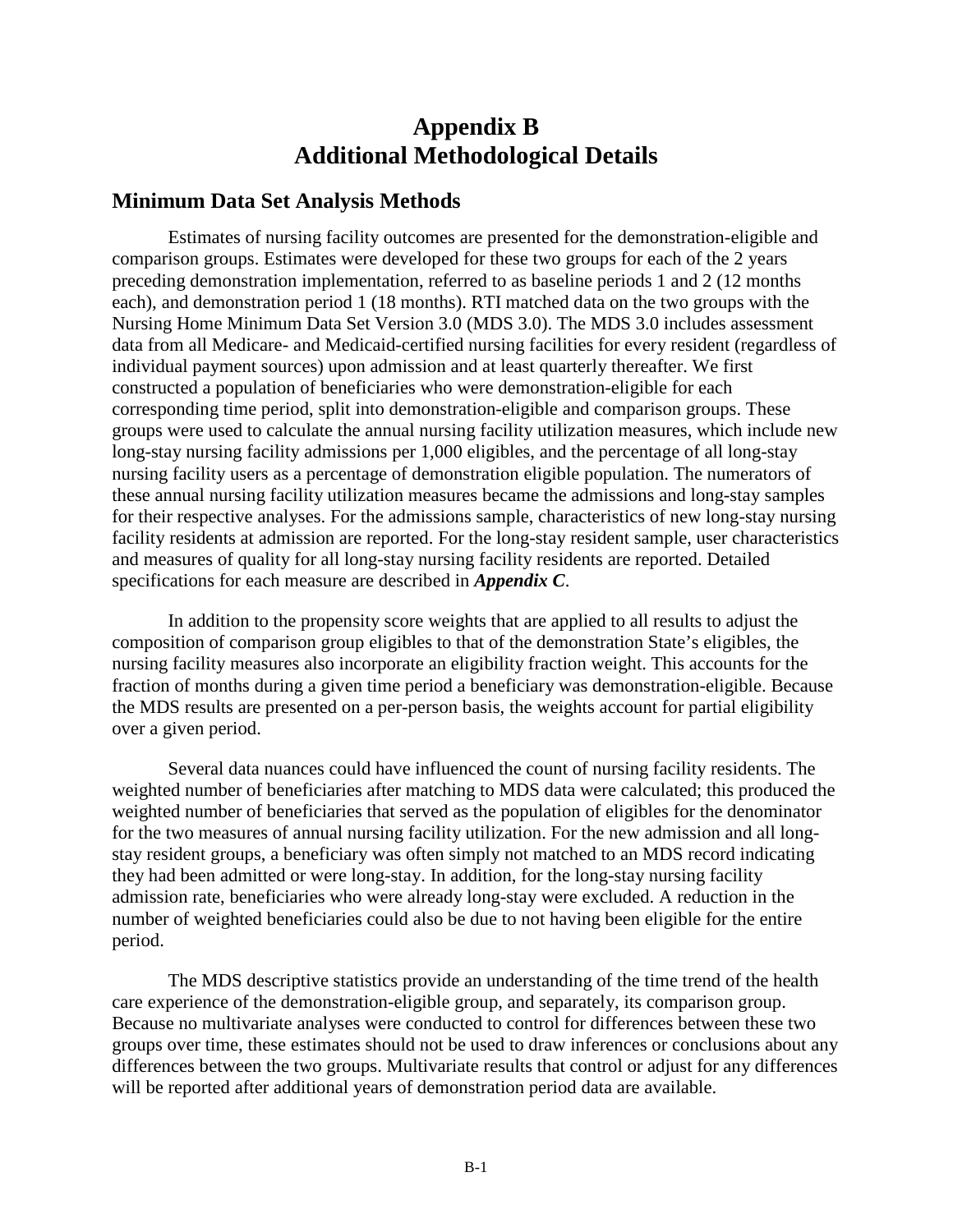## **Appendix C Detailed Measure Definitions**

#### **Population, Special Population, and Utilization Measure Definitions**

#### *Population Definitions*

*Demonstration eligible beneficiaries*. Beneficiaries are identified in a given month if they were a Medicare-Medicaid enrollee and met any other specific demonstration eligibility criteria. Beneficiaries in the demonstration period are identified from quarterly State finder files, whereas beneficiaries in the 2-year baseline period preceding the demonstration implementation date are identified by applying the eligibility criteria in each separate baseline quarter.

Additional special populations were identified for the analyses as follows:

- *Enrollee.* A beneficiary was defined as being enrolled in the demonstration if they were enrolled in the demonstration in any month during the demonstration period.
- *Age*. Age was defined as a categorical variable where beneficiaries were identified as *21 to 44*, and *45 years and older* during the observation year (e.g., baseline period 1, baseline period 2, and demonstration period.)
- *Gende*r. Gender was defined as binary variable where beneficiaries were either *male* or *female*.
- *Race*. Race was defined as a categorical variable where beneficiaries were categorized as *White*, *African American*, *Hispanic*, or *Asian*.
- *Hierarchical condition categories* (HCC). HCC score was defined as a categorical variable where the beneficiary was identified as having a score *less than one*, *between one and two*, *between two and four*, or *four and greater*.
- *Died*. A beneficiary was categorized as having died if there was a date of death during the observation year.
- *Disability*. Disability was defined as a dichotomous indicator using the Original Reason for Entitlement Code (OREC) from the State Medicaid enrollment files. The beneficiaries are defined as having a disability during the observation year the OREC  $= 1$ .
- *Long-term care services and supports (LTSS*). A beneficiary was defined as using LTSS if there was any use of institutional or home and community based services during the observation year.
- *Nonenrollees.* Nonenrollees are Minnesota Senior Health Options (MSHO)-eligible individuals who remain in Minnesota Senior Care Plus, the Medicaid-only managed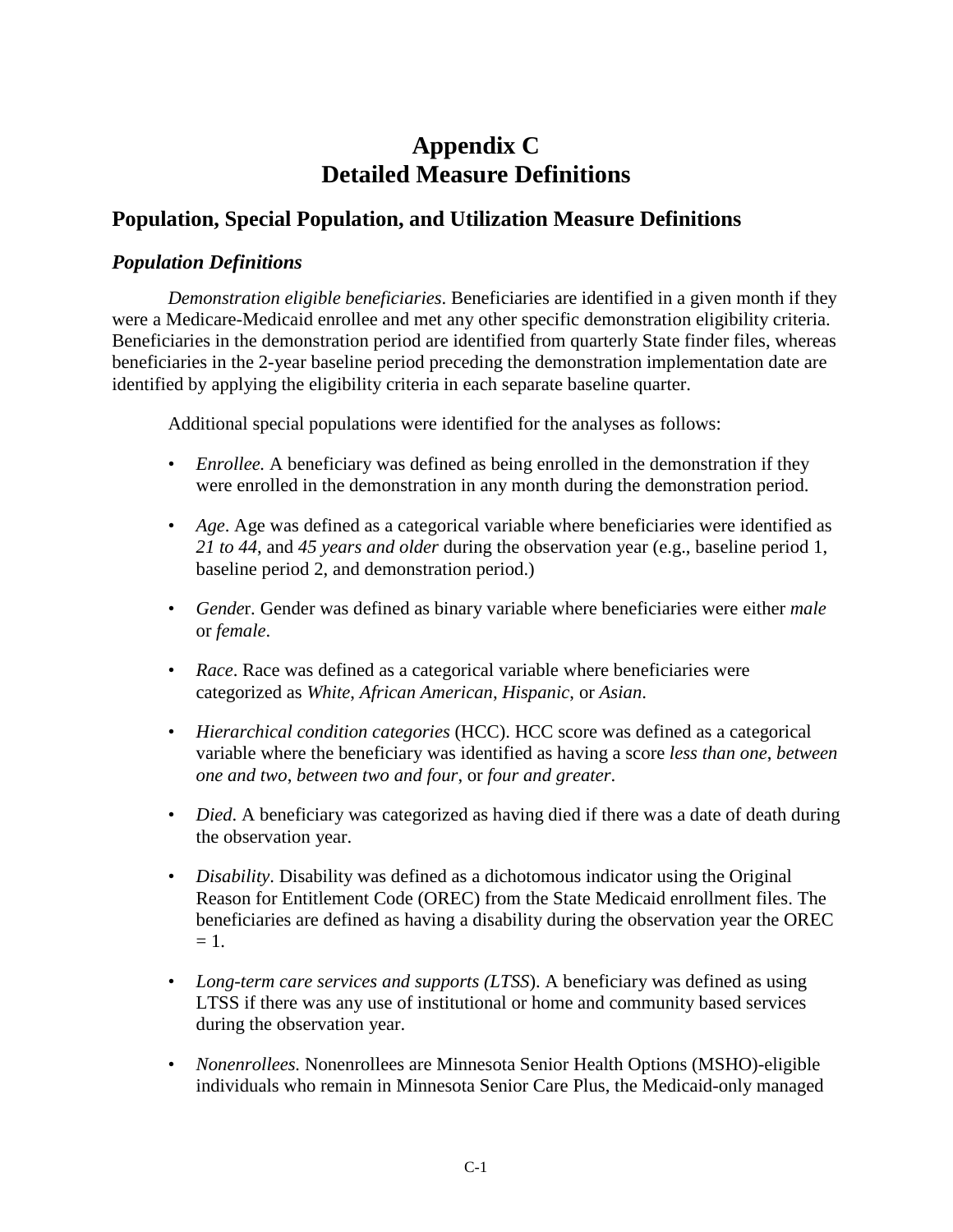care program that is mandatory for MSHO-eligible enrollees who do not enroll in MSHO.

- *Severe and persistent mental illness (SPMI).* A beneficiary was defined as having a SPMI if there were any inpatient or outpatient mental health visits for schizophrenia or bipolar disorders during the observation year.
- *Alzheimer's disease and other dementias*. A beneficiary was defined as having Alzheimer's disease or other dementias if there were at least two inpatient or outpatient diagnosis during the observation year.

#### *Utilization Measure Definitions*

For any health care service type, the methodology for estimating average monthly utilization and the percentage of users during the year takes into account differences in the number of eligibility months across beneficiaries. Because full-benefit dual eligibility status for the demonstration can vary by month over time for any individual, the methodology used determines dual eligibility status for the demonstration for each person on a monthly basis during a baseline or demonstration period. That is, an individual is capable of meeting the demonstration's eligibility criteria for 1, 2, 3, or up to 12 months during the observation year. The methodology adds the total months of full-benefit dual eligibility for the demonstration across the population of interest and uses it in the denominator in the measures in *Section 1.3*, creating average monthly utilization information for each service type. The methodology effectively produces average monthly use statistics for each year that account for variation in the number of Medicare-Medicaid enrollees in each month of the observation year.

The utilization measures below were calculated as the aggregate sum of the unit of measurement (counts, etc.) divided by the aggregated number of eligible member months [and user months] within each group (*g*) where group is defined as (1) Demonstration State Base Year 1, (2) Comparison Base Year 1, (3) Demonstration State Base Year 2, (4) Comparison Base Year 2, (5) Demonstration State Demonstration Period, and (6) Comparison Demonstration Period.

The average number of services was calculated per 1,000 eligible months and per 1,000 user months by beneficiary group (*g*). *User month* was defined as an eligible month where the number of units of utilization used [for a given service] was greater than zero. Each observation is weighted using yearly propensity weights. The average yearly utilization outcomes are measured as:

$$
Y_g = \frac{\Sigma_{ig} Z_{ig}}{\left(\frac{1}{1,000}\right) * \Sigma_{ig} n_{ig}}
$$

- $Y_g$  = average count of the number services used [for a given service] per eligible or user month within group q.
- $\mathcal{Z}_{ig}$  = the total units of utilization [for a given service] for individual *i* in group g.
- $n_{iq}$  = the total number of eligible/user months for individual *i* in group *q*.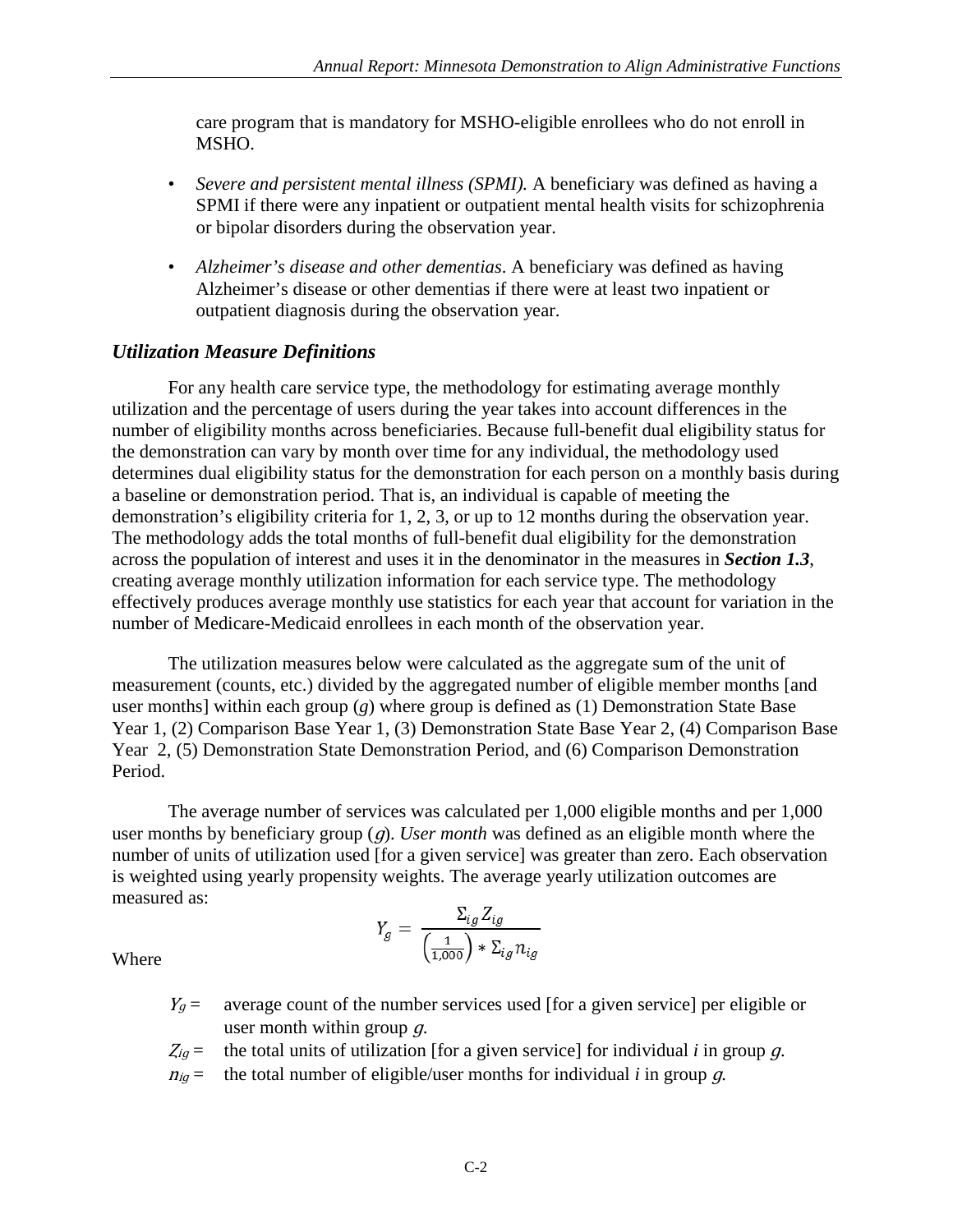1

The denominator above is scaled by  $\overline{1,000}$  such that the result is interpreted in terms of average monthly utilization per 1,000 eligibles. This presentation is preferable, compared with per eligible, because some of the services are used less frequently and would result in small estimates.

The average percentage of users [of a given service] per eligible month during the baseline or demonstration year is measured as follows:

$$
U = \frac{\Sigma_{ig} X_{ig}}{\Sigma_{ig} n_{ig}} \propto 100
$$

Where

- $U_{iq}$  = average percentage of users [for a particular service] in a given month among beneficiaries in group ɡ.
- $X_{ig}$  = the total number of eligible months of service use for an individual *i* in group g.
- $n_{iq}$  = the total number of eligible or user months for an individual *i* in group *g*.

#### *Quality of Care and Care Coordination Measures*

Similar to the utilization measures, the quality of care and care coordination measures were calculated as the aggregated sum of the numerator divided by the aggregated sum of the denominator for each respective outcome within each beneficiary group.

Average 30-day all-cause risk standardized readmission was calculated as follows:

30 – Risk Standardized Readmission = 
$$
\frac{\left(\sum_{ig} x_{ig} X C\right)}{Prob_g}
$$

| $\mathcal{C}$ |                           | $=$ the national average of 30-day readmission rate, .238.                          |
|---------------|---------------------------|-------------------------------------------------------------------------------------|
| $X_{iq}$      |                           | $=$ the total number of readmissions for individual <i>i</i> in group <i>g</i> .    |
| $\eta_{iq}$   | $\mathbf{r} = \mathbf{r}$ | the total number of hospital admissions for individual $i$ in group $q$ .           |
|               |                           | $Probg$ = the annual average adjusted probability of readmission for individuals in |
|               |                           | group $q$ . The average adjusted probability equals:                                |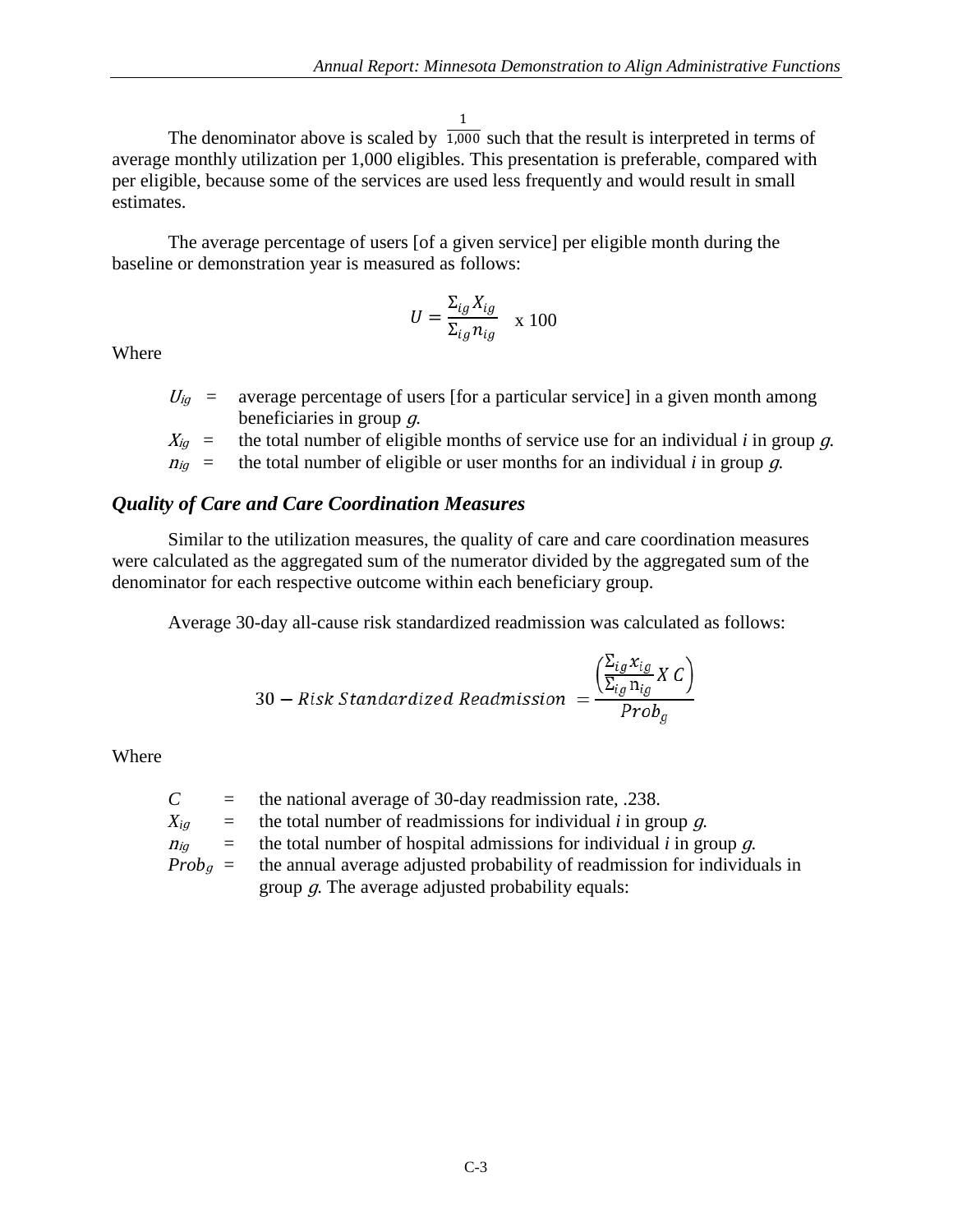| Demonstration-eligible | Average adjusted           |
|------------------------|----------------------------|
| group                  | probability of readmission |
| Baseline period 1      |                            |
| Demonstration          | 0.231713283                |
| Comparison             | 0.220171257                |
| Baseline period 2      |                            |
| Demonstration          | 0.231703099                |
| Comparison             | 0.220802089                |
| Demonstration period   |                            |
| Demonstration          | 0.220549052                |
| Comparison             | 0.21633023                 |

#### **Average Adjusted Probability of Readmission by Demonstration-eligible group Type**

Average 30-day follow-up in a physician or outpatient setting after hospitalization for mental illness was calculated as follows:

$$
MHFU = \frac{\Sigma_{ig} x_{ig}}{\Sigma_{ig} n_{ig}}
$$

Where

- $MHFU =$  the average rate of 30-day follow up care after hospitalization for a mental illness for individual*s in* group <sup>ɡ</sup>.
- $X_{iq}$  = the total number of discharges from a hospital stay for mental health that had a follow-up for mental health within 30 days of discharge for individual *i* in group  $q$ .
- $n_{ig}$  = the total number of discharges from a hospital stay for mental health for individual *i* in group ɡ.

Average Ambulatory Care Sensitive Condition (ACSC) admissions per 1,000 eligibles, overall and chronic composite (Agency for Healthcare Research and Quality Prevention Quality Indicator [PQI] #90 and PQI #92) was calculated as follows:

$$
ACSC_{ig} = \frac{\Sigma_{ig} x_{ig}}{\left(\frac{1}{1000}\right) * \Sigma_{ig} \mathbf{n}_{ig}}
$$

- $ACSC_{iq}$  = the average number of ACSC admissions per 1,000 eligible months for overall/chronic composites for individuals in group ɡ*.*
- $X_{iq}$  = the total number of discharges that meet the criteria for PQI #90 [or PQI #92] for individual *i* in group ɡ.
- $n_{ig}$  = the total number of eligible months for individual *i* in group *g*.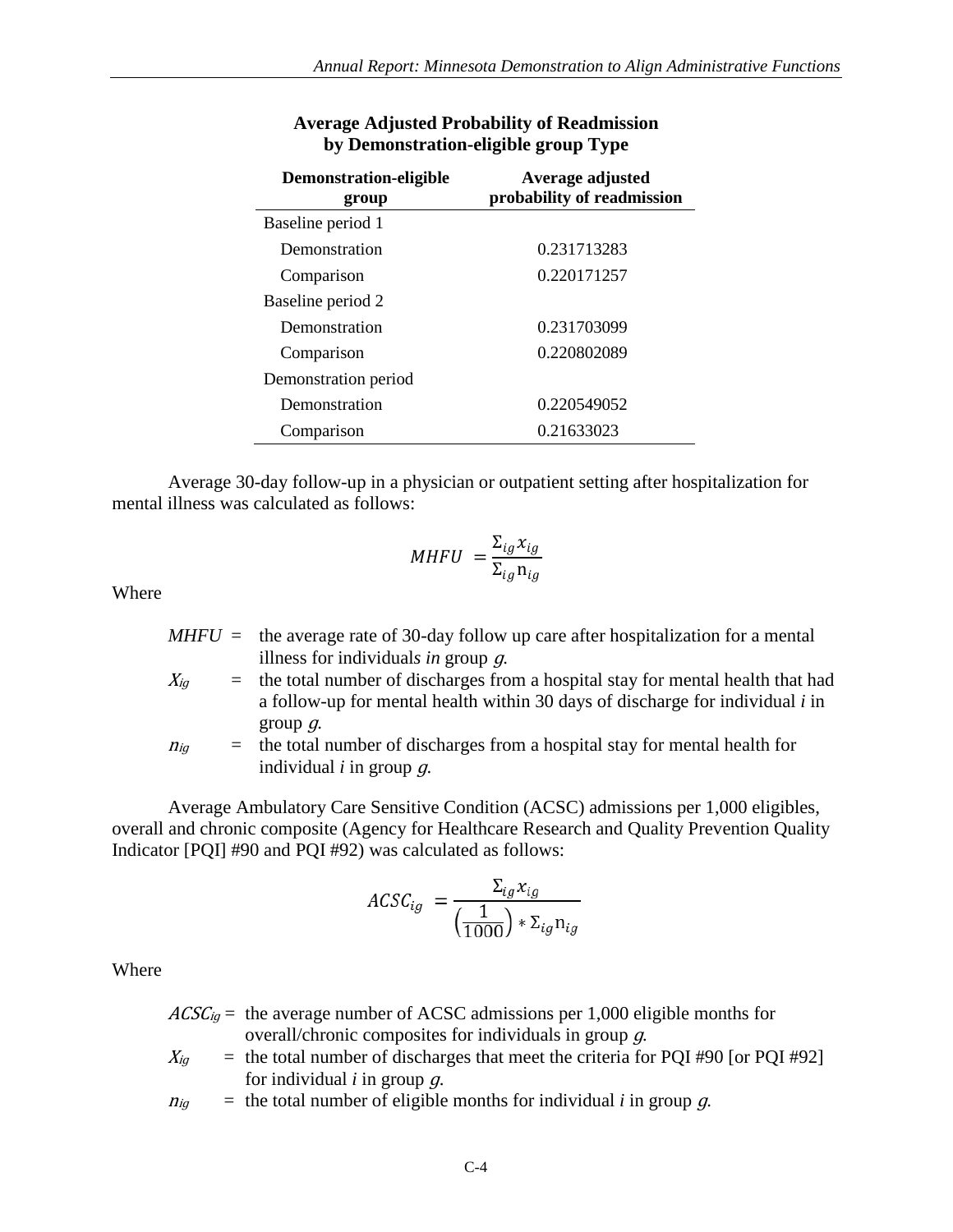Preventable emergency room (ER) visits per 1,000 eligible month was calculated as follows:

$$
ER_{ig} = \frac{\Sigma_{ig} x_{ig}}{\left(\frac{1}{1000}\right) * \Sigma_{ig} n_{ig}}
$$

- $ER_{ig}$  = the average number of preventable ER visits per 1,000 eligible months for individuals in group ɡ*.*
- $X_{ig}$  = the total number ER visits that are considered preventable based in the diagnosis for individual *i* in group ɡ.

$$
n_{ig}
$$
 = the total number of eligible months for individual *i* in group *g*.

Average number of beneficiaries who received a pneumococcal vaccination during the observation year was calculated as follows:

$$
PN_{ig} = \frac{\Sigma_{ig} x_{ig}}{\left(\frac{1}{1000}\right) * \Sigma_{ig} n_{ig}}
$$

Where

 $PN_{ig}$  = the average number of pneumococcal vaccinations per 1,000 eligible months among individuals in group ɡ.

$$
X_{ig}
$$
 = the total number eligible beneficialies age 65+ who ever received a  
preumococcal vaccination in group *g*.

 $n_{ig}$  = the total number of eligible months among beneficiaries 65 years and older in group  $q$ .

Average number of beneficiaries per 1,000 eligible months who received depression screening during the observation year was calculated as follows:

$$
D_g = \frac{\Sigma_{ig} x_{ig}}{\left(\frac{1}{1000}\right) * \Sigma_{ig} \mathbf{n}_{ig}}
$$

Where

- $D<sub>q</sub>$  = the average number of beneficiaries per 1,000 eligible months who received depression screening in group q.
- $X_{iq}$  = the total number eligible beneficiaries age 65+ who ever received depression screening in group q.
- $n_{ig}$  = the total number of eligible months among beneficiaries in group g.

Average rate of beneficiaries per positive depression screening who received a follow-up plan during the observation year was calculated as follows:

$$
PD_g = \frac{\Sigma_{ig} x_{ig}}{\Sigma_{ig} \, \mathbf{n}_{ig}}
$$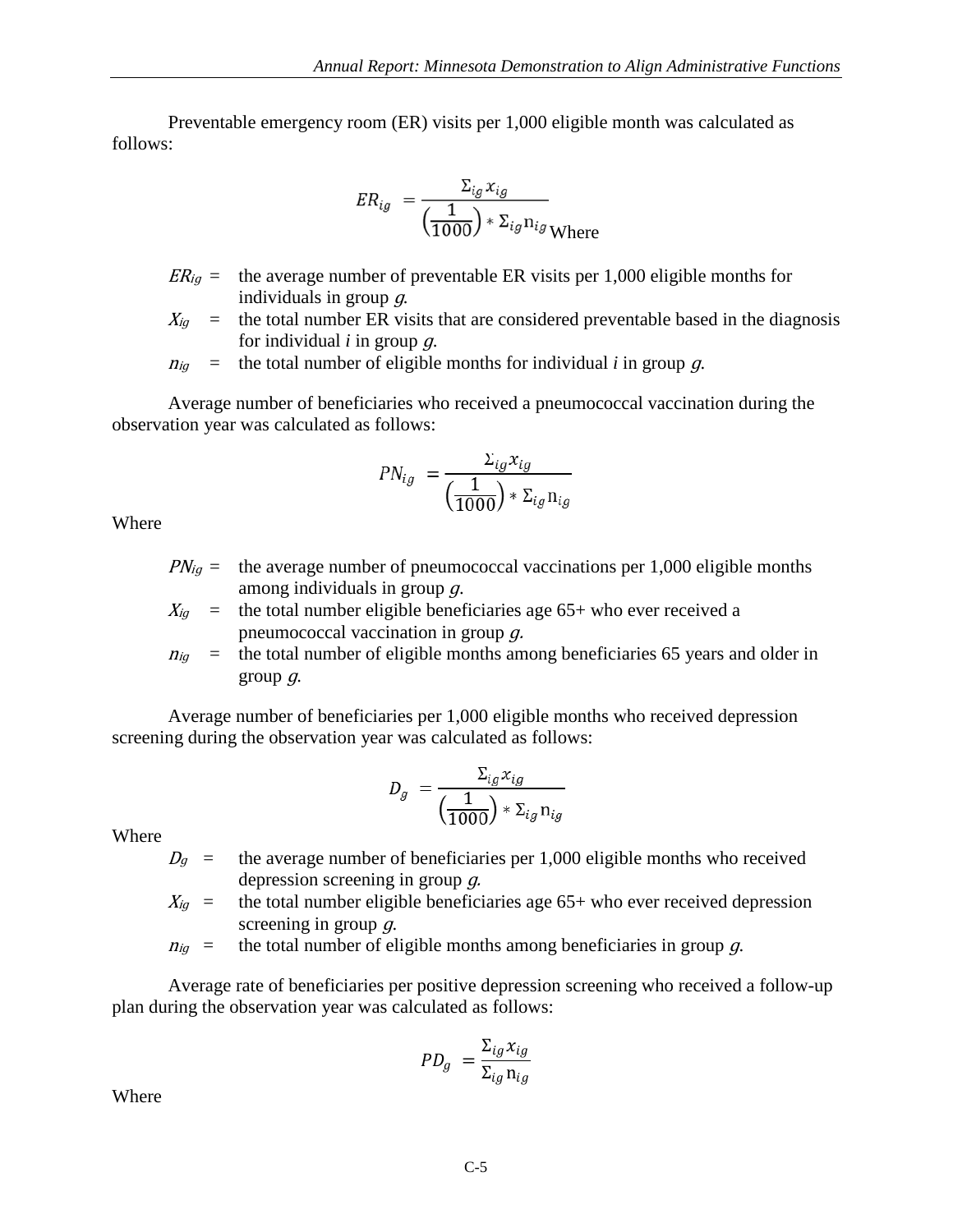- $PD<sub>g</sub>$  = the average number of beneficiaries per positive depression screening who received a follow-up plan among beneficiaries in group ɡ.
- $X_{iq}$  = the total number beneficiaries who received a positive depression screen and a follow up plan in group  $q$ .
- $n_{ig}$  = the total number of beneficiaries who received a positive depression screen in group  $q$ .

Average number of beneficiaries per 1,000 eligible months, aged 65 and older, who received a fall screening assessment during the observation year was calculated as follows:

$$
F_g = \frac{\Sigma_{ig} x_{ig}}{\left(\frac{1}{1000}\right) * \Sigma_{ig} \mathbf{n}_{ig}}
$$

Where

- $F_q$  = the average number of beneficiaries per 1,000 eligible months who received a fall screening assessment among beneficiaries in group  $q$ .
- $X_{ig}$  = the total number eligible beneficiaries age 65+ who received a fall screening assessment among individuals in group ɡ.
- $n_{ig}$  = the total number of eligible months among beneficiaries aged 65 and older in group  $q$ .

Average rate of beneficiaries in each year who were age 65 and older and had a history of foals within the preceding 12 months, and had a plan of care for falls within the preceding 12 months.

$$
PF_g = \frac{\Sigma_{ig} x_{ig}}{\Sigma_{ig} n_{ig}}
$$

Where

|               | $PFq$ = the average rate of care plans after falls among beneficiaries in group q.       |
|---------------|------------------------------------------------------------------------------------------|
|               | $X_{iq}$ = the total number beneficiaries, aged 65 and older, and had a history of falls |
|               | within the preceding 12 months and a care plan in group $q$ .                            |
| $\eta_{ia}$ = | the total number of beneficiaries who were 65 and older and had a history of             |
|               | falls with the preceding 12 months in group $q$ .                                        |

#### **Minimum Data Set Analysis Measure Definitions**

RTI produces Minimum Data Set (MDS)-based outcome measures for LTSS quarterly and annually. Two quarterly measures track the impact of the demonstration on nursing facility utilization patterns: (1) new long-stay nursing facility admissions per 1,000 eligibles, and (2) long-stay nursing facility users as a percentage of the eligible population. The annualized version of these measures are presented in this Annual Report.

The rate of new long-stay nursing facility admissions is calculated as the number of nursing facility admissions for whom there is no record of nursing facility use in the 100 days prior to the current admission and who subsequently stay in the nursing facility for 101 days or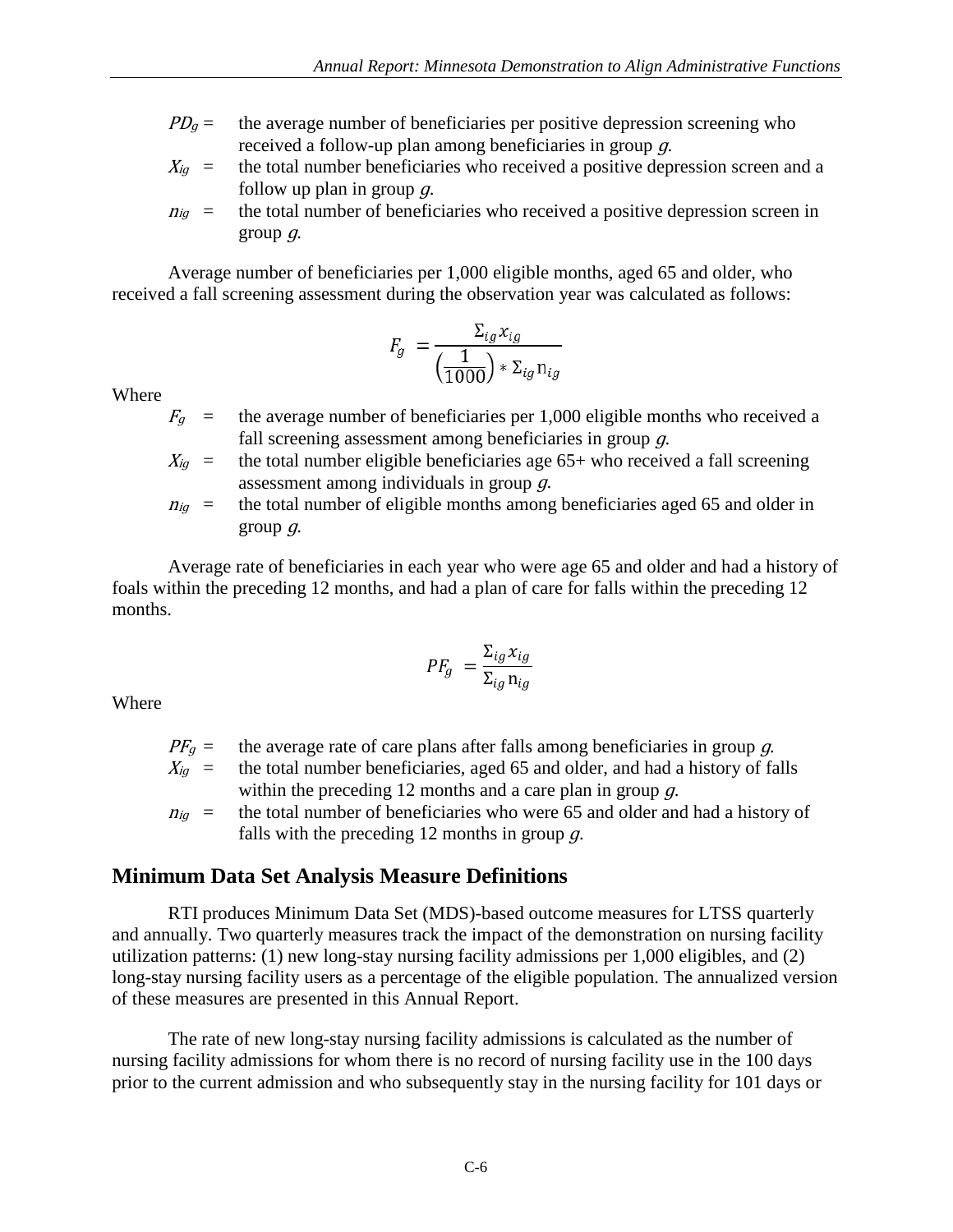more. Individuals are included in this measure only if their nursing facility admission occurred after their first month of demonstration eligibility.

The percentage of long-stay nursing facility users is calculated as the number of individuals who have stayed in a nursing facility for 101 days or more, who were long-stay after the first month of demonstration eligibility.

RTI also analyzes characteristics of new long-stay nursing facility residents at admission to monitor nursing facility case mix and acuity levels, as well as these same characteristics for the overall long-stay nursing facility population, from the most recently available quarter of data during the demonstration. Quality measures of nursing facility care for the long-stay users are also included.

Resident characteristics include functional status determined by Resource Utilization Groups Version IV (RUG-IV), activities of daily living (ADL) score, level of care need, severe cognitive impairment, and SPMI.

RTI uses the RUG-IV classification system to measure both resident ADL score and level of care need. RUG-IV is used for Medicare reimbursement of skilled nursing facility care and consists of 66 groups based on the resident's ADL score and the amount of care time a nursing resident receives (Mor et al., 2007; Walsh, Greene, & Kaganova, 2006). ADL score is based on level of dependence in the four late-loss ADLs (i.e., bed mobility, transferring, using the toilet, and eating) and is used as a summary measure of long-term care need (Walsh, Greene, & Kaganova, 2006).

Previous studies on LTSS rebalancing have focused on residents with low levels of care need who are the best candidates for transitioning from institutional care to home and community-based services. A 2007 study by Mor et al. found that residents with low care needs make up about 12 percent of the long-stay nursing facility resident population (2007). Based on definitions of low care need used by previous studies, RTI defines residents with low care needs as those who did not require physical assistance in any of the four late-loss ADLs and who were in the three lowest RUG-IV categories (i.e., behavior symptoms and cognitive performance, reduced physical function, and clinically complex) (Ikegami, Morris, & Fries, 1997; Irvin et al., 2013; Mor et al., 2007; Ross, Simon, Irvin, & Miller, 2012).

In addition to functional status and level of care need, RTI is also measuring the percentage of individuals with severe cognitive impairment and serious mental illness (SMI). Individuals with SMI are at increased risk of being placed in a nursing facility and may be unable to transition from nursing facilities to community care, hindered by a lack of safe and affordable residential options and community supports (Aschbrenner, Cai, Grabowski, Bartels, & Mor, 2011). Consistent with other studies, RTI limits its definition of SMI to schizophrenia and bipolar disorder, as these conditions are considered to be the most disabling and most frequently associated with serious mental illness and institutionalization (Fullerton, McGuire, Feng, Mor, & Grabowski, 2009; Grabowski, Aschbrenner, Feng, & Mor, 2009). RTI measures cognitive impairment using the Brief Interview for Mental Status, or poor short-term memory or severely impaired decision-making skills.